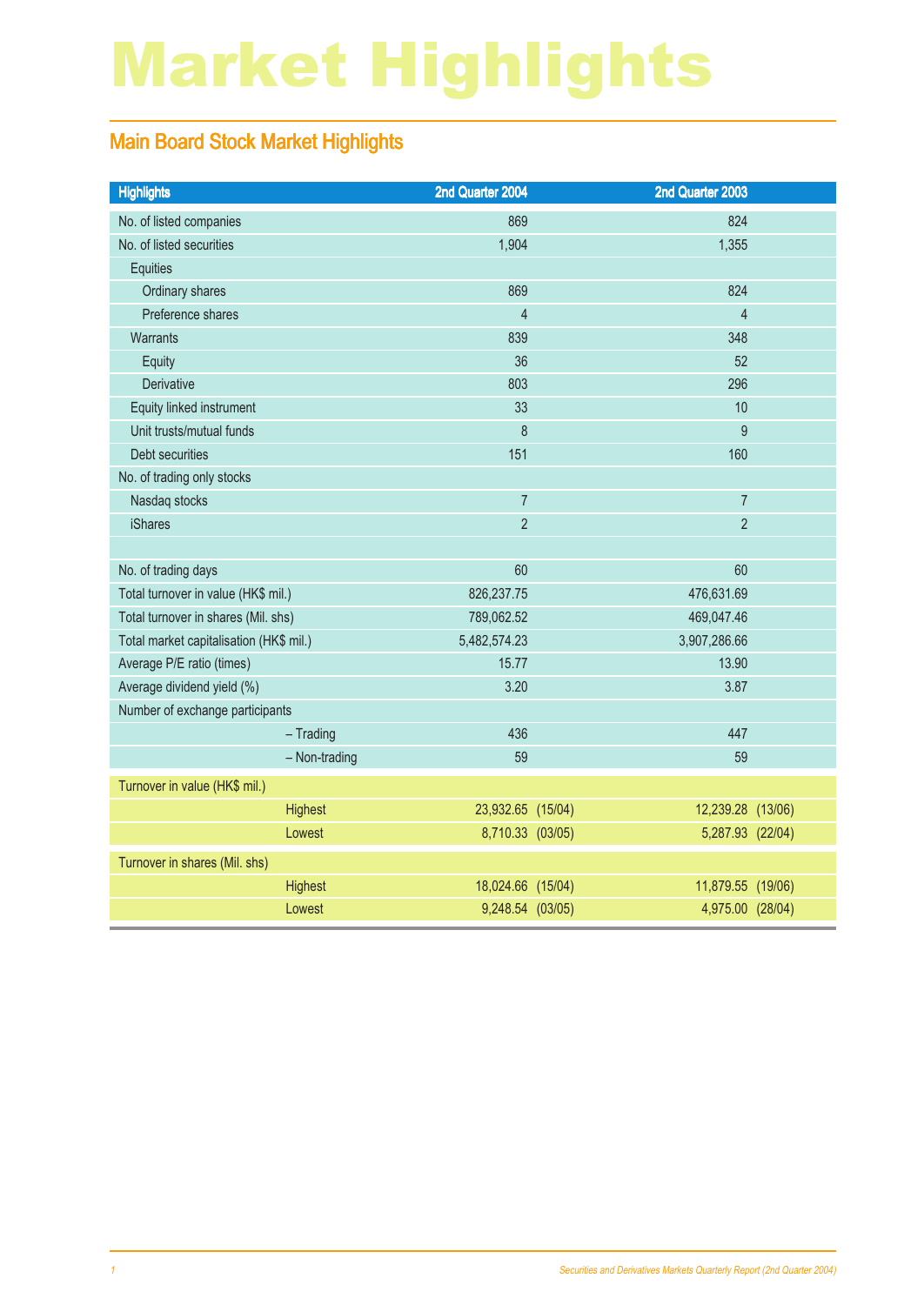# Market Highlights

### Market Highlights – Growth Enterprise Market (GEM)

| <b>Highlights</b>                       | 2nd Quarter 2004 |                | 2nd Quarter 2003 |                |
|-----------------------------------------|------------------|----------------|------------------|----------------|
| No. of listed companies                 | 199              |                | 175              |                |
| No. of listed securities                | 200              |                | 178              |                |
| Equities                                | 199              |                | 175              |                |
| <b>Warrants</b>                         | $\mathbf 1$      |                | 3                |                |
|                                         |                  |                |                  |                |
| No. of trading days                     | 60               |                | 60               |                |
| Total turnover in value (HK\$ mil.)     | 4,164.83         |                | 7,637.87         |                |
| Total turnover in shares (Mil. shs)     | 6,200.75         |                | 10,708.25        |                |
| Total market capitalisation (HK\$ mil.) | 72,670.33        |                | 51,356.92        |                |
| Average P/E ratio (times)               | 33.41            |                | 28.12            |                |
| Average dividend yield (%)              | 0.47             |                | 1.04             |                |
| Turnover in value (HK\$ mil.)           |                  |                |                  |                |
| <b>Highest</b>                          |                  | 128.18 (13/04) |                  | 297.51 (27/05) |
| Lowest                                  |                  | 39.11 (28/06)  |                  | 37.39 (15/04)  |
| Turnover in shares (Mil. shs)           |                  |                |                  |                |
| <b>Highest</b>                          |                  | 235.82 (04/06) |                  | 364.70 (13/05) |
| Lowest                                  |                  | 50.89 (15/06)  |                  | 47.06 (17/04)  |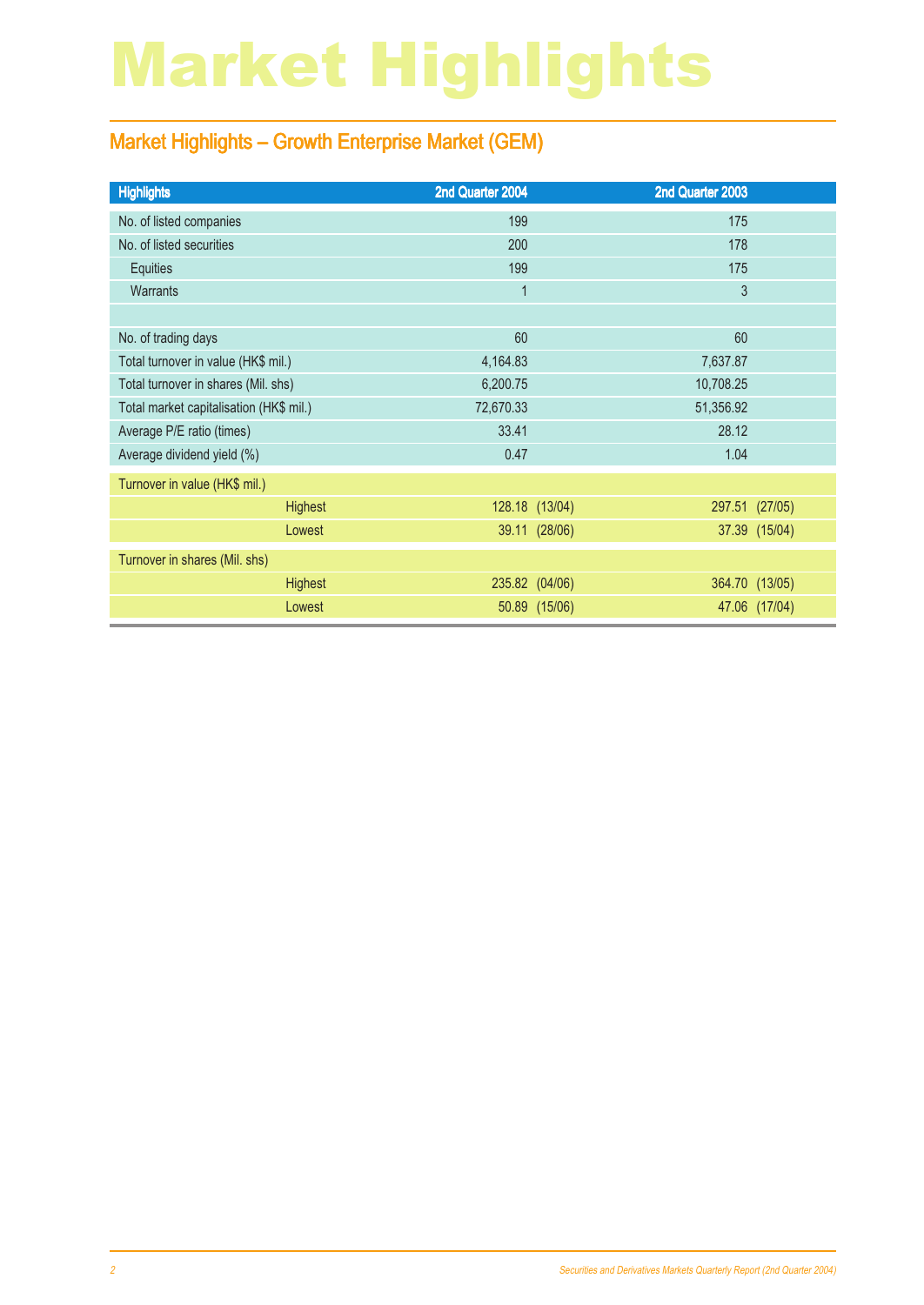# Market Highlights

### Derivatives Market Highlights

|                                                            | <b>2nd Quarter</b> | <b>2nd Quarter</b> |
|------------------------------------------------------------|--------------------|--------------------|
| <b>Highlights</b>                                          | 2004               | 2003               |
| All futures and options products (excluding stock options) |                    |                    |
| No. of trading days                                        | 60                 | 60                 |
| Total contract volume                                      | 3,739,772          | 2,537,922          |
| Equity index products                                      | 3,715,964          | 2,522,630          |
| Equity products                                            | 3,887              | 3,673              |
| Interest rates products                                    | 19,921             | 11,619             |
| Average daily contract volume <sup>1</sup>                 | 62,330             | 42,299             |
| Total open interest as at the quarter end (contracts)      | 211,514            | 169,472            |
| Equity index products                                      | 203,714            | 161,393            |
| Equity products                                            | 1,083              | 343                |
| Interest rates products                                    | 6,595              | 7,736              |
| <b>Stock options</b>                                       |                    |                    |
| No. of newly introduced stock options classes              | $\overline{4}$     |                    |
| No. of stock options as at the quarter end                 |                    |                    |
| <b>Class</b>                                               | 37                 | 34                 |
| <b>Series</b>                                              | 2,918              | 2,534              |
| Total premium (HK\$ mil.)                                  | 1,192.19           | 671.35             |
| Call                                                       | 457.13             | 362.92             |
| Put                                                        | 735.06             | 308.43             |
| Average daily premium (HK\$ mil.)                          | 19.87              | 11.19              |
| Total contract volume                                      | 1,260,109          | 801,630            |
| Call                                                       | 562,273            | 367,643            |
| Put                                                        | 697,836            | 433,987            |
| Average daily contract volume                              | 21,002             | 13,361             |
| Total open interest as at the quarter end (contracts)      | 485,786            | 367,713            |
| Call                                                       | 251,704            | 152,233            |
| Put                                                        | 234,082            | 215,480            |
| Total number of trades                                     | 33,526             | 27,463             |
| Average daily number of trades                             | 559                | 458                |
| Total contracts exercised                                  | 277,675            | 133,665            |
| Average premium per contract (HK\$)                        | 946                | 837                |
| Average contract per trade (contracts)                     | 38                 | 29                 |
| Put volume/call volume                                     | 1.24               | 1.18               |
| Average daily contract volume/open interest                | 4.3%               | 3.6%               |
| Options volume (shares)/underlying stock volume            | 1.6%               | 1.8%               |
| All futures and options products                           |                    |                    |
| Total contract volume                                      | 4,999,881          | 3,339,552          |
| Total open interest as at the quarter end (contracts)      | 697,178            | 537,185            |

<sup>1</sup> Average daily contract volume is calculated based on the number of trading days of the Hong Kong Market.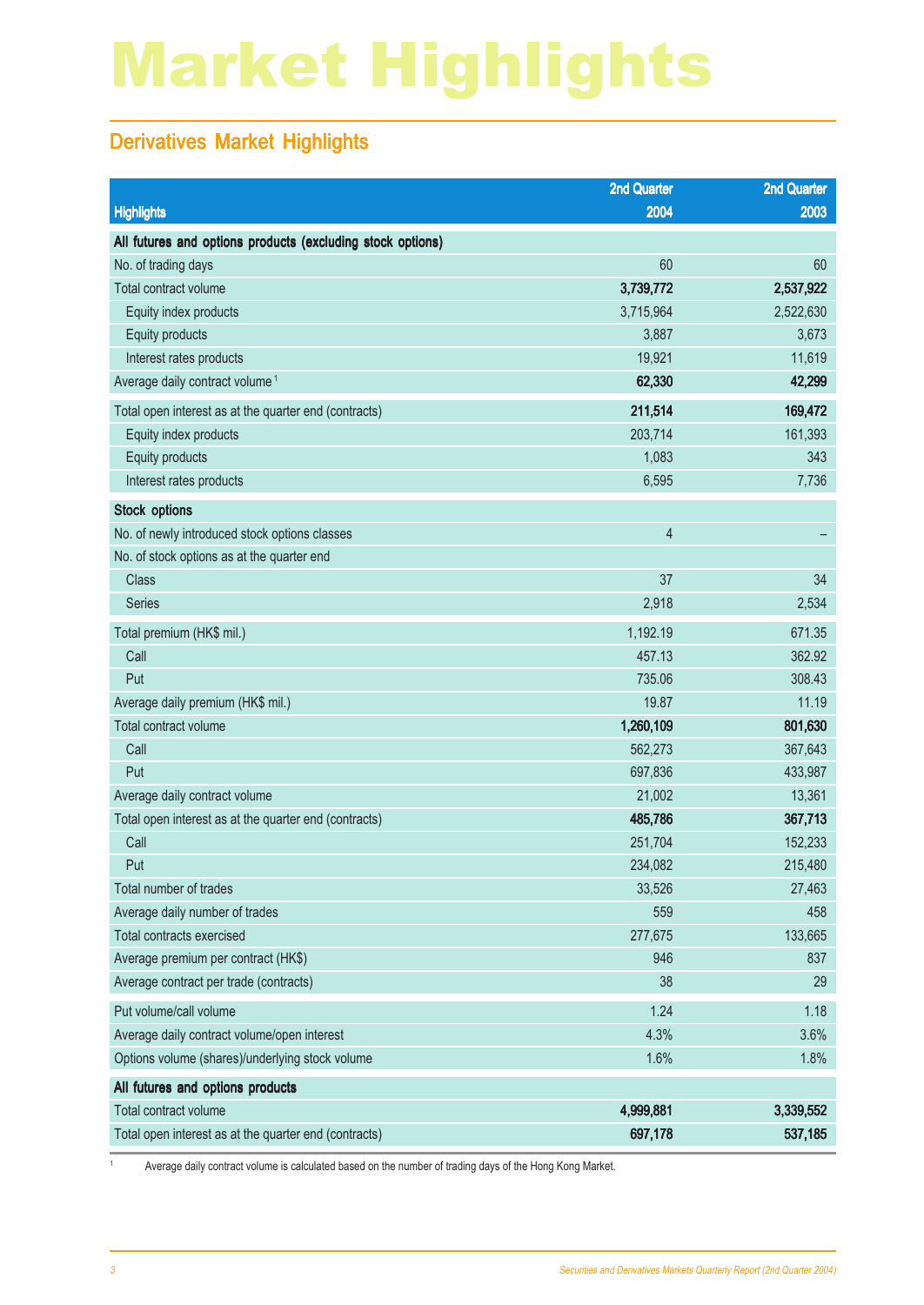### Equity Turnover

|      |    | Share (Mil. shs) | Value (HK\$ mil.) | No. of deals |
|------|----|------------------|-------------------|--------------|
| 2003 | Q2 | 180,379.58       | 429,666.12        | 4,242,485    |
|      | Q3 | 420,617.08       | 676,265.43        | 7,210,633    |
|      | Q4 | 330.352.59       | 828,938,04        | 7,622,656    |
| 2004 | Q1 | 474,515.94       | 1,058,570.45      | 8,835,302    |
|      | Q2 | 221,663.60       | 716,559.67        | 5,650,601    |

### Equity Trading Statistics

|      |                | No. of<br>trading days | <b>Average daily turnover</b><br>(HK\$ mil.) | <b>Average value</b><br>per deal |
|------|----------------|------------------------|----------------------------------------------|----------------------------------|
| 2003 | Q <sub>2</sub> | 60                     | 7,161.10                                     | 101,277                          |
|      | Q <sub>3</sub> | 64                     | 10,566.65                                    | 93,787                           |
|      | Q4             | 63                     | 13, 157. 75                                  | 108,747                          |
| 2004 | Q <sub>1</sub> | 62                     | 17,073.72                                    | 119,811                          |
|      | Q <sub>2</sub> | 60                     | 11,942.66                                    | 126,811                          |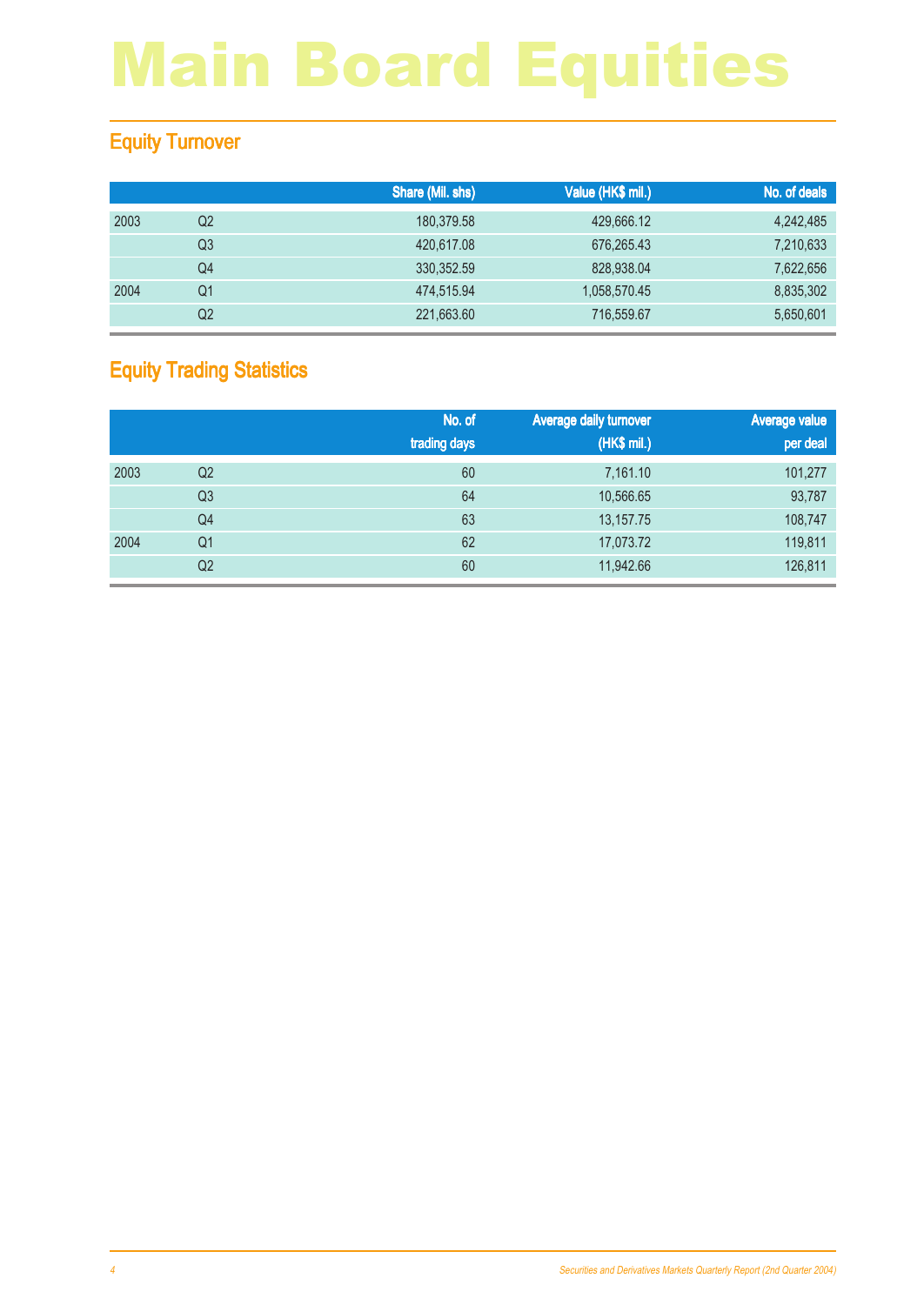#### 20 Most Advanced Stocks

for 2nd quarter 2004

|                |       | <b>Closing price</b>   |                 |                         |        |
|----------------|-------|------------------------|-----------------|-------------------------|--------|
| Rank           | Code  | <b>Stock</b>           | End of Jun 2004 | End of Mar 2004         | % up   |
| 1              | 01031 | <b>MEDTECH GROUP</b>   | 0.080           | 0.030<br>$\overline{A}$ | 166.67 |
| $\overline{2}$ | 00351 | <b>CENTRAL CHINA</b>   | 0.345           | $\overline{A}$<br>0.203 | 69.95  |
| 3              | 00738 | LE SAUNDA HOLD         | 0.670           | 0.400                   | 67.50  |
| $\overline{4}$ | 00076 | <b>SOUTH SEA PETRO</b> | 2.300           | 1.510                   | 52.32  |
| $\overline{5}$ | 00249 | <b>HARBIN BREWERY</b>  | 5.600           | 3.700                   | 51.35  |
| 6              | 00030 | ABC COM (HOLD)         | 0.660           | 0.440                   | 50.00  |
| $\overline{7}$ | 00724 | <b>SEMTECH INT'L</b>   | 1.450           | 1.010                   | 43.56  |
| 8              | 00894 | <b>MAN YUE INT'L</b>   | 0.400           | 0.300                   | 33.33  |
| 9              | 00234 | <b>NEW CENTURY GP</b>  | 0.810           | 0.610                   | 32.79  |
| 10             | 00296 | <b>EMPEROR (CHINA)</b> | 6.400           | 5.000                   | 28.00  |
| 11             | 01010 | <b>PACMOS TECH</b>     | 0.770           | 0.610                   | 26.23  |
| 12             | 00192 | <b>SAINT HONORE</b>    | 1.700           | 1.350                   | 25.93  |
| 13             | 00495 | <b>PALADIN</b>         | 0.290           | 0.231                   | 25.54  |
| 14             | 00269 | <b>SEAPOWER RESI</b>   | 0.091           | 0.073                   | 24.66  |
| 15             | 00381 | KIU HUNG INT'L         | 0.300           | 0.245                   | 22.45  |
| 16             | 00668 | <b>HK CATERING MGT</b> | 0.980           | 0.810                   | 20.99  |
| 17             | 00681 | <b>KEL HOLDINGS</b>    | 0.420           | 0.350                   | 20.00  |
| 18             | 00279 | <b>HANSOM EASTERN</b>  | 0.066           | 0.055                   | 20.00  |
| 19             | 01041 | <b>FULBOND HOLDING</b> | 0.024           | 0.020                   | 20.00  |
| 20             | 01003 | <b>CAPITAL PROSPER</b> | 0.060           | 0.050                   | 20.00  |
|                |       |                        |                 |                         |        |

A Adjusted

### 20 Most Declined Stocks

for 2nd quarter 2004

|                |       | <b>Closing price</b>             |                 |                         |          |
|----------------|-------|----------------------------------|-----------------|-------------------------|----------|
| Rank           | Code  | <b>Stock</b>                     | End of Jun 2004 | End of Mar 2004         | % down   |
|                | 00399 | FE PHARMA TECH                   | 0.068           | 1.190                   | $-94.29$ |
| $\overline{2}$ | 00240 | <b>I-CHINA HOLD</b>              | 0.018           | 0.124<br>$\overline{A}$ | $-85.48$ |
| 3              | 00371 | <b>SHANG HUA HOLD</b>            | 0.024           | 0.089                   | $-73.03$ |
| 4              | 01227 | <b>FIRST ASIA CAP</b>            | 0.445           | 1.590                   | $-72.01$ |
| 5              | 00512 | <b>MAXX BIOSCIENCE</b>           | 0.105           | 0.345<br>$\overline{A}$ | $-69.57$ |
| 6              | 00340 | <b>INNOMAXX BIOTEC</b>           | 0.130           | 0.380                   | $-65.79$ |
| 7              | 00397 | <b>STARBOW</b>                   | 0.035           | 0.100<br>$\overline{A}$ | $-65.00$ |
| 8              | 00862 | <b>ASIA LOGISTICS</b>            | 0.017           | 0.044                   | $-61.36$ |
| 9              | 00729 | <b>GORIENT</b>                   | 0.060           | 0.143                   | $-58.04$ |
| 10             | 00943 | <b>EFORCE HOLDINGS</b>           | 0.122           | 0.290                   | $-57.93$ |
| 11             | 01182 | <b>FOUNDATION</b>                | 0.080           | 0.190                   | $-57.89$ |
| 12             | 00559 | FT HOLDINGS                      | 0.034           | 0.076                   | $-55.26$ |
| 13             | 00432 | <b>PCPD</b>                      | 2.225           | 4.800<br>$\overline{A}$ | $-53.65$ |
| 14             | 00739 | <b>ZHEJIANG GLASS - H SHARES</b> | 1.530           | 3.275                   | $-53.28$ |
| 15             | 02899 | ZIJIN MINING - H SHARES          | 2.650           | 5.650                   | $-53.10$ |
| 16             | 00036 | FE TECH INT'L                    | 0.165           | 0.350                   | $-52.86$ |
| 17             | 00038 | <b>FIRST TRACTOR - H SHARES</b>  | 1.210           | 2.525                   | $-52.08$ |
| 18             | 00651 | <b>WONSON INT'L</b>              | 0.015           | 0.031                   | $-51.61$ |
| 19             | 00199 | <b>CHEUNG TAI HONG</b>           | 0.260           | 0.530                   | $-50.94$ |
| 20             | 01226 | <b>GARRON INT'L</b>              | 0.100           | 0.198                   | $-49.49$ |

A Adjusted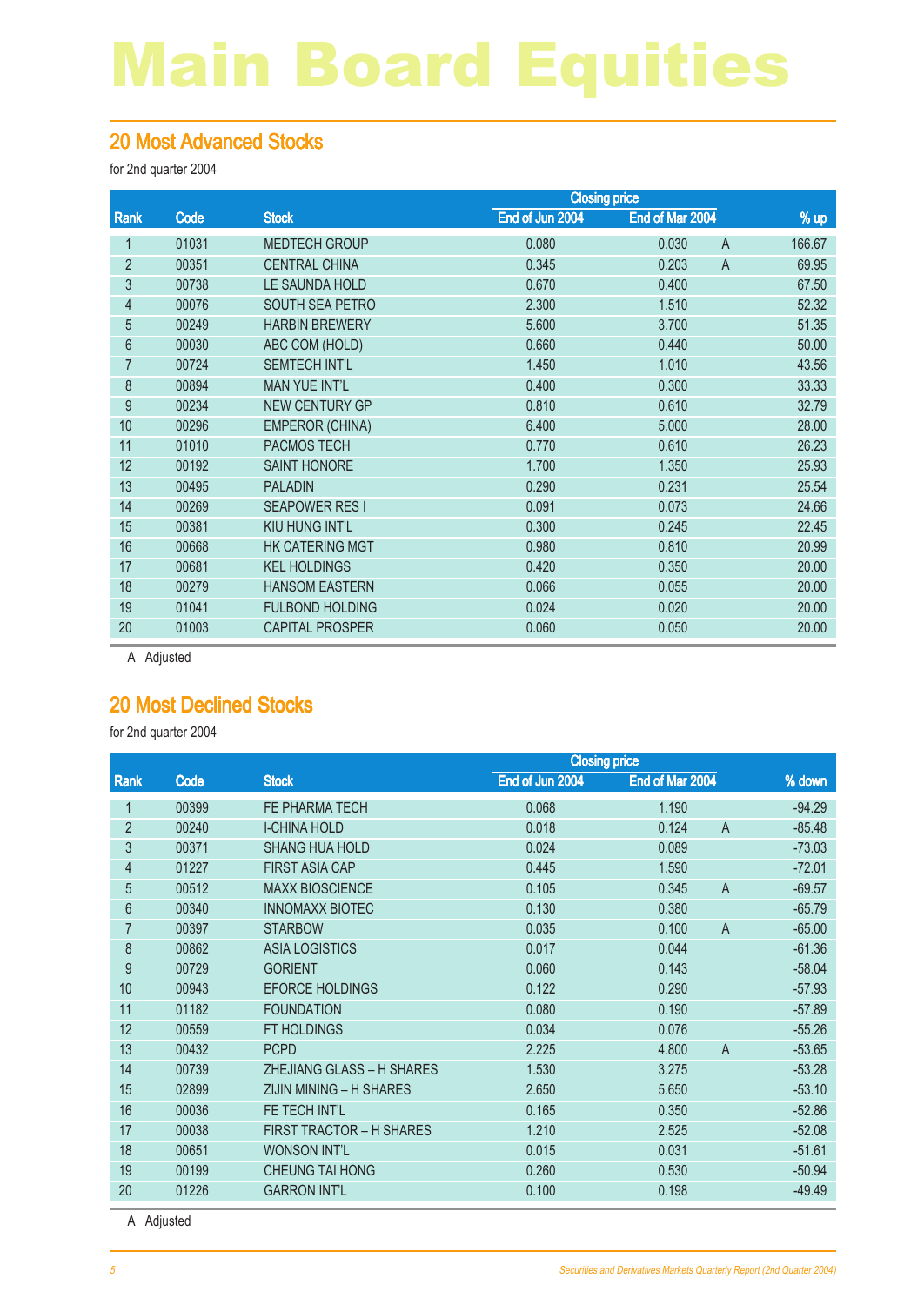#### 20 Most Active Stocks by Value

for 2nd quarter 2004

| Rank            | Code  | <b>Stock</b>                    | Turnover (HK\$ mil.) | % of total |
|-----------------|-------|---------------------------------|----------------------|------------|
| 1               | 00005 | <b>HSBC HOLDINGS</b>            | 84,612.44            | 11.81      |
| $\overline{2}$  | 00941 | <b>CHINA MOBILE</b>             | 32,910.93            | 4.59       |
| 3               | 00016 | <b>SHK PPT</b>                  | 29,136.09            | 4.07       |
| $\overline{4}$  | 00857 | PETROCHINA - H SHARES           | 25,983.69            | 3.63       |
| 5               | 00013 | <b>HUTCHISON</b>                | 25,345.08            | 3.54       |
| $6\phantom{.}6$ | 02388 | <b>BOC HONG KONG</b>            | 22,393.18            | 3.13       |
| 7               | 00001 | <b>CHEUNG KONG</b>              | 20,955.31            | 2.92       |
| 8               | 00728 | <b>CHINA TELECOM - H SHARES</b> | 18,905.43            | 2.64       |
| 9               | 02628 | CHINA LIFE - H SHARES           | 17,552.31            | 2.45       |
| 10              | 00386 | SINOPEC CORP - H SHARES         | 17,498.24            | 2.44       |
| 11              | 02600 | <b>CHALCO – H SHARES</b>        | 16,052.45            | 2.24       |
| 12              | 00902 | <b>HUANENG POWER - H SHARES</b> | 12,441.10            | 1.74       |
| 13              | 00883 | <b>CNOOC</b>                    | 12,306.28            | 1.72       |
| 14              | 00323 | <b>MAANSHAN IRON - H SHARES</b> | 10,802.12            | 1.51       |
| 15              | 00203 | <b>DENWAY MOTORS</b>            | 10,723.91            | 1.50       |
| 16              | 00011 | <b>HANG SENG BANK</b>           | 10,697.15            | 1.49       |
| 17              | 00012 | <b>HENDERSON LAND</b>           | 9,699.70             | 1.35       |
| 18              | 00019 | SWIRE PACIFIC 'A'               | 8,912.48             | 1.24       |
| 19              | 00762 | <b>CHINA UNICOM</b>             | 8,855.79             | 1.24       |
| 20              | 00002 | <b>CLP HOLDINGS</b>             | 8,666.38             | 1.21       |
| <b>Total</b>    |       |                                 | 404,450.06           | 56.44      |

#### 20 Most Active Stock by Shares

| Rank           | Code  | <b>Stock</b>                    | <b>Turnover (Mil. shs)</b> | % of total |
|----------------|-------|---------------------------------|----------------------------|------------|
| 1              | 00728 | <b>CHINA TELECOM - H SHARES</b> | 7,660.77                   | 3.46       |
| $\overline{2}$ | 00857 | PETROCHINA - H SHARES           | 7,224.73                   | 3.26       |
| $\mathfrak{Z}$ | 00386 | SINOPEC CORP - H SHARES         | 6,273.31                   | 2.83       |
| $\overline{4}$ | 00985 | <b>CHINA SCI-TECH</b>           | 5,655.13                   | 2.55       |
| 5              | 00448 | <b>HANG TEN GROUP</b>           | 5,278.40                   | 2.38       |
| 6              | 00078 | <b>REGAL INT'L</b>              | 4,467.02                   | 2.02       |
| $\overline{7}$ | 00323 | <b>MAANSHAN IRON - H SHARES</b> | 4,196.63                   | 1.89       |
| 8              | 00883 | <b>CNOOC</b>                    | 3,914.03                   | 1.77       |
| 9              | 02628 | <b>CHINA LIFE - H SHARES</b>    | 3,854.17                   | 1.74       |
| 10             | 02600 | <b>CHALCO - H SHARES</b>        | 3,451.88                   | 1.56       |
| 11             | 00355 | <b>CENTURY C INT'L</b>          | 3,160.19                   | 1.43       |
| 12             | 00343 | <b>CULTURECOM HOLD</b>          | 2,943.56                   | 1.33       |
| 13             | 00862 | <b>ASIA LOGISTICS</b>           | 2,929.81                   | 1.32       |
| 14             | 00203 | <b>DENWAY MOTORS</b>            | 2,707.86                   | 1.22       |
| 15             | 00070 | <b>MASSIVE RES</b>              | 2,614.52                   | 1.18       |
| 16             | 00648 | <b>SOFTBANK INV</b>             | 2,452.74                   | 1.11       |
| 17             | 00338 | SHANGHAI PECHEM - H SHARES      | 2,433.12                   | 1.10       |
| 18             | 00981 | <b>SMIC</b>                     | 2,209.73                   | 1.00       |
| 19             | 00412 | <b>HERITAGE INT'L</b>           | 2,208.10                   | 1.00       |
| 20             | 00680 | SOUTH SEA HOLD                  | 2,133.03                   | 0.96       |
| <b>Total</b>   |       |                                 | 77,768.75                  | 35.08      |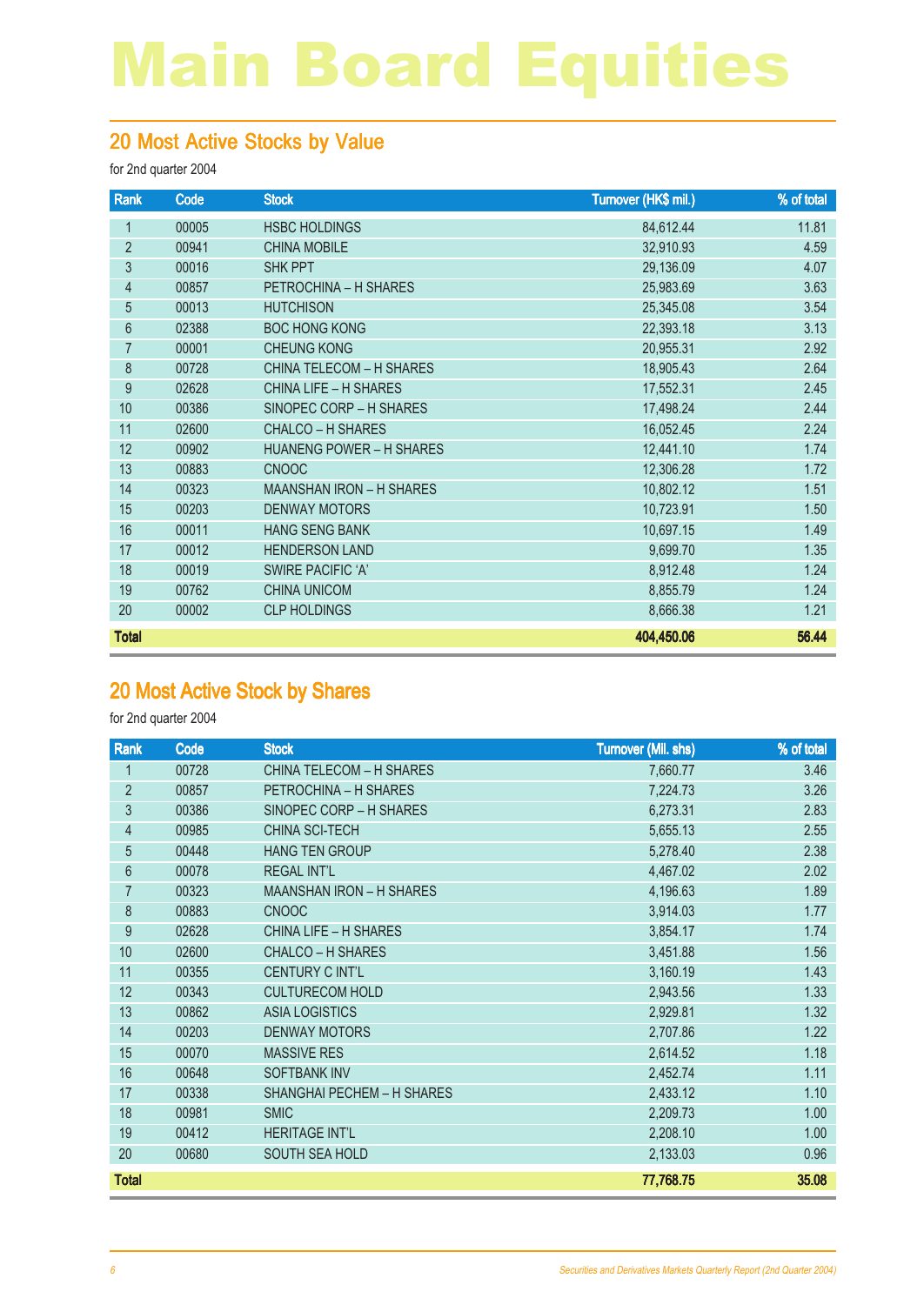#### Market Capitalisation of Domestic Companies

|      |    | HK\$ mil.    |
|------|----|--------------|
| 2003 | Q2 | 3,907,286.66 |
|      | Q3 | 4,708,474.92 |
|      | Q4 | 5,477,670.33 |
| 2004 | Q1 | 5,690,504.54 |
|      | Q2 | 5,482,574.23 |

#### Market Capitalisation by Classifications

As at the 2nd quarter end 2004

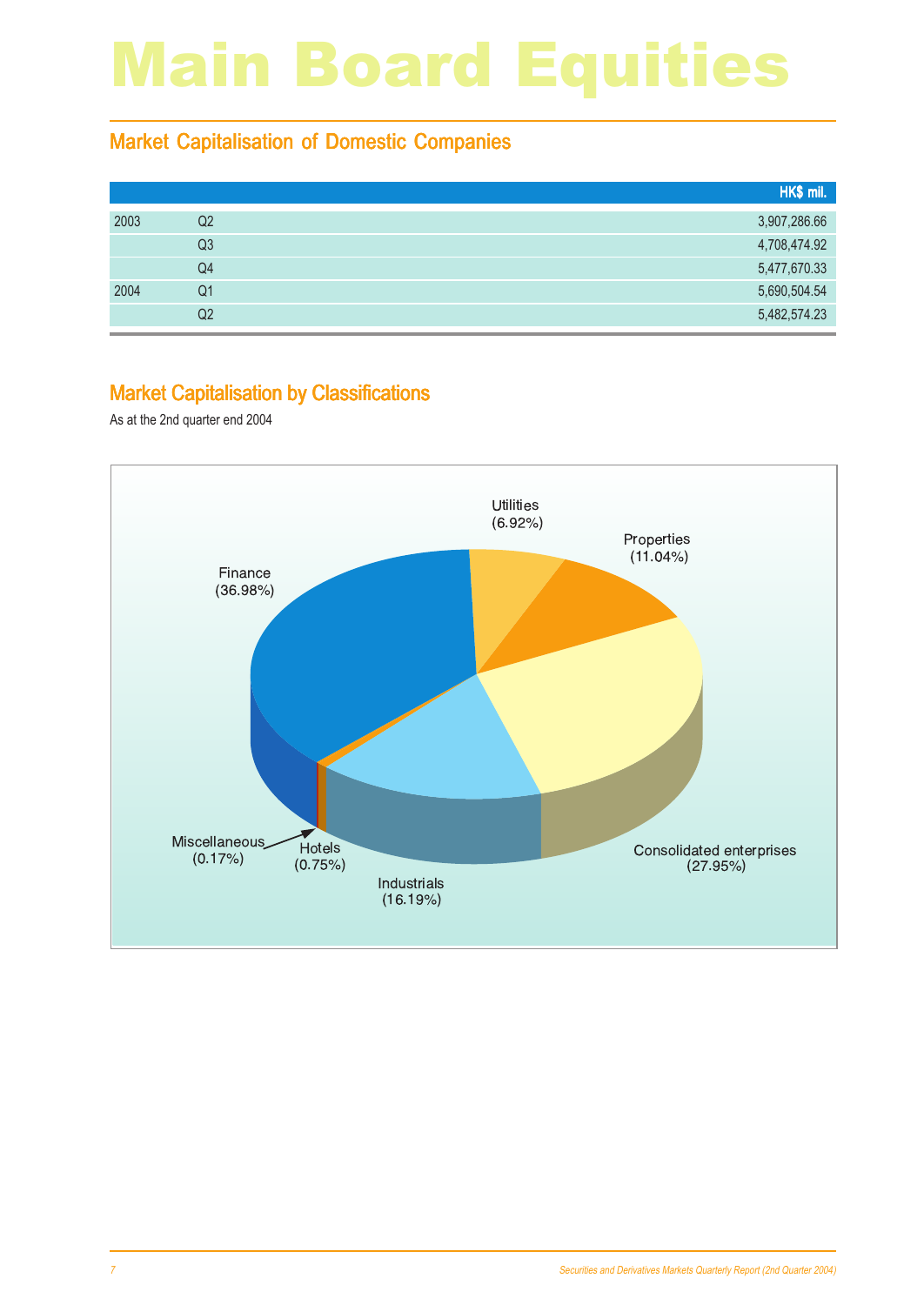#### 50 Leading Companies in Market Capitalisation

as at the 2nd quarter end 2004

| Rank                | <b>Company</b>                                            | Market capitalisation (HK\$ mil.) | % of market total |
|---------------------|-----------------------------------------------------------|-----------------------------------|-------------------|
| 1                   | <b>HSBC Holdings plc</b>                                  | 1,295,328.73                      | 23.63             |
| $\overline{2}$      | China Mobile (Hong Kong) Ltd.                             | 464,259.16                        | 8.47              |
| $\mathfrak{Z}$      | Hutchison Whampoa Ltd.                                    | 227,024.49                        | 4.14              |
| $\overline{4}$      | Hang Seng Bank Ltd.                                       | 191,184.27                        | 3.49              |
| $\overline{5}$      | Sun Hung Kai Properties Ltd.                              | 153,659.61                        | 2.80              |
| $6\,$               | <b>Standard Chartered PLC</b>                             | 147,448.66                        | 2.69              |
| $\overline{7}$      | BOC Hong Kong (Holdings) Ltd.                             | 140,617.98                        | 2.56              |
| $\bf 8$             | CNOOC Ltd.                                                | 135,533.73                        | 2.47              |
| $\boldsymbol{9}$    | Cheung Kong (Holdings) Ltd.                               | 133,179.45                        | 2.43              |
| 10                  | CLP Holdings Ltd.                                         | 102,832.10                        | 1.88              |
| 11                  | China Unicom Ltd.                                         | 77,255.01                         | 1.41              |
| 12                  | Swire Pacific Ltd. 'A'                                    | 73,564.81                         | 1.34              |
| 13                  | Hong Kong and China Gas Co. Ltd., The                     | 72,520.93                         | 1.32              |
| 14                  | Hongkong Electric Holdings Ltd.                           | 68,936.65                         | 1.26              |
| 15                  | PetroChina Co. Ltd. - H Shares                            | 63,296.70                         | 1.15              |
| 16                  | MTR Corporation Ltd.                                      | 62,477.25                         | 1.14              |
| 17                  | Henderson Land Development Co. Ltd.                       | 60,969.89                         | 1.11              |
| 18                  | Wharf (Holdings) Ltd., The                                | 54,823.48                         | 1.00              |
| 19                  | Cathay Pacific Airways Ltd.                               | 49,503.16                         | 0.90              |
| 20                  | China Petroleum & Chemical Corporation - H Shares         | 47,824.39                         | 0.87              |
| 21                  | Cheung Kong Infrastructure Holdings Ltd.                  | 42,379.15                         | 0.77              |
| 22                  | CITIC Pacific Ltd.                                        | 41,831.10                         | 0.76              |
| 23                  | Esprit Holdings Ltd.                                      | 41,649.61                         | 0.76              |
| 24                  | China Telecom Corporation Ltd. - H Shares                 | 37,815.94                         | 0.69              |
| 25                  | China Life Insurance Co. Ltd. - H Shares                  | 34,229.41                         | 0.62              |
| 26                  | Li & Fung Ltd.                                            | 33,186.86                         | 0.61              |
| 27                  | Hang Lung Properties Ltd.                                 | 33,000.79                         | 0.60              |
| 28                  | Bank of East Asia, Ltd., The                              | 32,967.92                         | 0.60              |
| 29                  | Yue Yuen Industrial (Holdings) Ltd.                       | 30,694.24                         | 0.56              |
| 30                  | Semiconductor Manufacturing International Corporation     | 30,114.81                         | 0.55              |
| 31                  | Johnson Electric Holdings Ltd.                            | 29,206.62                         | 0.53              |
| 32                  | PCCW Ltd.                                                 | 28,454.40                         | 0.52              |
| 33                  | Ping An Insurance (Group) Co. of China Ltd. - H Shares    | 27,121.62                         | 0.49              |
| 34                  | Henderson Investment Ltd.                                 | 26,623.74                         | 0.49              |
| 35                  | COSCO Pacific Ltd.                                        | 23,388.59                         | 0.43              |
| 36                  | China Merchants Holdings (International) Co. Ltd.         | 22,480.43                         | 0.41              |
| 37                  | Guoco Group Ltd.                                          | 21,388.34                         | 0.39              |
| 38                  | Huaneng Power International, Inc. - H Shares              | 21,234.63                         | 0.39              |
| 39                  | Denway Motors Ltd.                                        | 19,981.81                         | 0.36              |
| 40                  | New World Development Co. Ltd.                            | 19,879.83                         | 0.36              |
| 41                  | China Resources Enterprise, Ltd.                          | 19,877.43                         | 0.36              |
| 42                  | Wheelock and Co. Ltd.                                     | 19,099.38                         | 0.35              |
| 43                  | Sino Land Co. Ltd.                                        | 18,731.20                         | 0.34              |
| 44                  | Shangri-La Asia Ltd.                                      | 17,975.99                         | 0.33              |
| 45                  | Hong Kong Exchanges and Clearing Ltd.                     | 16,903.50                         | 0.31              |
| 46                  | China Resources Power Holdings Co. Ltd.                   | 16,755.20                         | 0.31              |
| 47                  | Techtronic Industries Co. Ltd.                            | 16,605.98                         | 0.30              |
| 48                  | NWS Holdings Ltd.                                         | 16,400.22                         | 0.30              |
| 49                  | Lenovo Group Ltd.<br>Kowloon Motor Bus Holdings Ltd., The | 16,270.17                         | 0.30              |
| 50                  |                                                           | 15,176.84                         | 0.28              |
| <b>Total</b>        |                                                           | 4,393,666.20                      | 80.14             |
| <b>Market total</b> |                                                           | 5,482,574.23                      | 100.00            |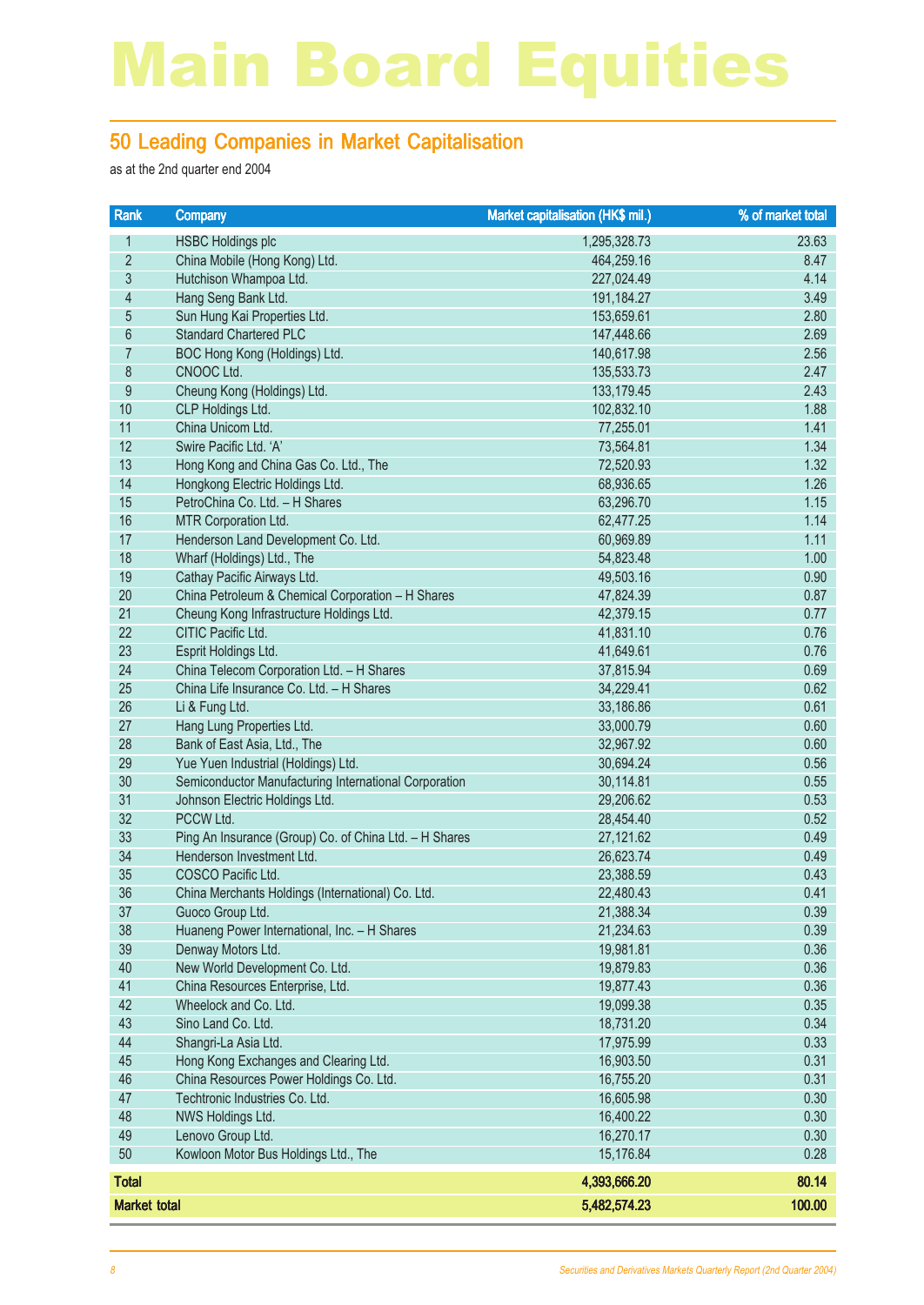### **Short Selling (value)**

|      |    | Short selling turnover (HK\$ mil.) | Equity turnover (HK\$ mil.) | % of equity total |
|------|----|------------------------------------|-----------------------------|-------------------|
| 2003 | Q2 | 19,155.16                          | 429,666.12                  | 4.46              |
|      | Q3 | 19.852.71                          | 676,265.43                  | 2.94              |
|      | Q4 | 26,378.30                          | 828,938.04                  | 3.18              |
| 2004 | Q1 | 42.541.13                          | 1,058,570.45                | 4.02              |
|      | Q2 | 31,918.42                          | 716,559.67                  | 4.45              |

### **Short Selling (share)**

|      |    | <b>Short selling turnover (Mil. shs)</b> | <b>Equity turnover (Mil. shs)</b> | % of equity total |
|------|----|------------------------------------------|-----------------------------------|-------------------|
| 2003 | Q2 | 2,683.22                                 | 180,379.58                        | 1.49              |
|      | Q3 | 2.405.95                                 | 420,617,08                        | 0.57              |
|      | Q4 | 3.342.78                                 | 330, 352.59                       | 1.01              |
| 2004 | Q1 | 4,533.42                                 | 474,515.94                        | 0.96              |
|      | Q2 | 4.347.88                                 | 221,663.60                        | 1.96              |

### New Listing Companies Statistics

|      |                | No. of newly listed companies | Funds raised (HK\$ mil.) |
|------|----------------|-------------------------------|--------------------------|
| 2003 | Q2             |                               | 2,464.15                 |
|      | Q <sub>3</sub> | 15                            | 7,936.33                 |
|      | Q4             | 15                            | 42,501.70                |
| 2004 | Q1             | 8                             | 19,689.66                |
|      | Q <sub>2</sub> | 15                            | 33,336.75                |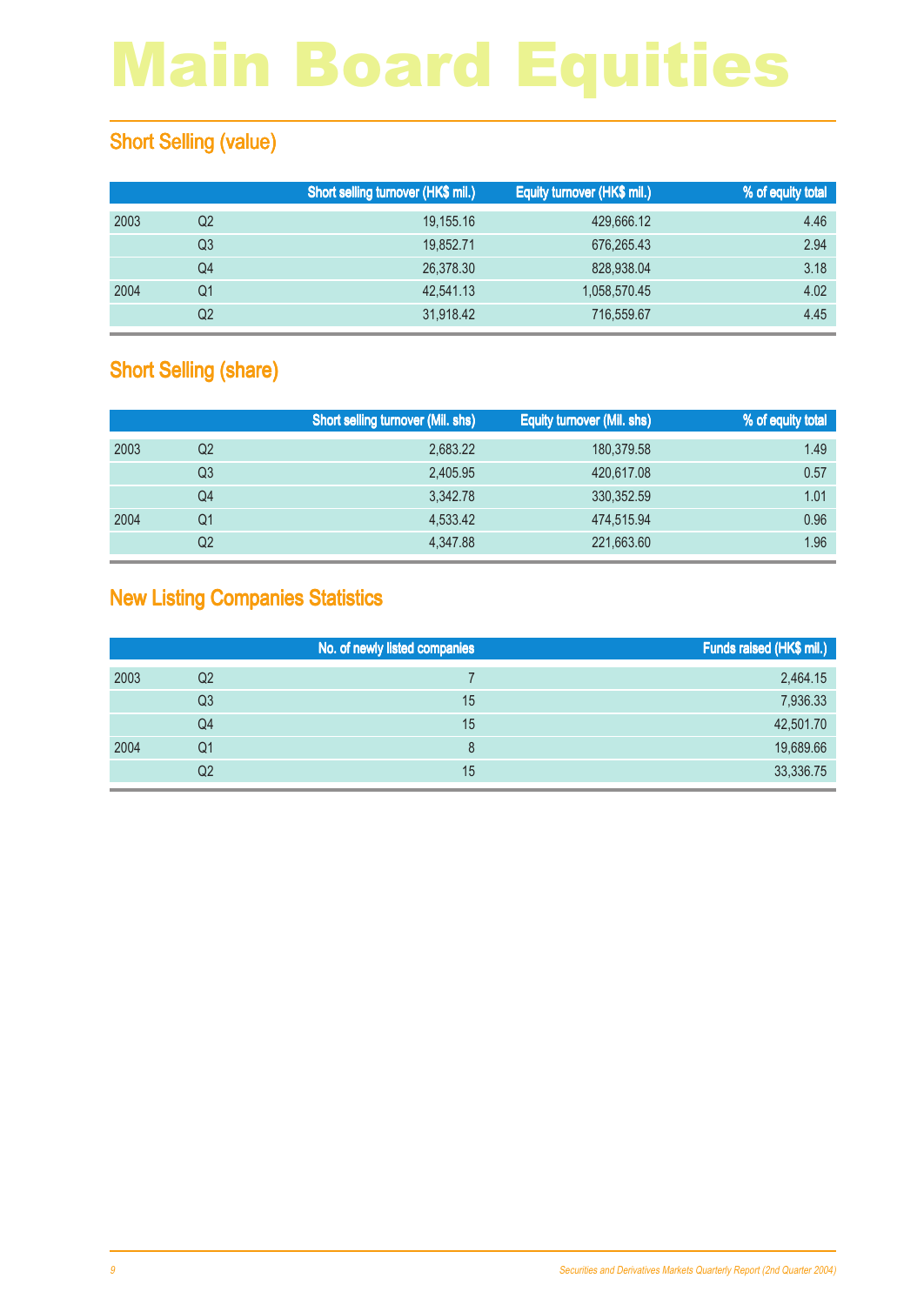### Newly Listed Companies

| Code         | <b>Company name</b>                                  | <b>Listing date</b> | No. of issued shares | Funds raised (HK\$ mil.) |
|--------------|------------------------------------------------------|---------------------|----------------------|--------------------------|
| 00331        | China Resources Peoples Telephone Co Ltd             | 2004/04/01          | 743,641,019          | 1,221.79                 |
| 01160        | Grand Investment International Ltd                   | 2004/04/02          | 60,000,000           | 55,00                    |
| 02878        | Solomon Systech (International) Ltd                  | 2004/04/08          | 2,504,854,351        | 1,214.71                 |
| 00077        | AMS Public Transport Holdings Ltd                    | 2004/04/15          | 207,500,000          | 61.53                    |
| 01212        | Lifestyle International Holdings Ltd                 | 2004/04/15          | 747,000,000          | 1,718.10                 |
| 02633        | Nam Tai Electronic & Electrical Products Ltd         | 2004/04/28          | 800,000,000          | 776.00                   |
| 00299        | SinoCom Software Group Ltd                           | 2004/04/30          | 265,890,782          | 117.67                   |
| 02319        | China Mengniu Dairy Co Ltd                           | 2004/06/10          | 1,000,000,000        | 1,579.81                 |
| 00700        | <b>Tencent Holdings Ltd</b>                          | 2004/06/16          | 1,680,641,260        | 1,554.59                 |
| 02866        | China Shipping Container Lines Co Ltd - H Shares     | 2004/06/16          | 2,420,000,000        | 7,683.50                 |
| 01116        | Mayer Holdings Ltd                                   | 2004/06/21          | 400,000,000          | 55,00                    |
| 02318        | Ping An Insurance (Group) Co of China Ltd - H Shares | 2004/06/24          | 2,558,643,698        | 14,336.92                |
| 02331        | Li Ning Co Ltd                                       | 2004/06/28          | 986,062,000          | 530.01                   |
| 02356        | Dah Sing Banking Group Ltd                           | 2004/06/30          | 910,000,000          | 2,304.12                 |
| 02366        | Qin Jia Yuan Media Services Co Ltd                   | 2004/06/30          | 400,000,000          | 128.00                   |
| <b>Total</b> |                                                      |                     |                      | 33,336.75                |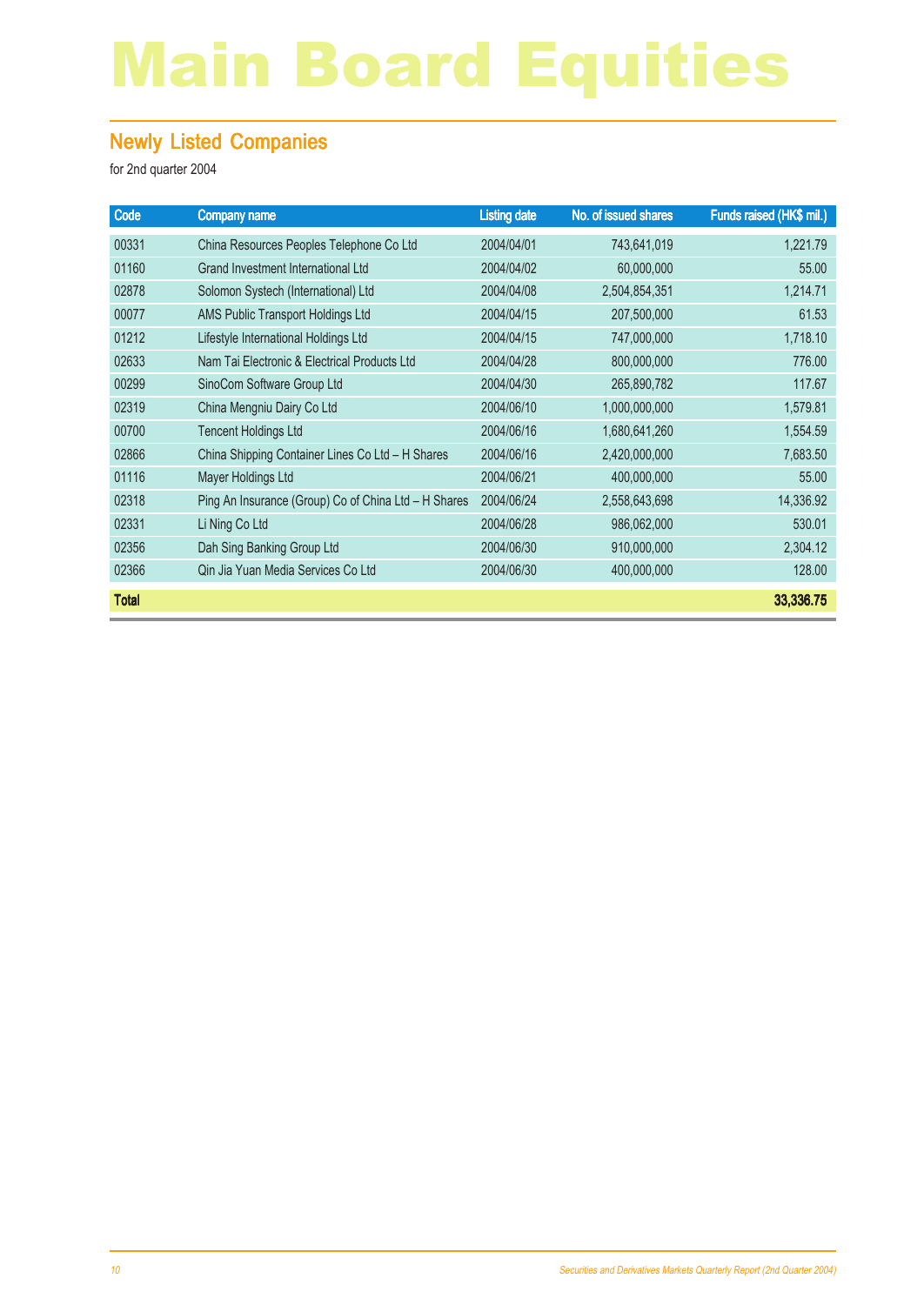#### Company Name Changes

for 2nd quarter 2004

| Code  | Old name                                          | <b>New name</b>                               | <b>Effective date</b> | <b>Adoption date</b> |
|-------|---------------------------------------------------|-----------------------------------------------|-----------------------|----------------------|
| 00757 | Vanda Systems & Communications Holdings Ltd       | Hutchison Global Communications Holdings Ltd  | 2004/03/12            | 2004/04/01           |
| 00472 | Applied (China) Ltd                               | MACRO-LINK International Holdings Ltd         | 2004/02/17            | 2004/04/02           |
| 00992 | Legend Group Ltd *                                | Lenovo Group Ltd                              | 2004/04/01            | 2004/04/13           |
| 00585 | IMI Global Holdings Ltd                           | Imagi International Holdings Ltd              | 2004/03/30            | 2004/04/20           |
| 01226 | Friedmann Pacific Greater China Investments Ltd   | Garron International Ltd                      | 2004/03/19            | 2004/04/30           |
| 00727 | Kim Eng Holdings (Hong Kong) Ltd                  | <b>VXL Capital Ltd</b>                        | 2004/04/23            | 2004/05/03           |
| 00991 | Beijing Datang Power Generation Co Ltd - H Shares | Datang International Power Generation Co, Ltd | 2004/03/15            | 2004/05/07           |
| 00724 | Millennium Sense Holdings Ltd                     | Semtech International Holdings Ltd            | 2004/04/20            | 2004/05/12           |
| 00336 | Leaptek Ltd                                       | Huabao International Holdings Ltd             | 2004/04/30            | 2004/05/17           |
| 00198 | Star East Holdings Ltd                            | <b>SMI Corporation Ltd</b>                    | 2004/05/11            | 2004/05/19           |
| 01192 | Titan (Holdings) Ltd                              | Titan Petrochemicals Group Ltd                | 2004/05/12            | 2004/05/21           |
| 00297 | Wah Tak Fung Holdings Ltd                         | Sinochem Hong Kong Holdings Ltd               | 2004/05/21            | 2004/06/07           |
| 00703 | <b>Surge Recreation Holdings Ltd</b>              | Innovo Leisure Recreation Holding Ltd         | 2004/05/25            | 2004/06/15           |
| 02899 | Fujian Zijin Mining Industry Co, Ltd - H Shares   | Zijin Mining Group Co, Ltd - H Shares         | 2004/06/16            | 2004/06/16           |
| 00076 | Sen Hong Resources Holdings Ltd                   | South Sea Petroleum Holdings Ltd              | 2004/06/09            | 2004/06/18           |
| 00245 | Singapore Hong Kong Properties Investment Ltd     | Landune International Ltd                     | 2004/06/16            | 2004/06/21           |
| 00432 | Dong Fang Gas Holdings Ltd                        | Pacific Century Premium Developments Ltd      | 2004/05/10            | 2004/06/25           |
| 00383 | China Online (Bermuda) Ltd                        | <b>COL Capital Ltd</b>                        | 2004/06/09            | 2004/06/29           |
| 00024 | WellNet Holdings Ltd                              | <b>Burwill Holdings Ltd</b>                   | 2004/06/03            | 2004/06/30           |

\* Change of English name only

# Change of Chinese name only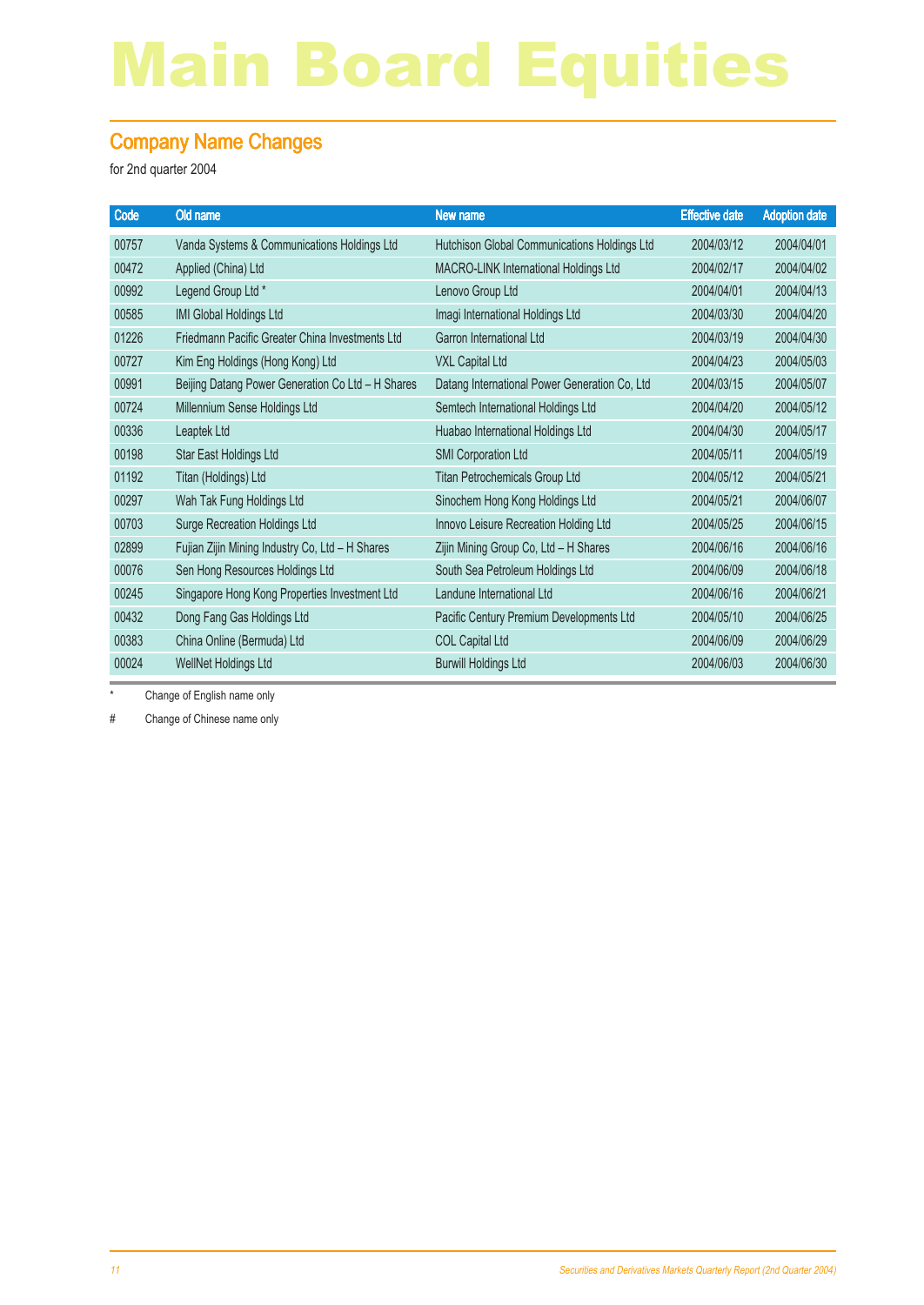#### Bonus Issues / Bonus Warrants

for 2nd quarter 2004

| Code  | <b>Company</b>                                      | <b>Particulars</b>                            | <b>Ex-date</b> |
|-------|-----------------------------------------------------|-----------------------------------------------|----------------|
| 00185 | Heng Fung Holdings Ltd                              | 1 2005 wt for 10                              | 2004/04/07     |
| 00902 | Huaneng Power International, Inc - H Shares         | 5 for 10                                      | 2004/04/07     |
|       |                                                     | Dist of reserve fund into sh capital 5 for 10 |                |
| 00316 | Orient Overseas (International) Ltd                 | 1 for 10                                      | 2004/04/16     |
| 00197 | Heng Tai Consumables Group Ltd                      | 1 for $5$                                     | 2004/04/19     |
| 02899 | Fujian Zijin Mining Industry Co, Ltd - H Shares     | 10 for 10                                     | 2004/04/26     |
| 00255 | Lung Kee (Bermuda) Holdings Ltd                     | 1 for $4$                                     | 2004/04/26     |
| 00809 | Global Bio-chem Technology Group Co Ltd             | 1 2007 wt for 8                               | 2004/04/29     |
| 00203 | Denway Motors Ltd                                   | 1 for $1$                                     | 2004/04/30     |
| 01223 | Symphony Holdings Ltd                               | 1 for 10                                      | 2004/05/04     |
| 00635 | Playmates Holdings Ltd                              | 1 2005 wt for 5                               | 2004/05/06     |
| 00308 | China Travel International Investment Hong Kong Ltd | 1 2006 wt for 5                               | 2004/05/06     |
| 01168 | Sinolink Worldwide Holdings Ltd                     | 2 for 10                                      | 2004/05/19     |
| 00070 | Massive Resources International Corporation Ltd     | 1 for 2 offer shs                             | 2004/05/20     |
| 00878 | Soundwill Holdings Ltd                              | 1 for $5$                                     | 2004/05/21     |
| 00273 | China United International Holdings Ltd             | 3 for 2                                       | 2004/05/24     |
| 01076 | First Natural Foods Holdings Ltd                    | 2 for 100                                     | 2004/05/27     |
| 00897 | Wai Yuen Tong Medicine Holdings Ltd                 | 1 for 3 rts shs                               | 2004/05/28     |
| 01142 | Rontex International Holdings Ltd                   | 1 2005 wt for 5                               | 2004/06/11     |
|       |                                                     |                                               |                |

### Share Split / Consolidation

| Code  | <b>Company</b>                               | <b>Particulars</b>      | <b>Effective date</b> |
|-------|----------------------------------------------|-------------------------|-----------------------|
| 01031 | Medtech Group Co Ltd                         | Consolidation 3 into 1  | 2004/04/07            |
| 00679 | Asia Tele-Net And Technology Corporation Ltd | Consolidation 20 into 1 | 2004/04/26            |
| 00512 | <b>MAXX Bioscience Holdings Ltd</b>          | Consolidation 20 into 1 | 2004/04/27            |
| 00240 | I-China Holdings Ltd                         | Consolidation 4 into 1  | 2004/04/27            |
| 01177 | Sino Biopharmaceutical Ltd                   | Split 1 into 4          | 2004/04/28            |
| 00378 | E2-Capital (Holdings) Ltd                    | Consolidation 10 into 1 | 2004/05/03            |
| 00397 | <b>Starbow Holdings Ltd</b>                  | Consolidation 10 into 1 | 2004/05/04            |
| 00208 | Polytec Asset Holdings Ltd                   | Consolidation 20 into 1 | 2004/05/07            |
| 00432 | Pacific Century Premium Developments Ltd     | Consolidation 10 into 1 | 2004/05/10            |
| 00181 | Fujian Holdings Ltd                          | Consolidation 10 into 1 | 2004/05/11            |
| 00669 | Techtronic Industries Co Ltd                 | Split 1 into 2          | 2004/05/31            |
| 00351 | Central China Enterprises Ltd                | Split 1 into 10         | 2004/05/31            |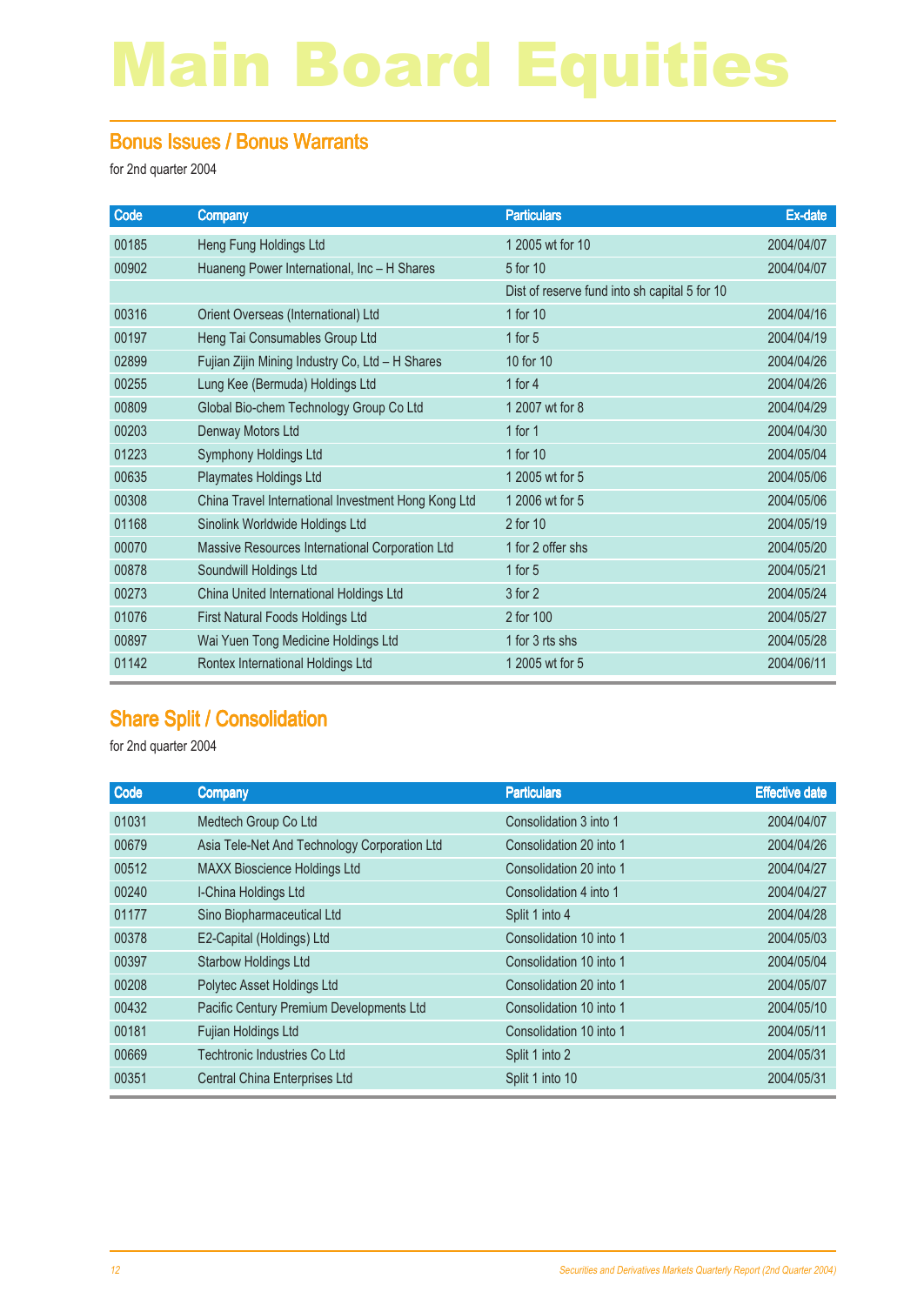### Rights Issues & Open Offers

| <b>Month</b> | Code  | <b>Company</b>                                  | <b>Ratio</b>                | Funds raised (HK\$ mil.) |
|--------------|-------|-------------------------------------------------|-----------------------------|--------------------------|
| Apr          | 01094 | Sunny Global Holdings Ltd                       | Rts 3 for 2 @\$0.10         | 61.80                    |
|              | 00017 | New World Development Co Ltd                    | Rts 2 for 5 @\$5.4          | 5,334.22                 |
|              | 00622 | Enerchina Holdings Ltd                          | Open offer 2 for 1 @\$0.40  | 610.21                   |
|              | 00979 | China Nan Feng Group Ltd                        | Open offer 5 for 1 @\$0.045 | 23.05                    |
|              | 00612 | China Investment Fund Co Ltd                    | Open offer 5 for 1 @\$0.125 | 50.00                    |
| May          | 00585 | Imagi International Holdings Ltd                | Rts 1 for 2 @\$1.08         | 74.45                    |
| Jun          | 00070 | Massive Resources International Corporation Ltd | Open offer 2 for 1 @\$0.02  | 90.81                    |
|              | 00512 | <b>MAXX Bioscience Holdings Ltd</b>             | Open offer 3 for 1 @\$0.08  | 16.58                    |
|              | 00208 | Polytec Asset Holdings Ltd                      | Rts 1 for 1 @\$0.50         | 152.48                   |
|              | 01218 | Easyknit International Holdings Ltd             | Rts 1 for 2 @\$0.11         | 48.53                    |
|              | 00897 | Wai Yuen Tong Medicine Holdings Ltd             | Rts 3 for 1 @\$0.16         | 265.33                   |
|              | 00605 | <b>KPI Co Ltd</b>                               | Rts 1 for 2 @\$0.10         | 33.86                    |
| <b>Total</b> |       |                                                 |                             | 6,761.33                 |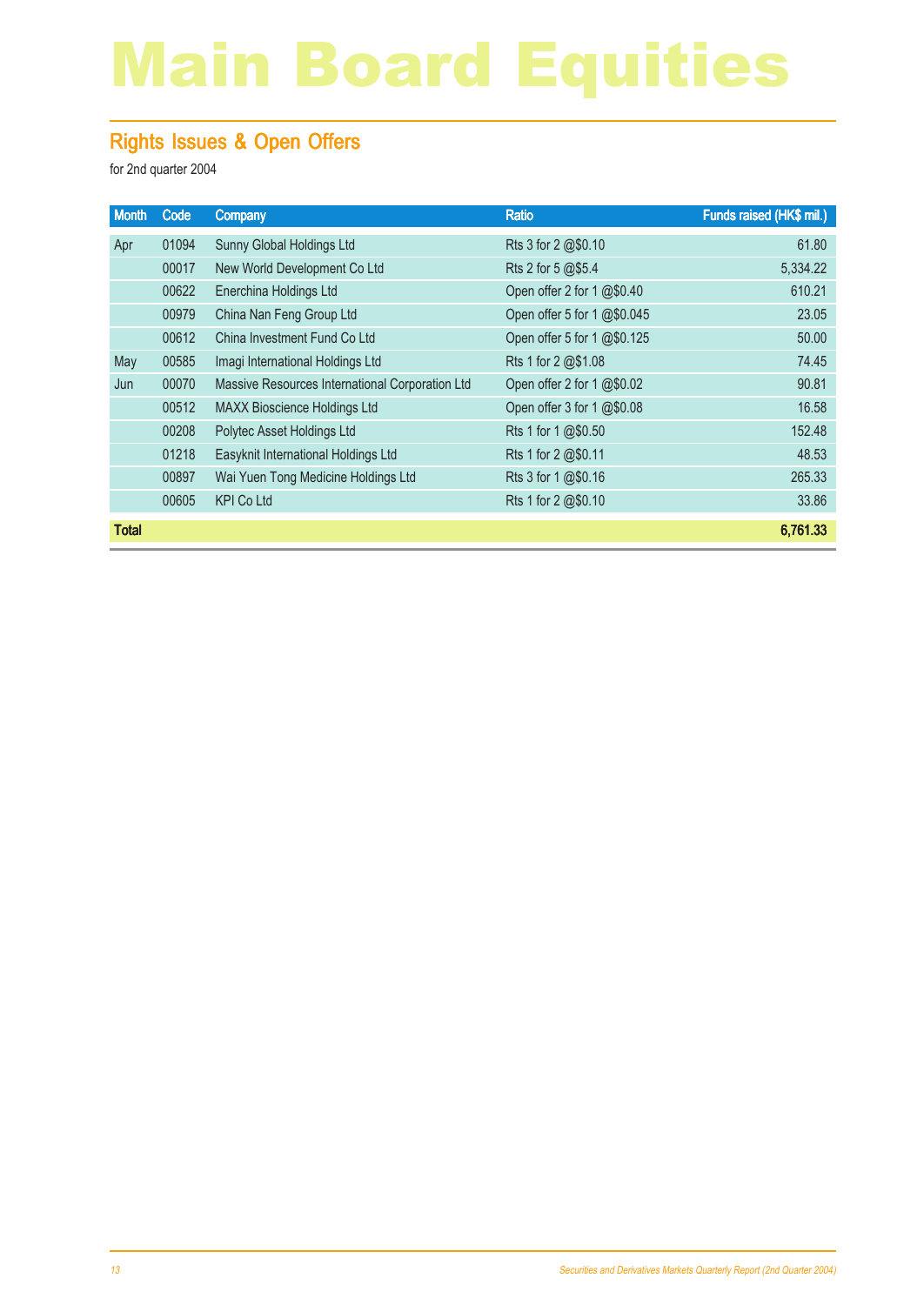### Placing\*

|                   |       |                         | No. of            | <b>Placing price</b> | <b>Funds raised</b> |
|-------------------|-------|-------------------------|-------------------|----------------------|---------------------|
| <b>Month</b>      | Code  | <b>Company</b>          | new shares placed | (HKS)                | (HK\$ mil.)         |
| 2004              |       |                         |                   |                      |                     |
| Feb <sup>**</sup> | 01129 | <b>SKY HAWK COMP</b>    | 80,000,000        | 0.118                | 9.44                |
| Mar **            | 01185 | <b>CASIL TELECOM</b>    | 100,000,000       | 0.410                | 41.00               |
|                   | 00290 | <b>CH CONSERVATION</b>  | 53,712,000        | 0.800                | 42.97               |
|                   | 00092 | <b>CHAMPION TECH</b>    | 143,000,000       | 1.680                | 240.24              |
|                   | 00384 | <b>CHINA GAS HOLD</b>   | 50,000,000        | 0.650                | 32.50               |
|                   | 00385 | <b>CHINNEY ALLI</b>     | 660,000,000       | 0.020                | 13.20               |
|                   | 00367 | <b>CHUANG'S INT'L</b>   | 50,000,000        | 0.550                | 27.50               |
|                   | 00241 | CITIC 21CN              | 97,500,000        | 0.800                | 78.00               |
|                   | 01051 | <b>DNA SECURITY</b>     | 1,400,000,000     | 0.018                | 25.20               |
|                   | 01076 | <b>FIRST NATURAL</b>    | 80,000,000        | 0.640                | 51.20               |
|                   | 00905 | <b>HAYWOOD INV</b>      | 28,800,000        | 0.124                | 3.57                |
|                   | 00160 | <b>HON KWOK LAND</b>    | 66,700,000        | 1.650                | 110.06              |
|                   | 00336 | <b>HUABAO INTL</b>      | 173,100,000       | 0.100                | 17.31               |
|                   | 00245 | LANDUNE INT'L           | 500,000,000       | 0.100                | 50.00               |
|                   | 00851 | <b>MAE HOLDINGS</b>     | 500,000,000       | 0.022                | 11.00               |
|                   | 00260 | <b>MILLENNIUM GP</b>    | 370,000,000       | 0.095                | 35.15               |
|                   | 00342 | NEWOCEAN ENERGY         | 82,800,000        | 0.128                | 10.60               |
|                   | 00342 | NEWOCEAN ENERGY         | 600,000,000       | 0.145                | 87.00               |
|                   | 00164 | PREMIUM LAND            | 740,000,000       | 0.050                | 37.00               |
|                   | 00755 | <b>SHANGHAI CENTURY</b> | 300,000,000       | 0.133                | 39.99               |
|                   | 00106 | SHENZHEN HI-TEC         | 2,392,000,000     | 0.056                | 133.95              |
|                   | 00697 | <b>SHOUGANG INT'L</b>   | 300,000,000       | 0.660                | 198.00              |
|                   | 00855 | <b>SILVER DRAGON</b>    | 37,500,000        | 0.315                | 11.81               |
|                   | 00397 | <b>STARBOW</b>          | 2,000,000,000     | 0.010                | 20.00               |
|                   | 02336 | <b>SUNLINK INT'L</b>    | 73,000,000        | 0.138                | 10.07               |
|                   | 00665 | TAI FOOK SEC            | 85,000,000        | 1.220                | 103.70              |
|                   | 00913 | <b>UNITY INV HOLD</b>   | 48,000,000        | 0.200                | 9.60                |
|                   | 00539 | <b>VICTORY CITY</b>     | 50,000,000        | 3.720                | 186.00              |
|                   | 00897 | <b>WAI YUEN TONG</b>    | 92,000,000        | 0.550                | 50.60               |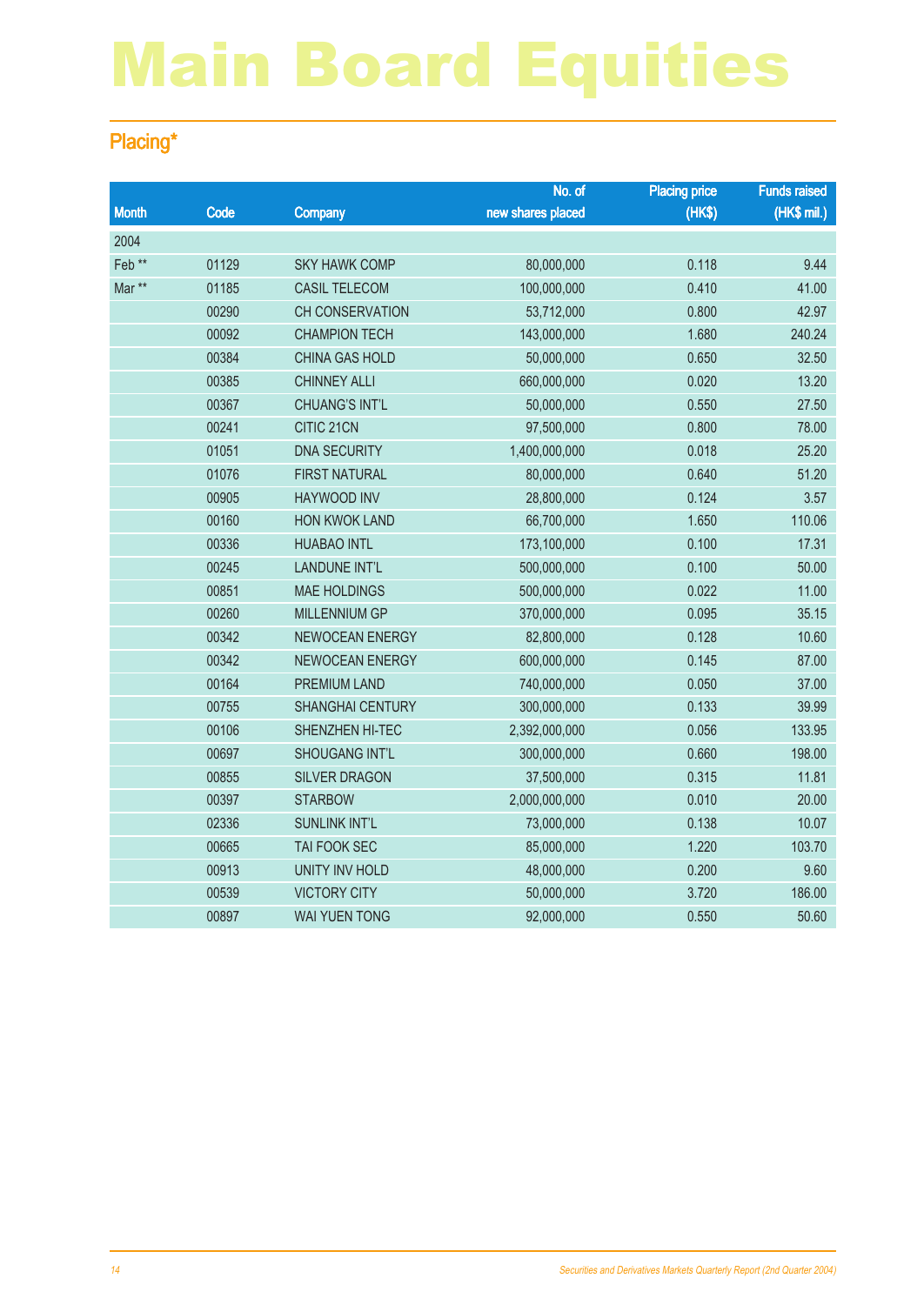|              |       |                                 | No. of            | <b>Placing price</b> | <b>Funds raised</b> |
|--------------|-------|---------------------------------|-------------------|----------------------|---------------------|
| <b>Month</b> | Code  | <b>Company</b>                  | new shares placed | (HK\$)               | (HK\$ mil.)         |
| Apr          | 00193 | <b>CAPITAL ESTATE</b>           | 538,000,000       | 0.020                | 10.76               |
|              | 00673 | <b>CHINA HEALTH</b>             | 10,000,000        | 3.600                | 36.00               |
|              | 00985 | <b>CHINA SCI-TECH</b>           | 1,669,624,000     | 0.019                | 31.72               |
|              | 02368 | <b>EAGLE NICE</b>               | 140,000,000       | 1.060                | 148.40              |
|              | 00181 | <b>FUJIAN HOLDINGS</b>          | 898,484           | 0.030                | 0.03                |
|              | 00190 | HK CONSTRUCTION                 | 1,340,555,276     | 0.780                | 1,045.63            |
|              | 00240 | <b>I-CHINA HOLD</b>             | 5,987,000,000     | 0.010                | 59.87               |
|              | 00681 | <b>KEL HOLDINGS</b>             | 725,000,000       | 0.100                | 72.50               |
|              | 02314 | LEE & MAN PAPER                 | 120,000,000       | 6.745                | 809.40              |
|              | 01031 | <b>MEDTECH GROUP</b>            | 5,000,000,000     | 0.010                | 50.00               |
|              | 00304 | <b>PEACE MARK</b>               | 126,500,000       | 1.630                | 206.20              |
|              | 00901 | RADFORD CAPITAL                 | 200,000,000       | 0.120                | 24.00               |
|              | 00706 | <b>START TECH</b>               | 88,000,000        | 0.350                | 30.80               |
|              | 00661 | <b>TEMFAT HINGFUNG</b>          | 150,000,000       | 0.700                | 105.00              |
|              | 01139 | <b>VICTORY GROUP</b>            | 695,100,000       | 0.018                | 12.51               |
| May          | 00985 | CHINA SCI-TECH                  | 1,669,624,000     | 0.019                | 31.72               |
|              | 00728 | <b>CHINA TELECOM - H SHARES</b> | 5,850,000,000     | 2.300                | 13,455.00           |
|              | 00431 | <b>G CHINA HOLD</b>             | 39,700,000        | 0.290                | 11.51               |
|              | 00279 | <b>HANSOM EASTERN</b>           | 240,000,000       | 0.052                | 12.48               |
|              | 00197 | <b>HENG TAI</b>                 | 55,750,000        | 1.000                | 55.75               |
|              | 02339 | <b>NORSTAR</b>                  | 100,000,000       | 2.350                | 235.00              |
|              | 00617 | PALIBURG HOLD                   | 200,000,000       | 0.210                | 42.00               |
|              | 00724 | <b>SEMTECH INT'L</b>            | 20,000,000        | 1.130                | 22.60               |
|              | 00198 | <b>SMI CORP</b>                 | 355,000,000       | 0.055                | 19.53               |
|              | 00188 | <b>SW KINGSWAY</b>              | 102,631,579       | 0.380                | 39.00               |
| Jun          | 00351 | <b>CENTRAL CHINA</b>            | 112,000,000       | 1.400                | 156.80              |
| <b>Total</b> |       |                                 |                   |                      | 18,410.87           |

\* Due to the reporting time-lag, placing figures for the quarter are provisional.

\*\* Supplementary information update for previous quarters.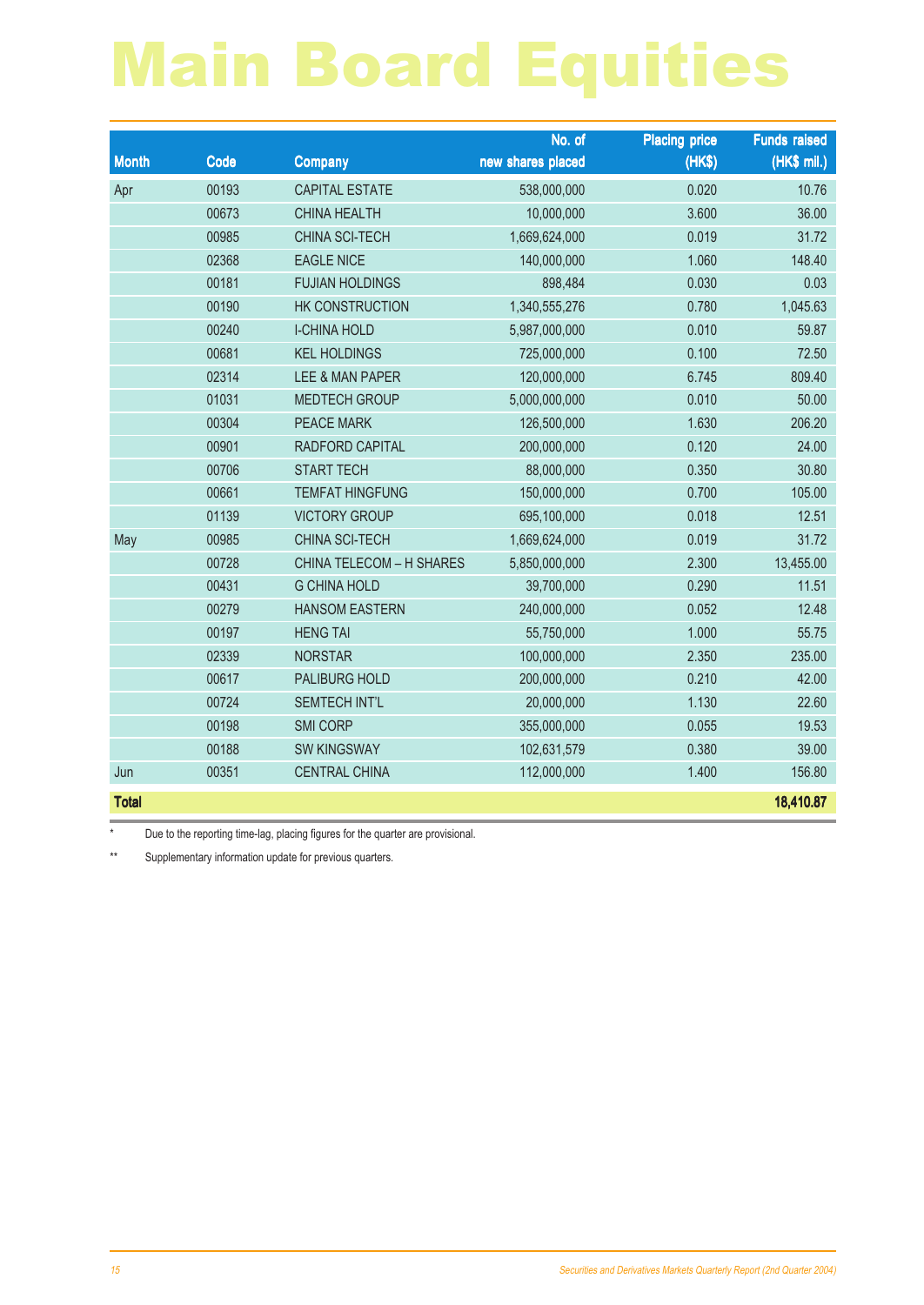### Warrant Trading Statistics

|      |                | <b>Equity wts</b><br>(HK\$ mil.) | <b>Derivative wts</b><br>(HK\$ mil.) | <b>Total</b><br>(HK\$ mil.) |
|------|----------------|----------------------------------|--------------------------------------|-----------------------------|
| 2003 | Q <sub>2</sub> | 71.99                            | 44,140.54                            | 44,212.54                   |
|      | Q <sub>3</sub> | 572.61                           | 71,869.98                            | 72,442.59                   |
|      | Q <sub>4</sub> | 387.38                           | 117,157.20                           | 117,544.58                  |
| 2004 | Q <sub>1</sub> | 954.64                           | 142,192.65                           | 143,147.28                  |
|      | Q <sub>2</sub> | 197.32                           | 103,610.37                           | 103,807.69                  |

### Warrant Market Value

|      |                |               | <b>Equity wts</b> |               | <b>Derivative wts</b> |           | <b>Total</b> |
|------|----------------|---------------|-------------------|---------------|-----------------------|-----------|--------------|
|      |                | <b>Number</b> | (HK\$ mil.)       | <b>Number</b> | (HK\$ mil.)           | Total no. | (HK\$ mil.)  |
| 2003 | Q2             | 52            | 968.19            | 296           | 19,077.09             | 348       | 20,045.28    |
|      | Q3             | 46            | 1,511.71          | 369           | 48,167.28             | 415       | 49,678.98    |
|      | Q4             | 45            | 1.316.40          | 530           | 78,691.90             | 575       | 80,008.30    |
| 2004 | Q1             | 38            | 1,288.41          | 721           | 69,410.66             | 759       | 70,699.08    |
|      | Q <sub>2</sub> | 36            | 1,216.62          | 803           | 55,126.06             | 839       | 56,342.68    |

### New Listing Statistics – Warrants

|      |                | No. of newly listed<br>equity wts | No. of newly listed<br>derivative wts | <b>Amount raised</b><br>(HK\$ mil.) |
|------|----------------|-----------------------------------|---------------------------------------|-------------------------------------|
| 2003 | Q <sub>2</sub> | –                                 | 105                                   | 10,142.28                           |
|      | Q <sub>3</sub> | 4                                 | 186                                   | 16,656.60                           |
|      | Q4             | 5                                 | 276                                   | 28,203.43                           |
| 2004 | Q1             | 3                                 | 311                                   | 37,795.35                           |
|      | Q2             | 6                                 | 284                                   | 32,343.47                           |

### Newly Listed Equity Warrants

|              |                                                                   | <b>Initial issued</b> |                     |               | <b>Amount raised</b> |
|--------------|-------------------------------------------------------------------|-----------------------|---------------------|---------------|----------------------|
| <b>Code</b>  | <b>Equity warrants</b>                                            | amount (HK\$)         | <b>Listing date</b> | <b>Expiry</b> | (HK\$ mil.)          |
| 00596        | Heng Fung Holdings Ltd Warrants 2005                              | 30,362,359            | 2004/05/03          | 2005/05/31    |                      |
| 01084        | Playmates Holdings Ltd Warrants 2005                              | 442,520,350           | 2004/05/24          | 2005/05/23    |                      |
| 01214        | China Travel International Investment Hong Kong Ltd Warrants 2006 | 1,276,431,060         | 2004/06/02          | 2006/05/31    |                      |
| 01143        | Global Bio-chem Technology Group Co Ltd Warrants 2007             | 2,556,556,870         | 2004/06/01          | 2007/05/31    |                      |
| 02367        | U-RIGHT International Holdings Ltd Warrants 2005                  | 51,800,000            | 2004/06/24          | 2005/06/23    | 25.12                |
| 00394        | Rontex International Holdings Ltd Warrants 2005                   | 32,685,043            | 2004/06/30          | 2005/06/27    |                      |
| <b>Total</b> |                                                                   |                       |                     |               | 25.12                |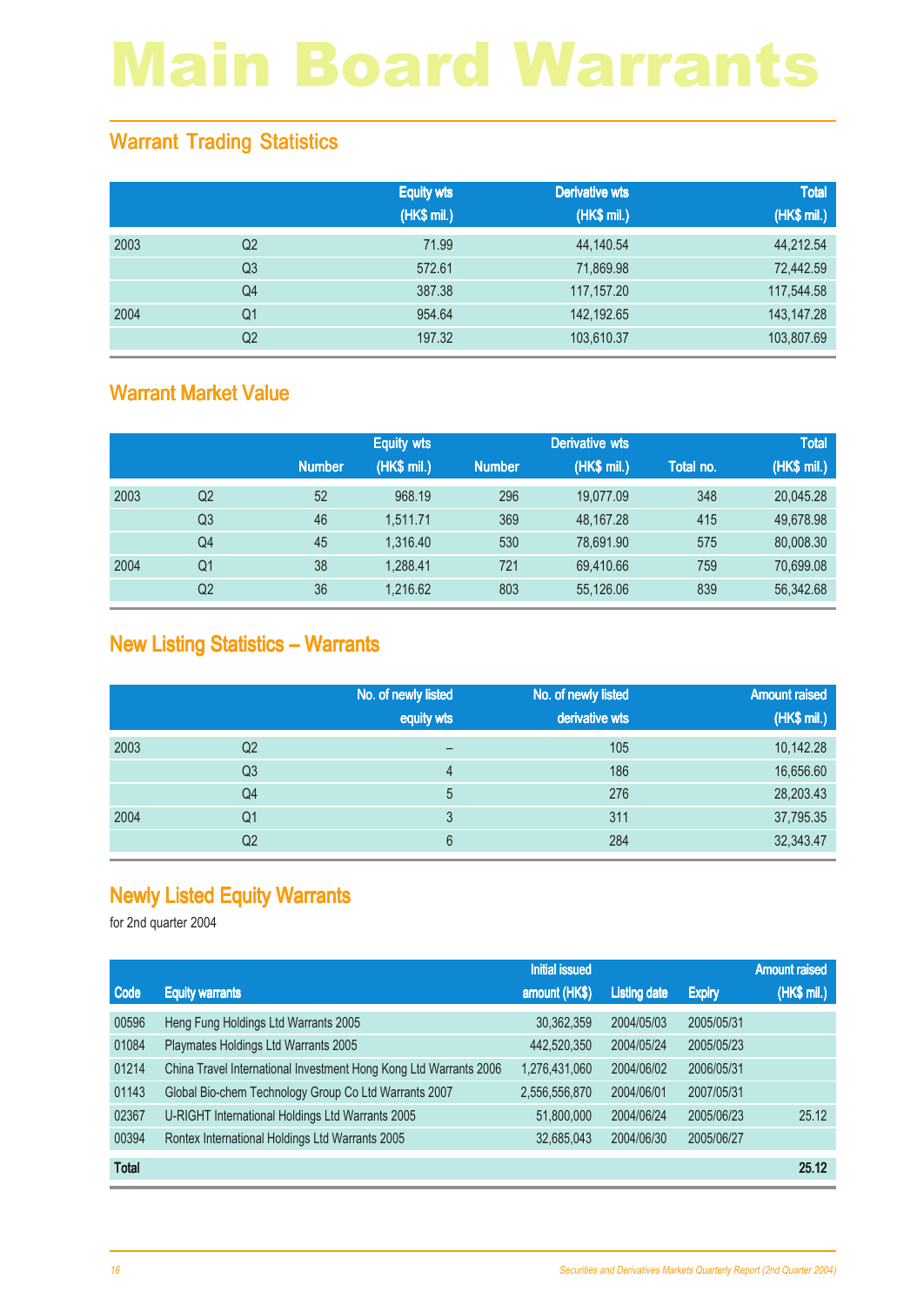#### Newly Listed Derivative Warrants

|        |                                                                                     |               |                     |               | <b>Amount</b> |
|--------|-------------------------------------------------------------------------------------|---------------|---------------------|---------------|---------------|
|        |                                                                                     | No. of        |                     |               | raised        |
| Code   | <b>Derivative warrants</b>                                                          | issue (units) | <b>Listing date</b> | <b>Expiry</b> | (HK\$ mil.)   |
| 09173# | Macquarie Bank Ltd - HSBC European Warrants Jul 2004                                | 588,000,000   | 2004/04/01          | 2004/07/19    | 196.98        |
| 09103# | KBC Fin Products Int'l Ltd - HWL European (Locked-in Return) Wts Apr 2005           | 600,000,000   | 2004/04/02          | 2005/04/01    | 93.60         |
| 09511# | SGA Societe Generale Acceptance N.V. - SHK Ppt European Warrants Jul 2004           | 100,000,000   | 2004/04/06          | 2004/07/16    | 47.00         |
| 09852  | SGA Societe Generale Acceptance N.V. - USD/JPY European Warrants Nov 2004           | 200,000,000   | 2004/04/07          | 2004/11/29    | 50.00         |
| 09856  | SGA Societe Generale Acceptance N.V. - USD/JPY European Put Warrants Nov 2004       | 196,000,000   | 2004/04/07          | 2004/11/29    | 49.98         |
| 09854  | SGA Societe Generale Acceptance N.V. - China Mobile European Warrants Nov 2004      | 357,000,000   | 2004/04/07          | 2004/11/01    | 99.96         |
| 09855  | SGA Societe Generale Acceptance N.V. - CP&CC European Warrants Nov 2004             | 263,000,000   | 2004/04/07          | 2004/11/29    | 99.94         |
| 09843  | Macquarie Bank Ltd - China Telecom European Warrants Oct 2004 B                     | 388,000,000   | 2004/04/07          | 2004/10/15    | 99.72         |
| 09851  | Macquarie Bank Ltd - PetroChina European Warrants Nov 2004                          | 250,000,000   | 2004/04/07          | 2004/11/15    | 128.75        |
| 09842  | Macquarie Bank Ltd - CP&CC European Warrants Dec 2004                               | 220,000,000   | 2004/04/07          | 2004/12/31    | 97.02         |
| 09844  | Macquarie Bank Ltd - China Unicom European Warrants Oct 2004                        | 80,000,000    | 2004/04/07          | 2004/10/11    | 93.60         |
| 09845  | Macquarie Bank Ltd - Legend European Warrants Dec 2004                              | 228,000,000   | 2004/04/07          | 2004/12/01    | 95.99         |
| 09850  | Macquarie Bank Ltd - Li & Fung European Warrants Oct 2004                           | 388,000,000   | 2004/04/07          | 2004/10/18    | 97.78         |
| 09857  | Fortis Bank S.A./N.V. - Hutchison European Warrants Feb 2005                        | 138,000,000   | 2004/04/08          | 2005/02/08    | 115.92        |
| 09858  | Fortis Bank S.A./N.V. - SHK Ppt European Warrants Jan 2005                          | 108,000,000   | 2004/04/08          | 2005/01/28    | 117.72        |
| 09869  | Macquarie Bank Ltd - China Mobile European Put Warrants Nov 2004                    | 368,000,000   | 2004/04/08          | 2004/11/01    | 98.62         |
| 09870  | Macquarie Bank Ltd - CNOOC European Warrants Nov 2004                               | 238,000,000   | 2004/04/08          | 2004/11/01    | 98.29         |
| 09873  | Macquarie Bank Ltd - Swire Pac European Warrants Dec 2004                           | 200,000,000   | 2004/04/08          | 2004/12/01    | 89.60         |
| 09868  | Macquarie Bank Ltd - Bril China European (Window Barrier) Warrants Dec 2004         | 368,000,000   | 2004/04/08          | 2004/12/01    | 93.47         |
| 09871  | Macquarie Bank Ltd - COSCO European (Window Barrier) Warrants Dec 2004              | 388,000,000   | 2004/04/08          | 2004/12/01    | 98.55         |
| 09863  | Macquarie Bank Ltd - HWL European Put Warrants Oct 2004                             | 270,000,000   | 2004/04/08          | 2004/10/13    | 99.90         |
| 09862  | Macquarie Bank Ltd - HWL European Warrants Nov 2004 B                               | 168,000,000   | 2004/04/08          | 2004/11/01    | 97.44         |
| 09861  | Macquarie Bank Ltd - HLand European Warrants Dec 2004                               | 200,000,000   | 2004/04/08          | 2004/12/31    | 91.60         |
| 09866  | Macquarie Bank Ltd - PCCW European Warrants Dec 2004                                | 100,000,000   | 2004/04/08          | 2004/12/31    | 95.80         |
| 09859  | Macquarie Bank Ltd - CLP European Warrants May 2005                                 | 368,000,000   | 2004/04/08          | 2005/05/03    | 97.52         |
| 09875  | Deutsche Bank AG - HSI European Warrants Oct 2004                                   | 400,000,000   | 2004/04/14          | 2004/10/28    | 122.80        |
| 09879  | Deutsche Bank AG - HSI European Put Warrants Oct 2004                               | 400,000,000   | 2004/04/14          | 2004/10/28    | 122.00        |
| 09640# | SGA Societe Generale Acceptance N.V. - HSBC European Warrants Sep 2004 A            | 200,000,000   | 2004/04/15          | 2004/09/06    | 140.00        |
| 09876  | KBC Fin Products Int'l Ltd - HSBC European Warrants Oct 2004 C                      | 128,000,000   | 2004/04/16          | 2004/10/18    | 95.49         |
| 09877  | KBC Fin Products Int'l Ltd - HSBC European Warrants Oct 2004 D                      | 168,000,000   | 2004/04/16          | 2004/10/18    | 92.57         |
| 09608# | BNP Paribas Arbit Issu B.V. - China Life European Warrants Aug 2004 A               | 800,000,000   | 2004/04/19          | 2004/08/02    | 97.60         |
| 09407# | Credit Suisse First Boston - HSBC European (Avg Return) Warrants Dec 2004           | 500,000,000   | 2004/04/20          | 2004/12/23    | 152.50        |
| 09409# | Credit Suisse First Boston - Sinopec European (Avg Return) Warrants Dec 2004        | 500,000,000   | 2004/04/20          | 2004/12/29    | 97.00         |
| 09884  | Credit Suisse First Boston - Sinopec European (Avg Return) Warrants Aug 2005        | 300,000,000   | 2004/04/20          | 2005/08/17    | 98.10         |
| 09882  | Credit Suisse First Boston - China Life European (Avg Return) Warrants Aug 2005     | 300,000,000   | 2004/04/20          | 2005/08/17    | 180.30        |
| 09642# | Macquarie Bank Ltd - China Life European (Window Barrier) Warrants Aug 2004 B       | 500,000,000   | 2004/04/20          | 2004/08/16    | 34.50         |
| 09878  | Macquarie Bank Ltd - Sinopec European Warrants Oct 2004 B                           | 258,000,000   | 2004/04/20          | 2004/10/28    | 100.10        |
| 09894  | BNP Paribas Arbit Issu B.V. - HSBC European Warrants Nov 2004                       | 250,000,000   | 2004/04/21          | 2004/11/23    | 91.25         |
| 09893  | Credit Suisse First Boston - Hutchison European (Avg Return) Warrants Sep 2005      | 200,000,000   | 2004/04/21          | 2005/09/08    | 99.00         |
| 09892  | Credit Suisse First Boston - Henderson Land European (Avg Return) Warrants Sep 2005 | 300,000,000   | 2004/04/21          | 2005/09/08    | 118.80        |
| 09885  | Credit Suisse First Boston - Cheung Kong European (Avg Return) Warrants Sep 2005    | 200,000,000   | 2004/04/21          | 2005/09/08    | 126.20        |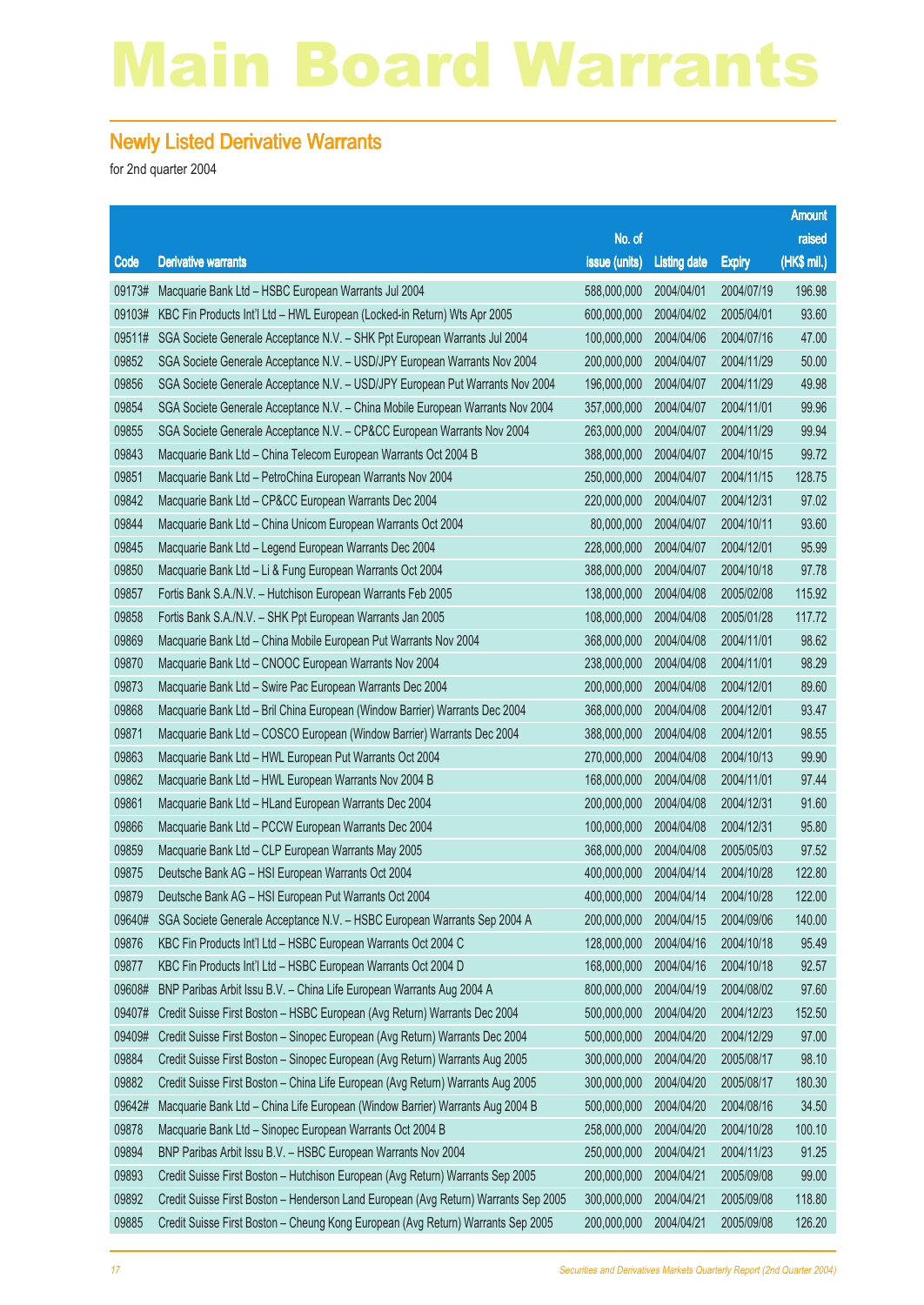|       |                                                                                    |                        |                     |               | <b>Amount</b> |
|-------|------------------------------------------------------------------------------------|------------------------|---------------------|---------------|---------------|
|       |                                                                                    | No. of                 |                     |               | raised        |
| Code  | <b>Derivative warrants</b>                                                         | issue (units)          | <b>Listing date</b> | <b>Expiry</b> | (HK\$ mil.)   |
| 09889 | Credit Suisse First Boston - China Telecom European (Avg Return) Warrants Sep 2005 | 380,000,000            | 2004/04/21          | 2005/09/08    | 134.52        |
| 09896 | KBC Fin Products Int'l Ltd - HSI European Put Warrants Oct 2004                    | 400,000,000            | 2004/04/21          | 2004/10/28    | 100.00        |
| 09895 | KBC Fin Products Int'l Ltd - HSCEI European Put Warrants Oct 2004                  | 400,000,000            | 2004/04/21          | 2004/10/28    | 100.00        |
| 09897 | BNP Paribas Arbit Issu B.V. - Cheung Kong European Warrants Nov 2004               | 200,000,000            | 2004/04/22          | 2004/11/29    | 110.40        |
| 09898 | SGA Societe Generale Acceptance N.V. - CK(H) European Put Warrants Nov 2004        | 157,000,000            | 2004/04/22          | 2004/11/08    | 100.48        |
| 09900 | SGA Societe Generale Acceptance N.V. - Ch Mobile European Put Warrants Nov 2004    | 400,000,000            | 2004/04/22          | 2004/11/08    | 100.00        |
| 09903 | SGA Societe Generale Acceptance N.V. - HSBC European Put Warrants Nov 2004         | 145,000,000            | 2004/04/22          | 2004/11/01    | 100.05        |
| 09905 | SGA Societe Generale Acceptance N.V. - SHK P European Put Warrants Nov 2004        | 157,000,000            | 2004/04/22          | 2004/11/01    | 100.48        |
| 09914 | SGA Societe Generale Acceptance N.V. - HSI European Warrants Oct 2004              | 334,000,000            | 2004/04/23          | 2004/10/28    | 100.20        |
| 09921 | SGA Societe Generale Acceptance N.V. - HSI European Put Warrants Oct 2004 B        | 385,000,000            | 2004/04/23          | 2004/10/28    | 100.10        |
| 09920 | SGA Societe Generale Acceptance N.V. - HSI European Put Warrants Oct 2004 A        | 400,000,000            | 2004/04/23          | 2004/10/28    | 100.00        |
| 09908 | KBC Fin Products Int'l Ltd - China Mobile European Put Warrants Oct 2004           | 400,000,000            | 2004/04/23          | 2004/10/26    | 100.00        |
| 09907 | KBC Fin Products Int'l Ltd - China Mobile European Warrants Nov 2004               | 100,000,000            | 2004/04/23          | 2004/11/01    | 29.70         |
| 09906 | BNP Paribas Arbit Issu B.V. - SHK Ppt European Warrants Nov 2004                   | 135,000,000            | 2004/04/23          | 2004/11/29    | 87.75         |
| 09943 | Credit Suisse First Boston - CHALCO European (Avg Return) Warrants May 2005        | 200,000,000            | 2004/04/26          | 2005/05/18    | 160.40        |
| 09944 | Credit Suisse First Boston - China Life European (Avg Return) Warrants May 2005    | 300,000,000            | 2004/04/26          | 2005/05/18    | 181.50        |
| 09945 | Credit Suisse First Boston - Huaneng Power European (Avg Return) Warrants May 2005 | 180,000,000            | 2004/04/26          | 2005/05/18    | 152.46        |
| 09926 | Fortis Bank S.A./N.V. - HSBC European Warrants Feb 2005                            | 68,000,000             | 2004/04/26          | 2005/02/18    | 78.20         |
| 09942 | Fortis Bank S.A./N.V. - HSBC European Put Warrants Feb 2005                        | 68,000,000             | 2004/04/26          | 2005/02/18    | 53.72         |
| 09922 | Fortis Bank S.A./N.V. - CHALCO European Warrants Nov 2005                          | 1,280,000,000          | 2004/04/26          | 2005/11/08    | 330.24        |
| 09925 | Fortis Bank S.A./N.V. - China Mobile European Put Warrants Jan 2005                | 380,000,000            | 2004/04/26          | 2005/01/18    | 98.04         |
| 09941 | Fortis Bank S.A./N.V. - PetroChina European Warrants Mar 2005                      | 208,000,000            | 2004/04/26          | 2005/03/08    | 105.04        |
| 09924 | Fortis Bank S.A./N.V. - Cheung Kong European Warrants Feb 2005                     | 128,000,000            | 2004/04/26          | 2005/02/18    | 124.16        |
| 09927 | Fortis Bank S.A./N.V. - Huaneng Power European Warrants Jan 2005                   | 108,000,000            | 2004/04/26          | 2005/01/07    | 102.60        |
| 09948 | KBC Fin Products Int'l Ltd - HSCEI European Warrants Oct 2004                      | 400,000,000            | 2004/04/26          | 2004/10/28    | 100.80        |
| 09947 | Macquarie Bank Ltd - Cheung Kong European Put Warrants Oct 2004                    | 168,000,000            | 2004/04/26          | 2004/10/29    | 98.78         |
| 09946 | Macquarie Bank Ltd - Cheung Kong European Warrants Nov 2004                        | 250,000,000 2004/04/26 |                     | 2004/11/10    | 100.25        |
| 09958 | SGA Societe Generale Acceptance N.V. - BOCHK European Put Warrants Nov 2004        | 73,000,000             | 2004/04/27          | 2004/11/22    | 100.01        |
| 09959 | SGA Societe Generale Acceptance N.V. - Ch Tel European Put Warrants Nov 2004       | 238,000,000            | 2004/04/27          | 2004/11/15    | 99.96         |
| 09960 | SGA Societe Generale Acceptance N.V. - Ch Uni European Put Warrants Nov 2004       | 84,000,000             | 2004/04/27          | 2004/11/15    | 99.96         |
| 09961 | SGA Societe Generale Acceptance N.V. - PetCh European Put Warrants Nov 2004        | 244,000,000            | 2004/04/27          | 2004/11/22    | 100.04        |
| 09951 | Macquarie Bank Ltd - HSCEI European Warrants Oct 2004                              | 688,000,000            | 2004/04/27          | 2004/10/28    | 175.44        |
| 09955 | Macquarie Bank Ltd - HSCEI European Put Warrants Oct 2004                          | 688,000,000            | 2004/04/27          | 2004/10/28    | 174.75        |
| 09954 | Macquarie Bank Ltd - Huaneng European (Window Barrier) Warrants Nov 2004           | 388,000,000            | 2004/04/27          | 2004/11/22    | 108.64        |
| 09952 | Macquarie Bank Ltd - HSI European Warrants Oct 2004                                | 688,000,000            | 2004/04/27          | 2004/10/28    | 174.75        |
| 09956 | Macquarie Bank Ltd - HSI European Put Warrants Oct 2004                            | 688,000,000            | 2004/04/27          | 2004/10/28    | 173.38        |
| 09953 | Macquarie Bank Ltd - Datang European Warrants Nov 2004                             | 118,000,000            | 2004/04/27          | 2004/11/15    | 97.59         |
| 09949 | BNP Paribas Arbit Issu B.V. - Hang Seng Bank European Warrants Dec 2004            | 140,000,000            | 2004/04/27          | 2004/12/14    | 82.74         |
| 09950 | BNP Paribas Arbit Issu B.V. - Henderson Land Dev European Warrants Dec 2004 A      | 310,000,000            | 2004/04/27          | 2004/12/14    | 80.91         |
| 09957 | Credit Suisse First Boston - Lenovo European (Avg Return) Warrants May 2005        | 380,000,000            | 2004/04/27          | 2005/05/18    | 152.38        |
| 09963 | BNP Paribas Arbit Issu B.V. - HSCEI European Warrants Dec 2004                     | 300,000,000            | 2004/04/28          | 2004/12/30    | 77.70         |
| 09962 | BNP Paribas Arbit Issu B.V. - HSCEI European Warrants Dec 2004                     | 300,000,000            | 2004/04/28          | 2004/12/30    | 76.80         |
| 09966 | BNP Paribas Arbit Issu B.V. - HSCEI European Put Warrants Dec 2004 C               | 300,000,000            | 2004/04/28          | 2004/12/30    | 77.40         |
| 09964 | SGA Societe Generale Acceptance N.V. - HSCEI European Warrants Oct 2004 A          | 400,000,000            | 2004/04/28          | 2004/10/28    | 100.00        |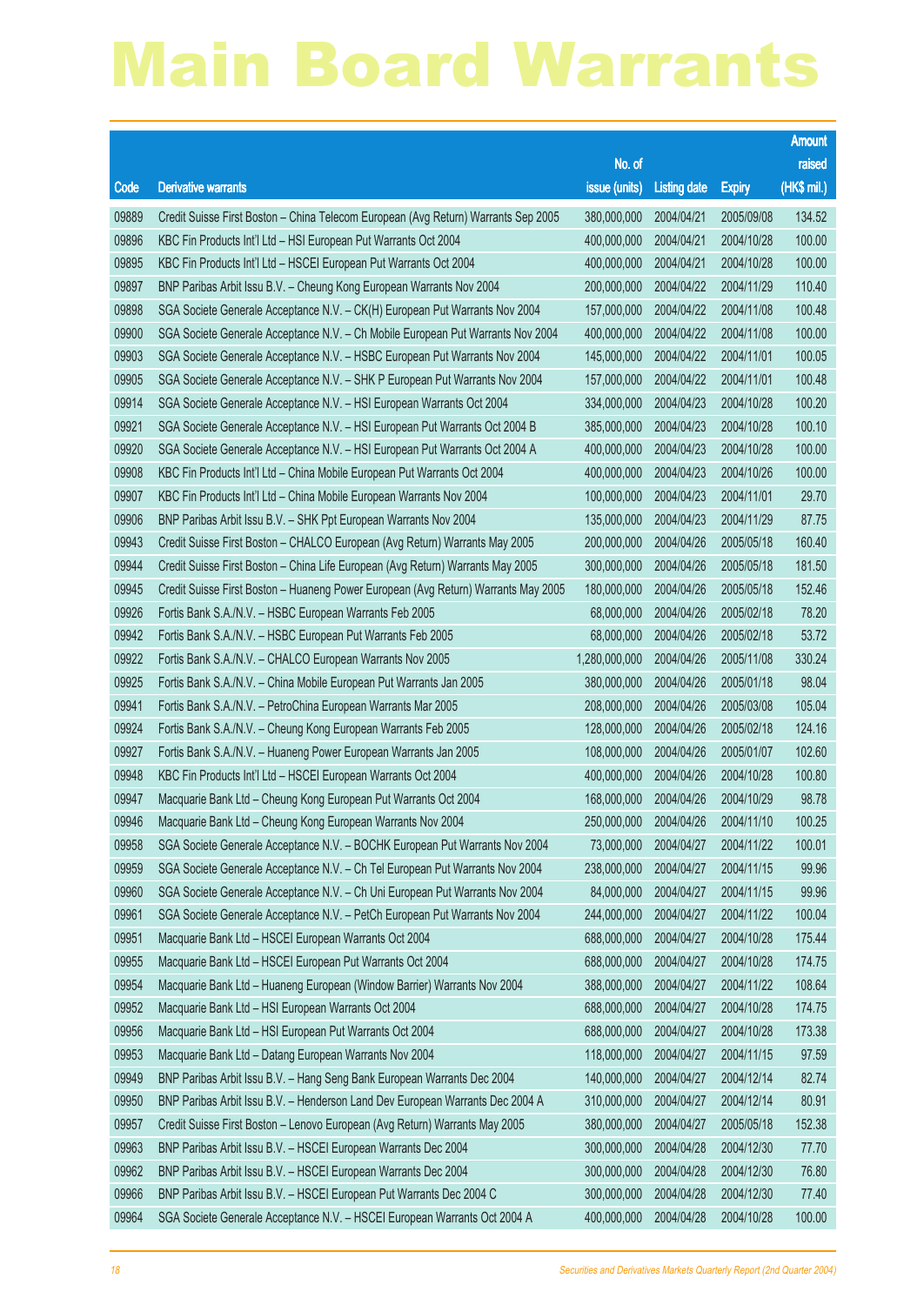|        |                                                                                    |                        |                     |               | <b>Amount</b> |
|--------|------------------------------------------------------------------------------------|------------------------|---------------------|---------------|---------------|
|        |                                                                                    | No. of                 |                     |               | raised        |
| Code   | <b>Derivative warrants</b>                                                         | issue (units)          | <b>Listing date</b> | <b>Expiry</b> | (HK\$ mil.)   |
| 09965  | SGA Societe Generale Acceptance N.V. - HSCEI European Warrants Oct 2004 B          | 400,000,000            | 2004/04/28          | 2004/10/28    | 100.00        |
| 09967  | SGA Societe Generale Acceptance N.V. - HSCEI European Warrants Oct 2004 C          | 400,000,000            | 2004/04/28          | 2004/10/28    | 100.00        |
| 09968  | SGA Societe Generale Acceptance N.V. - HSCEI European Put Warrants Oct 2004 D      | 400,000,000            | 2004/04/28          | 2004/10/28    | 100.00        |
| 09969  | SGA Societe Generale Acceptance N.V. - HSCEI European Put Warrants Oct 2004 E      | 385,000,000            | 2004/04/28          | 2004/10/28    | 100.10        |
| 09970  | SGA Societe Generale Acceptance N.V. - HSCEI European Put Warrants Oct 2004 F      | 377,000,000            | 2004/04/28          | 2004/10/28    | 99.91         |
| 09971  | KBC Fin Products Int'l Ltd - HSI European Warrants Oct 2004                        | 400,000,000            | 2004/04/29          | 2004/10/28    | 100.00        |
| 09975  | KBC Fin Products Int'l Ltd - HSI European Put Warrants Oct 2004 B                  | 400,000,000            | 2004/04/29          | 2004/10/28    | 100.00        |
| 09972  | KBC Fin Products Int'l Ltd - HSCEI European Put Warrants Oct 2004 B                | 400,000,000            | 2004/04/29          | 2004/10/28    | 100.40        |
| 09973  | SGA Societe Generale Acceptance N.V. - CK(H) European Warrants Nov 2004            | 176,000,000            | 2004/04/29          | 2004/11/01    | 100.32        |
| 09974  | SGA Societe Generale Acceptance N.V. - HSBC European Warrants Oct 2004 C           | 108,000,000            | 2004/04/29          | 2004/10/29    | 100.44        |
| 09976  | SGA Societe Generale Acceptance N.V. - HSBC European Warrants Nov 2004             | 218,000,000            | 2004/04/29          | 2004/11/08    | 100.28        |
| 09977  | SGA Societe Generale Acceptance N.V. - SHK Ppt European Warrants Oct 2004          | 127,000,000            | 2004/04/29          | 2004/10/29    | 100.33        |
| 09978  | SGA Societe Generale Acceptance N.V. - China Life European Warrants Nov 2004       | 109,000,000            | 2004/04/30          | 2004/11/29    | 100.28        |
| 09979  | SGA Societe Generale Acceptance N.V. - China Mobile European Warrants Nov 2004 B   | 370,000,000            | 2004/04/30          | 2004/11/15    | 99.90         |
| 09980  | SGA Societe Generale Acceptance N.V. - Huaneng European Warrants Dec 2004          | 59,000,000             | 2004/04/30          | 2004/12/30    | 100.30        |
| 09981  | KBC Fin Products Int'l Ltd - BOCHK European Warrants Mar 2005                      | 400,000,000            | 2004/05/03          | 2005/03/01    | 100.00        |
| 09982  | KBC Fin Products Int'l Ltd - HSBC European Put Warrants Nov 2004                   | 148,000,000            | 2004/05/03          | 2004/11/03    | 88.65         |
| 09983  | Macquarie Bank Ltd - Johnson Elec European (Window Barrier) Warrants Nov 2004      | 388,000,000            | 2004/05/04          | 2004/11/04    | 98.16         |
| 09984  | KBC Fin Products Int'l Ltd - HSCEI European Warrants Nov 2004                      | 400,000,000            | 2004/05/04          | 2004/11/29    | 100.00        |
| 09986  | Macquarie Bank Ltd - HSCEI European Warrants Dec 2004                              | 400,000,000            | 2004/05/05          | 2004/12/30    | 102.00        |
| 09024  | Macquarie Bank Ltd - HSCEI European Put Warrants Dec 2004                          | 400,000,000            | 2004/05/05          | 2004/12/30    | 100.80        |
| 09989  | Macquarie Bank Ltd - China Mobile European Put Warrants Dec 2004                   | 388,000,000            | 2004/05/05          | 2004/12/01    | 98.55         |
| 09985  | Macquarie Bank Ltd - China Mobile European Warrants Nov 2004                       | 388,000,000            | 2004/05/05          | 2004/11/08    | 99.33         |
| 09026  | Macquarie Bank Ltd - HSBC European Put Warrants Nov 2004                           | 168,000,000            | 2004/05/05          | 2004/11/08    | 98.78         |
| 09988  | Macquarie Bank Ltd - HSBC European Warrants Dec 2004                               | 150,000,000            | 2004/05/05          | 2004/12/31    | 98.10         |
| 09987  | Macquarie Bank Ltd - HSBC European Warrants Nov 2004                               | 128,000,000            | 2004/05/05          | 2004/11/08    | 96.51         |
| 09670# | KBC Fin Products Int'l Ltd - Cheung Kong European Warrants Aug 2004                | 200,000,000 2004/05/05 |                     | 2004/08/17    | 47.40         |
| 09110# | KBC Fin Products Int'l Ltd - China Mobile European (Locked-in Return) Wts Apr 2005 | 800,000,000            | 2004/05/05          | 2005/04/01    | 66.40         |
| 09513# | KBC Fin Products Int'l Ltd - HSI European Wts Jul 2004 B                           | 600,000,000            | 2004/05/06          | 2004/07/29    | 34.20         |
| 09799# | KBC Fin Products Int'l Ltd - HSI European Warrants Sep 2004 F                      | 600,000,000            | 2004/05/07          | 2004/09/28    | 71.40         |
| 09232  | KBC Fin Products Int'l Ltd - HSI European Wts Nov 2004                             | 400,000,000            | 2004/05/10          | 2004/11/29    | 100.00        |
| 09231  | KBC Fin Products Int'l Ltd - China Life European Wts Nov 2004                      | 168,000,000            | 2004/05/10          | 2004/11/10    | 94.58         |
| 09227  | KBC Fin Products Int'l Ltd - Cheung Kong European Wts Nov 2004                     | 148,000,000            | 2004/05/10          | 2004/11/10    | 96.05         |
| 09788# | SGA Societe Generale Acceptance N.V. - HSI European Warrants Sep 2004 A            | 600,000,000            | 2004/05/10          | 2004/09/28    | 65.40         |
| 09236  | Credit Suisse First Boston - Cheung Kong European (Avg Rtn) Warrants Jan 2005      | 200,000,000            | 2004/05/11          | 2005/01/05    | 80.80         |
| 09270  | Credit Suisse First Boston - Henderson Land European (Avg Rtn) Warrants Jan 2005   | 300,000,000            | 2004/05/11          | 2005/01/05    | 103.50        |
| 09271  | Credit Suisse First Boston - HSBC European (Avg Rtn) Warrants Jan 2005             | 150,000,000            | 2004/05/11          | 2005/01/05    | 85.20         |
| 09286  | Credit Suisse First Boston - PCCW European (Avg Rtn) Warrants Jan 2005             | 200,000,000            | 2004/05/11          | 2005/01/05    | 136.00        |
| 09355  | KBC Fin Products Int'l Ltd - HSBC European Warrants Nov 2004 A                     | 128,000,000            | 2004/05/13          | 2004/11/15    | 89.22         |
| 09356  | KBC Fin Products Int'l Ltd - HSBC European Warrants Nov 2004 B                     | 188,000,000            | 2004/05/13          | 2004/11/15    | 83.85         |
| 09352  | Macquarie Bank Ltd - HSI European Put Warrants Dec 2004                            | 688,000,000            | 2004/05/13          | 2004/12/30    | 172.69        |
| 09390  | Macquarie Bank Ltd - Hutchison European Warrants Nov 2004 C                        | 148,000,000            | 2004/05/14          | 2004/11/29    | 99.31         |
| 09389  | Macquarie Bank Ltd - Cheung Kong European Warrants Nov 2004 B                      | 138,000,000            | 2004/05/14          | 2004/11/15    | 96.32         |
| 09391  | Macquarie Bank Ltd - Sun Hung Kai Ppt European Warrants Dec 2004                   | 118,000,000            | 2004/05/14          | 2004/12/13    | 100.06        |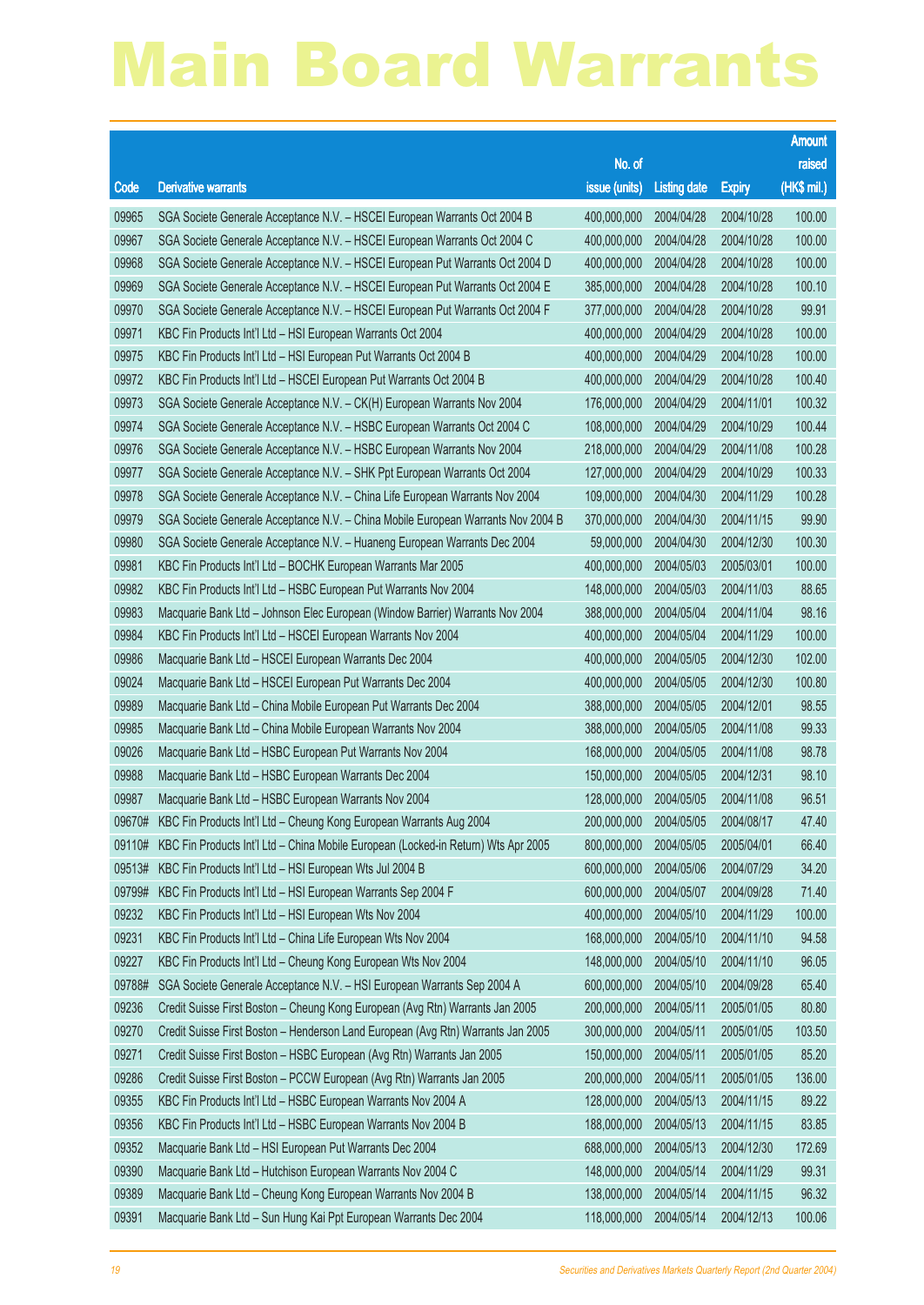|        |                                                                                    |                        |                     |               | <b>Amount</b> |
|--------|------------------------------------------------------------------------------------|------------------------|---------------------|---------------|---------------|
|        |                                                                                    | No. of                 |                     |               | raised        |
| Code   | <b>Derivative warrants</b>                                                         | issue (units)          | <b>Listing date</b> | <b>Expiry</b> | (HK\$ mil.)   |
| 09388  | Macquarie Bank Ltd - BOC HK European (Window Barrier) Warrants Mar 2005 B          | 388,000,000            | 2004/05/14          | 2005/03/07    | 98.16         |
| 09351  | DBS Bank Ltd - BOC HK European Warrants May 2005                                   | 20,000,000             | 2004/05/14          | 2005/05/05    | 24.30         |
| 09392  | Credit Suisse First Boston - Hutchison European (Avg Rtn) Warrants Jan 2005        | 200,000,000            | 2004/05/17          | 2005/01/11    | 77.60         |
| 09393  | Credit Suisse First Boston - Lenovo European (Avg Rtn) Warrants Jan 2005           | 400,000,000            | 2004/05/17          | 2005/01/11    | 108.80        |
| 09438  | Credit Suisse First Boston - PetroChina European (Avg Rtn) Warrants Jan 2005       | 300,000,000            | 2004/05/17          | 2005/01/11    | 109.20        |
| 09455  | Credit Suisse First Boston - Swire Pac European (Avg Rtn) Warrants Jan 2005        | 200,000,000            | 2004/05/17          | 2005/01/11    | 83.00         |
| 09523  | SGA Societe Generale Acceptance N.V. - HSI European Warrants Nov 2004              | 400,000,000            | 2004/05/17          | 2004/11/29    | 100.00        |
| 09535  | SGA Societe Generale Acceptance N.V. - HSI European Put Warrants Nov 2004 A        | 400,000,000            | 2004/05/17          | 2004/11/29    | 100.00        |
| 09580  | SGA Societe Generale Acceptance N.V. - HSI European Put Warrants Nov 2004 B        | 400,000,000            | 2004/05/17          | 2004/11/29    | 100.00        |
| 09581  | SGA Societe Generale Acceptance N.V. - HSI European Put Warrants Nov 2004 C        | 345,000,000            | 2004/05/17          | 2004/11/29    | 100.05        |
| 09522  | Macquarie Bank Ltd - HSI European Warrants Dec 2004                                | 888,000,000            | 2004/05/17          | 2004/12/30    | 223.78        |
| 09678# | Macquarie Bank Ltd - HSI European Warrants Sep 2004                                | 1,000,000,000          | 2004/05/17          | 2004/09/28    | 34.00         |
| 09410# | Credit Suisse First Boston - PetroChina European (Avg Return) Warrants Dec 2004    | 1,000,000,000          | 2004/05/18          | 2004/12/29    | 85.00         |
| 09409# | Credit Suisse First Boston - Sinopec European (Avg Return) Warrants Dec 2004       | 1,000,000,000          | 2004/05/18          | 2004/12/29    | 67.00         |
| 09613  | KBC Fin Products Int'l Ltd - HSI European Wts Nov 2004 B                           | 400,000,000            | 2004/05/18          | 2004/11/29    | 100.00        |
| 09637  | KBC Fin Products Int'l Ltd - HSI European Put Wts Nov 2004 C                       | 400,000,000            | 2004/05/18          | 2004/11/29    | 100.00        |
| 09638  | KBC Fin Products Int'l Ltd - HSI European Put Wts Nov 2004 D                       | 400,000,000            | 2004/05/18          | 2004/11/29    | 100.00        |
| 09646  | KBC Fin Products Int'l Ltd - HSI European Put Wts Nov 2004 E                       | 400,000,000            | 2004/05/18          | 2004/11/29    | 100.00        |
| 09584  | Macquarie Bank Ltd - HSI European Put Warrants Dec 2004 B                          | 888,000,000            | 2004/05/18          | 2004/12/30    | 226.44        |
| 09583  | Macquarie Bank Ltd - HSI European Put Warrants Nov 2004                            | 888,000,000            | 2004/05/18          | 2004/11/29    | 228.22        |
| 09582  | Macquarie Bank Ltd - HSCEI European Warrants Nov 2004                              | 688,000,000            | 2004/05/18          | 2004/11/29    | 172.00        |
| 09585  | SGA Societe Generale Acceptance N.V. - HSCEI European Warrants Nov 2004            | 400,000,000            | 2004/05/18          | 2004/11/29    | 100.00        |
| 09604  | SGA Societe Generale Acceptance N.V. - HSCEI European Put Warrants Nov 2004        | 400,000,000            | 2004/05/18          | 2004/11/29    | 100.00        |
| 09728# | SGA Societe Generale Acceptance N.V. - SHK Ppt European Warrants Sep 2004          | 182,000,000            | 2004/05/18          | 2004/09/16    | 34.58         |
| 09914# | SGA Societe Generale Acceptance N.V. - HSI European Warrants Oct 2004              | 666,000,000            | 2004/05/18          | 2004/10/28    | 103.90        |
| 09656  | SGA Societe Generale Acceptance N.V. - CK(H) European Warrants Jan 2005 A          | 115,000,000            | 2004/05/19          | 2005/01/10    | 100.05        |
| 09659  | SGA Societe Generale Acceptance N.V. - CK(H) European Warrants Jan 2005 B          | 157,000,000 2004/05/19 |                     | 2005/01/10    | 100.48        |
| 09660  | SGA Societe Generale Acceptance N.V. - HWL European Warrants Dec 2004 A            | 128,000,000            | 2004/05/19          | 2004/12/28    | 99.84         |
| 09686  | SGA Societe Generale Acceptance N.V. - HWL European Warrants Dec 2004 B            | 176,000,000            | 2004/05/19          | 2004/12/28    | 100.32        |
| 09702  | KBC Fin Products Int'l Ltd - PetroChina European Wts Dec 2004                      | 128,000,000            | 2004/05/21          | 2004/12/01    | 95.62         |
| 09692  | KBC Fin Products Int'l Ltd - PetroChina European Wts Nov 2004 B                    | 248,000,000            | 2004/05/21          | 2004/11/23    | 97.22         |
| 09688  | KBC Fin Products Int'l Ltd - HSCEI European Put Wts Nov 2004                       | 400,000,000            | 2004/05/21          | 2004/11/29    | 100.00        |
| 09757  | Credit Suisse First Boston – Sinopec European (Avg Rtn) Warrants Jan 2005          | 500,000,000            | 2004/05/24          | 2005/01/18    | 125.50        |
| 09787  | Credit Suisse First Boston - China Telecom European (Avg Rtn) Warrants Jan 2005    | 500,000,000            | 2004/05/24          | 2005/01/18    | 137.00        |
| 09828  | Credit Suisse First Boston - CNOOC European (Avg Rtn) Warrants Jan 2005            | 500,000,000            | 2004/05/24          | 2005/01/18    | 127.50        |
| 09827  | Credit Suisse First Boston - China Unicom European (Avg Rtn) Warrants Jan 2005     | 300,000,000            | 2004/05/24          | 2005/01/18    | 173.40        |
| 09755  | KBC Fin Products Int'l Ltd - PCCW European (Locked-in Return) Wts Oct 2005         | 118,000,000            | 2004/05/24          | 2005/10/03    | 94.99         |
| 09705  | KBC Fin Products Int'l Ltd - HWL European (Locked-in Return) Wts Oct 2005          | 238,000,000            | 2004/05/24          | 2005/10/03    | 97.58         |
| 09835  | SGA Societe Generale Acceptance N.V. - CK(H) European Put Warrants Nov 2004 B      | 132,000,000            | 2004/05/24          | 2004/11/29    | 100.32        |
| 09840  | SGA Societe Generale Acceptance N.V. - SHK Ppt European Warrants Dec 2004 A        | 156,000,000            | 2004/05/24          | 2004/12/13    | 99.84         |
| 09846  | SGA Societe Generale Acceptance N.V. - SHK Ppt European Warrants Dec 2004 B        | 218,000,000            | 2004/05/24          | 2004/12/13    | 100.28        |
| 09836  | SGA Societe Generale Acceptance N.V. - HSI European Warrants Nov 2004 E            | 385,000,000            | 2004/05/24          | 2004/11/29    | 100.10        |
| 09847  | SGA Societe Generale Acceptance N.V. - China Mobile European Warrants Dec 2004     | 370,000,000            | 2004/05/25          | 2004/12/13    | 99.90         |
| 09867  | SGA Societe Generale Acceptance N.V. - China Mobile European Put Warrants Dec 2004 | 400,000,000            | 2004/05/25          | 2004/12/20    | 100.00        |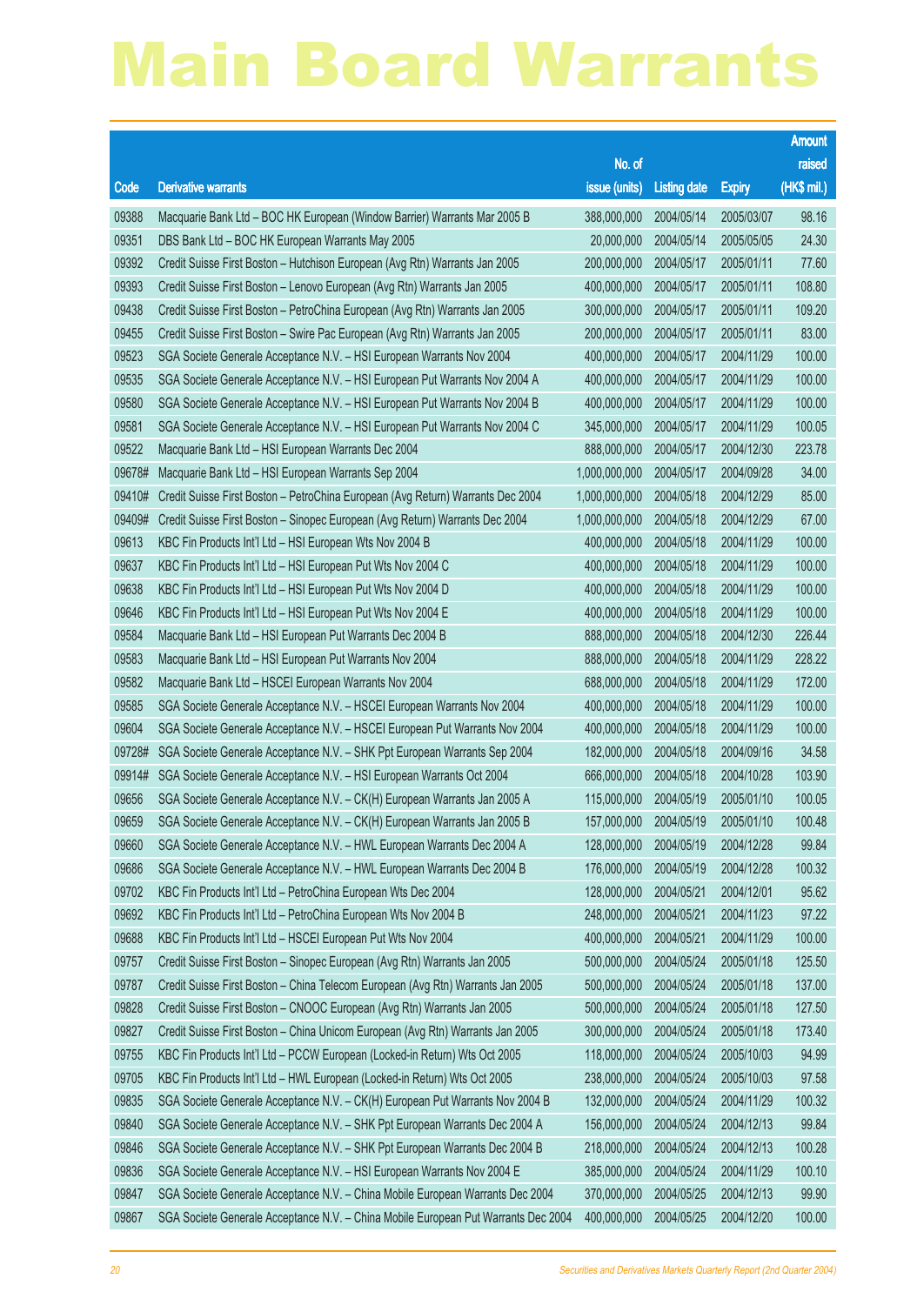|        |                                                                                  |                        |                     |               | <b>Amount</b> |
|--------|----------------------------------------------------------------------------------|------------------------|---------------------|---------------|---------------|
|        |                                                                                  | No. of                 |                     |               | raised        |
| Code   | <b>Derivative warrants</b>                                                       | issue (units)          | <b>Listing date</b> | <b>Expiry</b> | (HK\$ mil.)   |
| 09874  | SGA Societe Generale Acceptance N.V. - HWL European Put Warrants Nov 2004        | 193,000,000            | 2004/05/25          | 2004/11/29    | 100.36        |
| 09880  | Fortis Bank S.A./N.V. - HSBC European Warrants Dec 2004                          | 68,000,000             | 2004/05/27          | 2004/12/08    | 59.84         |
| 09890  | Fortis Bank S.A./N.V. - HSBC European Warrants Jan 2005                          | 68,000,000             | 2004/05/27          | 2005/01/18    | 53.04         |
| 09891  | Fortis Bank S.A./N.V. - HSBC European Warrants Apr 2005                          | 68,000,000             | 2004/05/27          | 2005/04/08    | 38.76         |
| 09902  | Fortis Bank S.A./N.V. - HSBC European Warrants Jun 2005                          | 68,000,000             | 2004/05/27          | 2005/06/08    | 55.08         |
| 09904  | Fortis Bank S.A./N.V. - HSBC European Warrants Sep 2005                          | 68,000,000             | 2004/05/27          | 2005/09/08    | 46.92         |
| 09029  | SGA Societe Generale Acceptance N.V. - SHK P European Put Warrants Dec 2004      | 143,000,000            | 2004/05/28          | 2004/12/06    | 100.10        |
| 09940  | BNP Paribas Arbit Issu B.V. - HSBC European Warrants Dec 2004                    | 250,000,000            | 2004/05/28          | 2004/12/30    | 99.00         |
| 09001  | BNP Paribas Arbit Issu B.V. - HSBC European Put Warrants Dec 2004                | 75,000,000             | 2004/05/28          | 2004/12/30    | 99.00         |
| 09928  | BNP Paribas Arbit Issu B.V. - China Mobile European Warrants Apr 2005            | 380,000,000            | 2004/05/28          | 2005/04/28    | 104.50        |
| 09932  | BNP Paribas Arbit Issu B.V. - China Mobile European Put Warrants Dec 2004        | 250,000,000            | 2004/05/28          | 2004/12/30    | 94.50         |
| 09006  | BNP Paribas Arbit Issu B.V. - PetroChina European Warrants Dec 2004 C            | 300,000,000            | 2004/05/28          | 2004/12/30    | 99.00         |
| 09406# | Credit Suisse First Boston - Cheung Kong European (Avg Return) Warrants Dec 2004 | 200,000,000            | 2004/05/28          | 2004/12/23    | 20.00         |
| 09043  | DBS Bank Ltd - HSBC European Warrants Dec 2004                                   | 50,000,000             | 2004/05/31          | 2004/12/30    | 19.25         |
| 09035  | BNP Paribas Arbit Issu B.V. - China Life European Warrants Dec 2004 A            | 250,000,000            | 2004/05/31          | 2004/12/30    | 122.50        |
| 09037  | BNP Paribas Arbit Issu B.V. - Henderson Land European Warrants Dec 2004 B        | 200,000,000            | 2004/05/31          | 2004/12/30    | 102.20        |
| 09038  | BNP Paribas Arbit Issu B.V. - Henderson Land European Warrants Dec 2004 C        | 380,000,000            | 2004/05/31          | 2004/12/30    | 101.84        |
| 09040  | BNP Paribas Arbit Issu B.V. - SHK Ppt European Warrants Apr 2005                 | 215,000,000            | 2004/05/31          | 2005/04/28    | 133.30        |
| 09039  | BNP Paribas Arbit Issu B.V. - SHK Ppt European Warrants Dec 2004                 | 200,000,000            | 2004/05/31          | 2004/12/30    | 176.00        |
| 09772# | Fortis Bank S.A./N.V. - HSBC European Warrants Dec 2004                          | 120,000,000            | 2004/06/01          | 2004/12/17    | 51.00         |
| 09044  | BNP Paribas Arbit Issu B.V. - Cheung Kong European Warrants Feb 2005             | 180,000,000            | 2004/06/02          | 2005/02/25    | 100.80        |
| 09046  | BNP Paribas Arbit Issu B.V. - Datang European Warrants Jan 2005                  | 200,000,000            | 2004/06/02          | 2005/01/27    | 94.00         |
| 09048  | BNP Paribas Arbit Issu B.V. - Huaneng European Warrants Jan 2005 B               | 150,000,000            | 2004/06/02          | 2005/01/27    | 133.50        |
| 09051  | BNP Paribas Arbit Issu B.V. - Hutchison European Warrants Feb 2005               | 400,000,000            | 2004/06/02          | 2005/02/25    | 108.00        |
| 09052  | BNP Paribas Arbit Issu B.V. - SHK Ppt European Put Warrants Jan 2005             | 100,000,000            | 2004/06/02          | 2005/01/27    | 102.00        |
| 09053  | BNP Paribas Arbit Issu B.V. - HSCEI European Warrants Dec 2004 D                 | 400,000,000            | 2004/06/02          | 2004/12/30    | 103.60        |
| 09057  | BNP Paribas Arbit Issu B.V. - HSCEI European Put Warrants Dec 2004 E             | 400,000,000 2004/06/02 |                     | 2004/12/30    | 108.00        |
| 09055  | BNP Paribas Arbit Issu B.V. - HSI European Warrants Dec 2004                     | 400,000,000            | 2004/06/02          | 2004/12/30    | 101.20        |
| 09060  | BNP Paribas Arbit Issu B.V. - HSI European Put Warrants Dec 2004                 | 400,000,000            | 2004/06/02          | 2004/12/30    | 102.00        |
| 09056  | SGA Societe Generale Acceptance N.V. - BOCHK European Warrants Dec 2004 B        | 84,000,000             | 2004/06/02          | 2004/12/30    | 99.96         |
| 09064  | SGA Societe Generale Acceptance N.V. - PetroChina European Warrants Dec 2004     | 250,000,000            | 2004/06/02          | 2004/12/20    | 100.00        |
| 09063  | SGA Societe Generale Acceptance N.V. - HSI European Warrants Dec 2004            | 400,000,000            | 2004/06/02          | 2004/12/30    | 100.00        |
| 09061  | SGA Societe Generale Acceptance N.V. - HSCEI European Warrants Dec 2004          | 400,000,000            | 2004/06/02          | 2004/12/30    | 100.00        |
| 09426# | SGA Societe Generale Acceptance N.V. - HSI European Put Warrants Jun 2004 D      | 608,000,000            | 2004/06/02          | 2004/06/29    | 100.93        |
| 09783# | Macquarie Bank Ltd - HSBC European Warrants Sep 2004 C                           | 300,000,000            | 2004/06/03          | 2004/09/30    | 189.00        |
| 09075  | Macquarie Bank Ltd - HLand European (Avg Return) Warrants Jun 2005               | 188,000,000            | 2004/06/04          | 2005/06/28    | 65.99         |
| 09077  | Macquarie Bank Ltd - Swire Pac European (Avg Return) Warrants May 2005           | 168,000,000            | 2004/06/04          | 2005/05/30    | 92.74         |
| 09065  | Macquarie Bank Ltd - Ch Tel European (Avg Return) Warrants May 2005              | 488,000,000            | 2004/06/04          | 2005/05/30    | 183.98        |
| 09071  | Macquarie Bank Ltd - Ch Unicom European (Avg Return) Warrants Jun 2005           | 288,000,000            | 2004/06/04          | 2005/06/13    | 281.66        |
| 09082  | SGA Societe Generale Acceptance N.V. - HSI European Warrants Dec 2004 B          | 400,000,000            | 2004/06/04          | 2004/12/30    | 100.00        |
| 09087  | SGA Societe Generale Acceptance N.V. - HSI European Put Warrants Dec 2004        | 345,000,000            | 2004/06/04          | 2004/12/30    | 100.05        |
| 09640# | SGA Societe Generale Acceptance N.V. - HSBC European Warrants Sep 2004 A         | 100,000,000            | 2004/06/07          | 2004/09/06    | 64.00         |
| 09089  | BNP Paribas Arbit Issu B.V. - China Life European Warrants Sep 2004 B            | 260,000,000            | 2004/06/08          | 2004/12/30    | 100.62        |
| 09101  | SGA Societe Generale Acceptance N.V. - HSBC European Warrants Dec 2004           | 223,000,000            | 2004/06/08          | 2004/12/28    | 100.35        |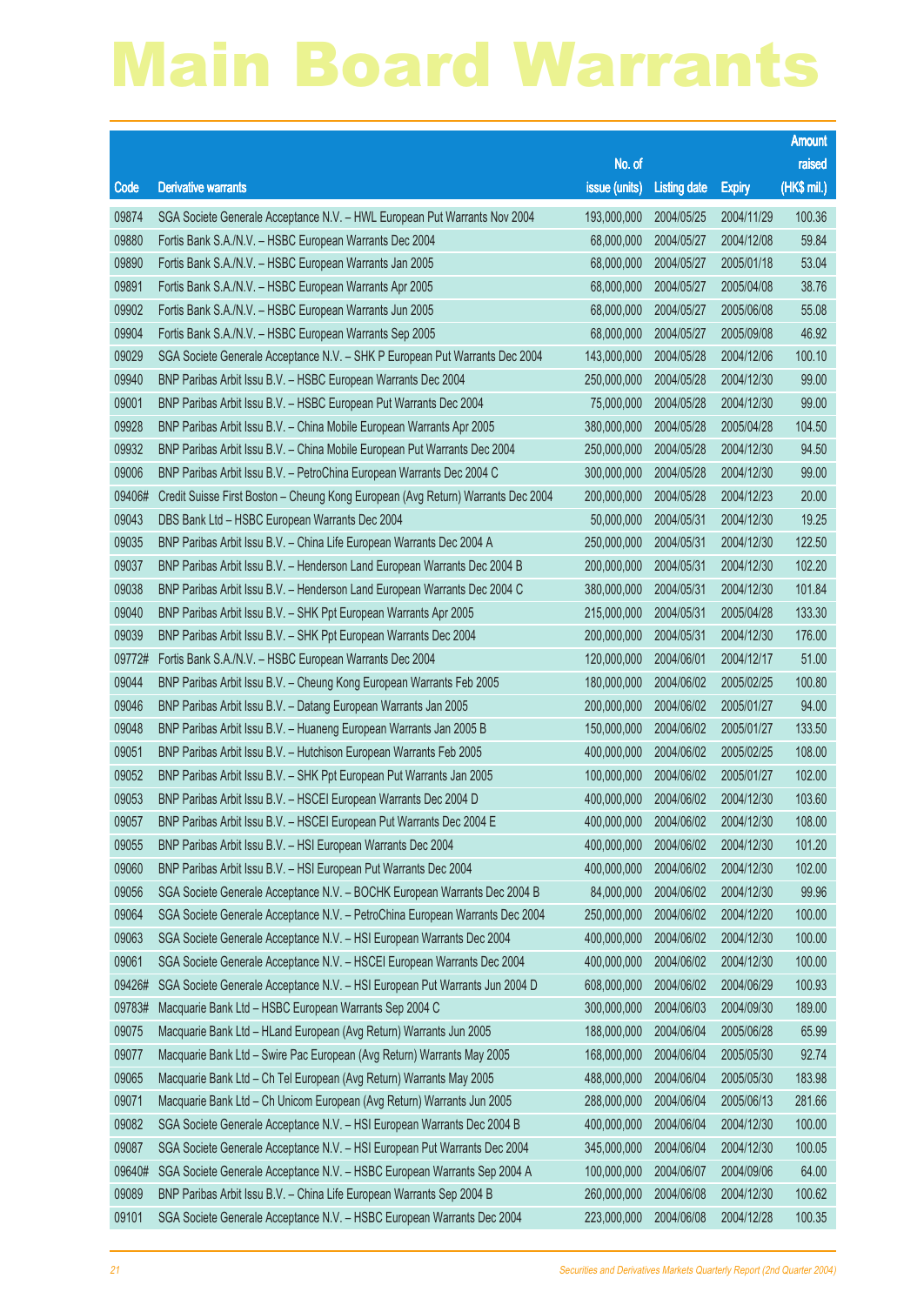|        |                                                                                |                        |                     |               | <b>Amount</b> |
|--------|--------------------------------------------------------------------------------|------------------------|---------------------|---------------|---------------|
|        |                                                                                | No. of                 |                     |               | raised        |
| Code   | <b>Derivative warrants</b>                                                     | issue (units)          | <b>Listing date</b> | <b>Expiry</b> | (HK\$ mil.)   |
| 09088  | Macquarie Bank Ltd - PICC European (Avg Return) Warrants Jan 2005              | 288,000,000            | 2004/06/08          | 2005/01/24    | 122.98        |
| 09084  | Macquarie Bank Ltd - PICC European Warrants Dec 2004                           | 288,000,000            | 2004/06/08          | 2004/12/08    | 154.66        |
| 09104  | Macquarie Bank Ltd - China Merchants European (Avg Return) Warrants Dec 2005   | 388,000,000            | 2004/06/09          | 2005/12/29    | 97.00         |
| 09109  | Macquarie Bank Ltd - COSCO Pac European (Avg Return) Warrants Dec 2005         | 388,000,000            | 2004/06/09          | 2005/12/29    | 97.00         |
| 09113  | Macquarie Bank Ltd - PCCW European (Avg Return) Warrants Jun 2005              | 188,000,000            | 2004/06/09          | 2005/06/02    | 121.07        |
| 09108  | Macquarie Bank Ltd - Sinopec European (Avg Return) Warrants Mar 2005           | 388,000,000            | 2004/06/09          | 2005/03/02    | 100.88        |
| 09117  | Macquarie Bank Ltd - China Shipping European (Avg Return) Warrants Dec 2004    | 138,000,000            | 2004/06/10          | 2004/12/10    | 83.49         |
| 09123  | Macquarie Bank Ltd - Huaneng European (Avg Return) Warrants Jun 2005           | 100,000,000            | 2004/06/10          | 2005/06/03    | 89.10         |
| 09124  | Macquarie Bank Ltd - Shanghai Ind European (Avg Return) Warrants Jun 2005      | 363,000,000            | 2004/06/10          | 2005/06/16    | 93.29         |
| 09977# | SGA Societe Generale Acceptance N.V. - SHK Ppt European Warrants Oct 2004      | 193,000,000            | 2004/06/10          | 2004/10/29    | 74.31         |
| 09128  | Deutsche Bank AG - HSI European Warrants Dec 2004 A                            | 400,000,000            | 2004/06/10          | 2004/12/30    | 100.00        |
| 09129  | Deutsche Bank AG - HSBC European Warrants Dec 2004                             | 150,000,000            | 2004/06/10          | 2004/12/30    | 77.10         |
| 09133  | Deutsche Bank AG - HSBC European Put Warrants Dec 2004                         | 150,000,000            | 2004/06/10          | 2004/12/30    | 63.00         |
| 09132  | Deutsche Bank AG - Hutchison European Warrants Dec 2004                        | 250,000,000            | 2004/06/11          | 2004/12/30    | 93.00         |
| 09137  | Deutsche Bank AG - Hutchison European Put Warrants Dec 2004                    | 250,000,000            | 2004/06/11          | 2004/12/30    | 78.00         |
| 09130  | Deutsche Bank AG - China Mobile European Warrants Dec 2004                     | 400,000,000            | 2004/06/11          | 2004/12/30    | 100.00        |
| 09136  | Deutsche Bank AG - China Mobile European Put Warrants Dec 2004                 | 400,000,000            | 2004/06/11          | 2004/12/30    | 100.00        |
| 09533  | J P Morgan Int'l Der. Ltd - Johnson Electric European Warrants Jan 2005        | 90,000,000             | 2004/06/11          | 2005/01/06    | 97.20         |
| 09147  | J P Morgan Int'l Der. Ltd - Denway Motors European Warrants Dec 2004           | 170,000,000            | 2004/06/11          | 2004/12/17    | 98.60         |
| 09144  | J P Morgan Int'l Der. Ltd - CNOOC European Warrants Feb 2005                   | 145,000,000            | 2004/06/11          | 2005/02/21    | 98.60         |
| 09548  | J P Morgan Int'l Der. Ltd - SHK Ppt European Warrants May 2005                 | 110,000,000            | 2004/06/11          | 2005/05/03    | 96.80         |
| 09150  | J P Morgan Int'l Der. Ltd - HSBC European Warrants Jun 2005                    | 145,000,000            | 2004/06/11          | 2005/06/02    | 98.60         |
| 09143  | J P Morgan Int'l Der. Ltd - China Life European Warrants Feb 2005              | 125,000,000            | 2004/06/11          | 2005/02/14    | 97.50         |
| 09547  | J P Morgan Int'l Der. Ltd - Sinotrans European Warrants Dec 2004               | 145,000,000            | 2004/06/11          | 2004/12/15    | 98.60         |
| 09140  | J P Morgan Int'l Der. Ltd - CHALCO European Warrants Mar 2005                  | 100,000,000            | 2004/06/11          | 2005/03/14    | 98.00         |
| 09561  | J P Morgan Int'l Der. Ltd - ZJ Expressway European Warrants Dec 2004           | 110,000,000            | 2004/06/11          | 2004/12/22    | 96.80         |
| 09159  | J P Morgan Int'l Der. Ltd - HSBC European Put Warrants Jan 2005                | 110,000,000 2004/06/11 |                     | 2005/01/14    | 96.80         |
| 09791  | Macquarie Bank Ltd - PetroChina European (Avg Return) Warrants Jun 2005        | 300,000,000            | 2004/06/11          | 2005/06/03    | 99.00         |
| 09756  | Macquarie Bank Ltd - CNOOC European (Avg Return) Warrants Jun 2005             | 300,000,000            | 2004/06/11          | 2005/06/03    | 103.50        |
| 09778  | Macquarie Bank Ltd - Lenovo European (Avg Return) Warrants Apr 2005            | 388,000,000            | 2004/06/11          | 2005/04/04    | 98.55         |
| 09848  | KBC Fin Products Int'l Ltd - HSBC European Wts Dec 2004                        | 208,000,000            | 2004/06/11          | 2004/12/14    | 93.39         |
| 09822# | Macquarie Bank Ltd - China Life European Warrants Sep 2004 A                   | 240,000,000            | 2004/06/11          | 2004/09/30    | 115.20        |
| 09849  | SGA Societe Generale Acceptance N.V. - BOCHK European Warrants Dec 2004 C      | 118,000,000            | 2004/06/14          | 2004/12/28    | 100.30        |
| 09853  | SGA Societe Generale Acceptance N.V. - Ch Mob European Warrants Dec 2004 B     | 385,000,000            | 2004/06/14          | 2004/12/29    | 100.10        |
| 09860  | SGA Societe Generale Acceptance N.V. - PCCW European Warrants Dec 2004         | 122,000,000            | 2004/06/14          | 2004/12/28    | 100.04        |
| 09864  | SGA Societe Generale Acceptance N.V. - PetroChina European Warrants Dec 2004 B | 333,000,000            | 2004/06/14          | 2004/12/28    | 99.90         |
| 09015  | SGA Societe Generale Acceptance N.V. - PICC European Warrants Dec 2004 A       | 135,000,000            | 2004/06/15          | 2004/12/15    | 99.90         |
| 09019  | SGA Societe Generale Acceptance N.V. - PICC European Warrants Dec 2004 B       | 185,000,000            | 2004/06/15          | 2004/12/15    | 99.90         |
| 09911  | SGA Societe Generale Acceptance N.V. - HSI European Warrants Dec 2004 D        | 400,000,000            | 2004/06/15          | 2004/12/30    | 100.00        |
| 09045  | SGA Societe Generale Acceptance N.V. - HSI European Put Warrants Dec 2004 E    | 303,000,000            | 2004/06/15          | 2004/12/30    | 99.99         |
| 09886  | SGA Societe Generale Acceptance N.V. - HSCEI European Put Warrants Dec 2004    | 400,000,000            | 2004/06/15          | 2004/12/30    | 100.00        |
| 09030  | DBS Bank Ltd - SHK Ppt European Warrants Jan 2005                              | 100,000,000            | 2004/06/16          | 2005/01/28    | 65.10         |
| 09033  | KBC Fin Products Int'l Ltd - HSBC European Wts Jun 2006                        | 400,000,000            | 2004/06/16          | 2006/06/16    | 100.00        |
| 09041  | BNP Paribas Arbit Issu B.V. - China Mobile European Warrants Sep 2004          | 400,000,000            | 2004/06/17          | 2004/12/30    | 101.60        |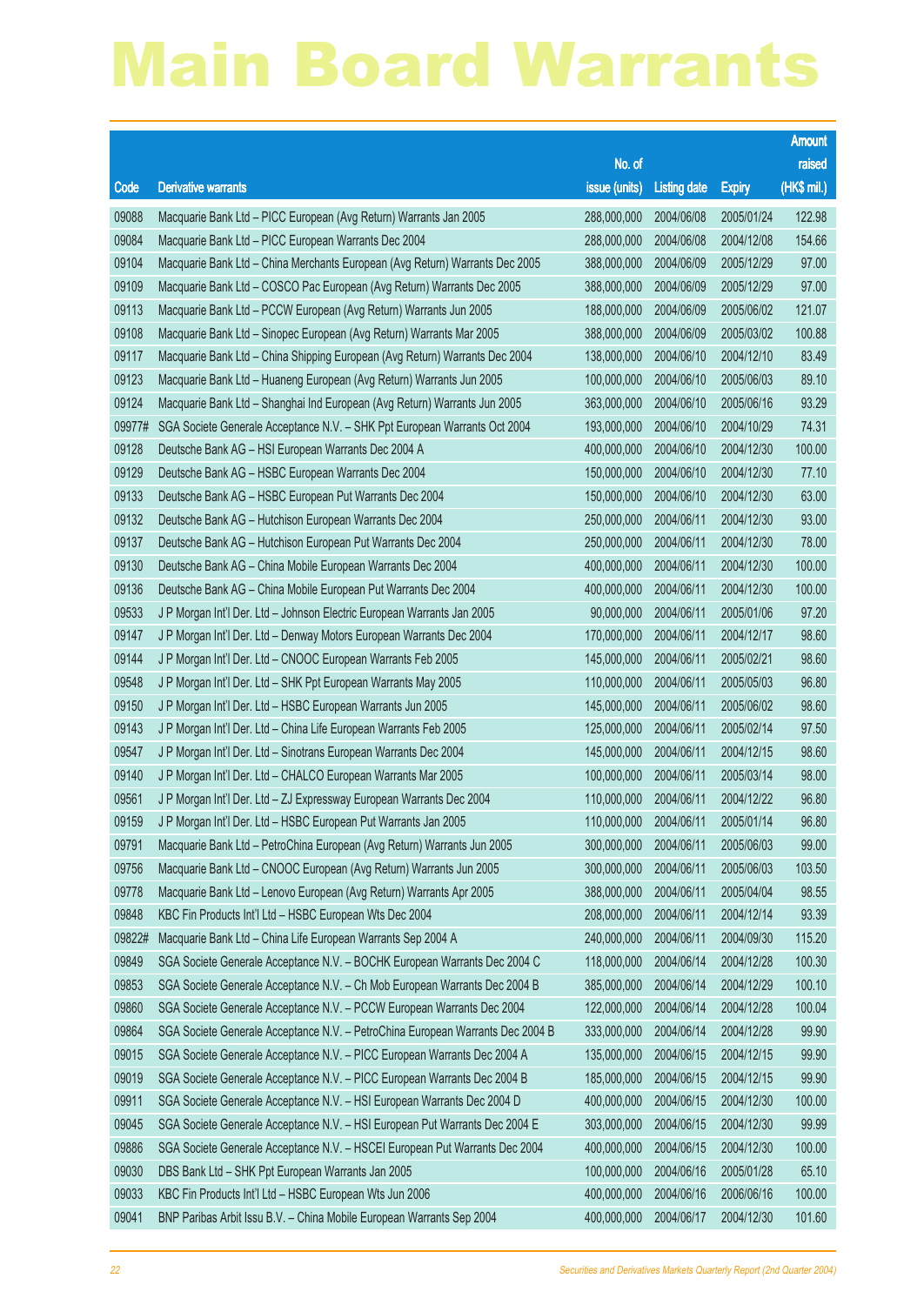|        |                                                                                 |                        |                     |               | <b>Amount</b> |
|--------|---------------------------------------------------------------------------------|------------------------|---------------------|---------------|---------------|
|        |                                                                                 | No. of                 |                     |               | raised        |
| Code   | <b>Derivative warrants</b>                                                      | issue (units)          | <b>Listing date</b> | <b>Expiry</b> | (HK\$ mil.)   |
| 09407# | Credit Suisse First Boston - HSBC European (Avg Return) Warrants Dec 2004       | 500,000,000            | 2004/06/18          | 2004/12/23    | 83.00         |
| 09975# | KBC Fin Products Int'l Ltd - HSI European Put Warrants Oct 2004 B               | 600,000,000            | 2004/06/18          | 2004/10/28    | 77.40         |
| 09780# | KBC Fin Products Int'l Ltd - Hutchison European Warrants Oct 2004 C             | 200,000,000            | 2004/06/18          | 2004/10/15    | 70.00         |
| 09047  | Credit Suisse First Boston - PICC European (Avg Return) Warrants Jun 2005 A     | 400,000,000            | 2004/06/21          | 2005/06/29    | 198.80        |
| 09050  | Credit Suisse First Boston - PICC European (Avg Return) Warrants Jun 2005 B     | 400,000,000            | 2004/06/21          | 2005/06/29    | 130.80        |
| 02110  | J P Morgan Int'l Der. Ltd - Yue Yuen European Warrants Jan 2005                 | 355,000,000            | 2004/06/21          | 2005/01/21    | 99.40         |
| 02103  | J P Morgan Int'l Der. Ltd - China Resources European Warrants Apr 2005          | 75,000,000             | 2004/06/21          | 2005/04/13    | 96.00         |
| 02104  | J P Morgan Int'l Der. Ltd - Esprit European Warrants Apr 2005                   | 125,000,000            | 2004/06/21          | 2005/04/28    | 97.50         |
| 02105  | J P Morgan Int'l Der. Ltd - Henderson Land European Warrants Mar 2005           | 205,000,000            | 2004/06/21          | 2005/03/11    | 98.40         |
| 02107  | J P Morgan Int'l Der. Ltd - Lenovo European Warrants Feb 2005                   | 260,000,000            | 2004/06/21          | 2005/02/16    | 98.80         |
| 02101  | J P Morgan Int'l Der. Ltd - Brilliance European Warrants Feb 2005               | 145,000,000            | 2004/06/21          | 2005/02/01    | 98.60         |
| 02106  | J P Morgan Int'l Der. Ltd - Hutchison European Put Warrants Apr 2005            | 125,000,000            | 2004/06/21          | 2005/04/01    | 97.50         |
| 02108  | J P Morgan Int'l Der. Ltd - Maanshan European Warrants Jan 2005                 | 145,000,000            | 2004/06/21          | 2005/01/11    | 98.60         |
| 02109  | J P Morgan Int'l Der. Ltd - PICC European Warrants Apr 2005                     | 145,000,000            | 2004/06/21          | 2005/04/07    | 98.60         |
| 02102  | J P Morgan Int'l Der. Ltd - China Merchant European Warrants Mar 2005           | 400,000,000            | 2004/06/21          | 2005/03/02    | 100.00        |
| 09054  | Macquarie Bank Ltd - Bank of EA European Warrants Mar 2005                      | 288,000,000            | 2004/06/21          | 2005/03/31    | 80.93         |
| 09059  | Macquarie Bank Ltd - China Life European Warrants Dec 2004                      | 120,000,000            | 2004/06/21          | 2004/12/31    | 103.08        |
| 09066  | Macquarie Bank Ltd - HSBC European Warrants Dec 2004 B                          | 250,000,000            | 2004/06/21          | 2004/12/21    | 92.00         |
| 09062  | Macquarie Bank Ltd - China Life European (Avg Return) Warrants Mar 2005         | 180,000,000            | 2004/06/21          | 2005/03/31    | 99.18         |
| 09070  | Macquarie Bank Ltd - HSBC European (Avg Return) Warrants Feb 2005               | 288,000,000            | 2004/06/21          | 2005/02/14    | 100.80        |
| 02111  | SGA Societe Generale Acceptance N.V. - ALUCO European Warrants Dec 2004         | 77,000,000             | 2004/06/21          | 2004/12/30    | 100.10        |
| 02112  | SGA Societe Generale Acceptance N.V. - Bri Ch European Warrants Dec 2004        | 176,000,000            | 2004/06/21          | 2004/12/30    | 100.32        |
| 02113  | SGA Societe Generale Acceptance N.V. - CNOOC European Warrants Dec 2004         | 135,000,000            | 2004/06/21          | 2004/12/30    | 99.90         |
| 02114  | SGA Societe Generale Acceptance N.V. - HSCEI European Warrants Dec 2004 B       | 400,000,000            | 2004/06/21          | 2004/12/30    | 100.00        |
| 09773# | Macquarie Bank Ltd - HSI European Warrants Sep 2004 C                           | 1,000,000,000          | 2004/06/21          | 2004/09/28    | 125.00        |
| 02117  | KBC Fin Products Int'l Ltd - HSI European Put Warrants Dec 2004                 | 388,000,000            | 2004/06/23          | 2004/12/30    | 98.55         |
| 02115  | SGA Societe Generale Acceptance N.V. - AUD/USD European Warrants Dec 2004       | 193,000,000 2004/06/23 |                     | 2004/12/23    | 50.18         |
| 02119  | SGA Societe Generale Acceptance N.V. - AUD/USD European Put Warrants Dec 2004   | 173,000,000            | 2004/06/23          | 2004/12/23    | 50.17         |
| 02116  | SGA Societe Generale Acceptance N.V. - EUR/USD European Warrants Dec 2004       | 193,000,000            | 2004/06/23          | 2004/12/23    | 50.18         |
| 02120  | SGA Societe Generale Acceptance N.V. - EUR/USD European Put Warrants Dec 2004   | 186,000,000            | 2004/06/23          | 2004/12/23    | 50.22         |
| 02118  | Credit Suisse First Boston - BOC HK European (Avg Return) Warrants Jan 2007     | 800,000,000            | 2004/06/24          | 2007/01/08    | 204.00        |
| 09766# | SGA Societe Generale Acceptance N.V. - Hutchison European Warrants Oct 2004     | 257,000,000            | 2004/06/24          | 2004/10/25    | 73.25         |
| 02121  | SGA Societe Generale Acceptance N.V. - HSCEI European Put Warrants Dec 2004 D   | 400,000,000            | 2004/06/25          | 2004/12/30    | 100.00        |
| 09410# | Credit Suisse First Boston - PetroChina European (Avg Return) Warrants Dec 2004 | 1,000,000,000          | 2004/06/25          | 2004/12/29    | 74.00         |
| 02122  | SGA Societe Generale Acceptance N.V. - China Life European Warrants Dec 2004A   | 132,000,000            | 2004/06/28          | 2004/12/28    | 100.32        |
| 02123  | SGA Societe Generale Acceptance N.V. - China Life European Warrants Dec 2004B   | 182,000,000            | 2004/06/28          | 2004/12/28    | 100.10        |
| 09409# | Credit Suisse First Boston - Sinopec European (Avg Return) Warrants Dec 2004    | 2,000,000,000          | 2004/06/29          | 2004/12/29    | 124.00        |
| 02126  | Deutsche Bank AG - China Life European Warrants Dec 2004                        | 250,000,000            | 2004/06/29          | 2004/12/30    | 95.00         |
| 02124  | Deutsche Bank AG - PetroChina European Warrants Dec 2004                        | 250,000,000            | 2004/06/29          | 2004/12/30    | 62.50         |
| 02128  | Deutsche Bank AG - PetroChina European Put Warrants Dec 2004                    | 250,000,000            | 2004/06/29          | 2004/12/30    | 82.50         |
| 02125  | Deutsche Bank AG - SHK Ppt European Warrants Dec 2004                           | 250,000,000            | 2004/06/29          | 2004/12/30    | 77.75         |
| 02129  | Deutsche Bank AG - SHK Ppt European Put Warrants Dec 2004                       | 250,000,000            | 2004/06/29          | 2004/12/30    | 183.25        |
| 02132  | J P Morgan Int'l Der. Ltd - Hang Seng Bank European Put Warrants Jan 2005       | 145,000,000            | 2004/06/29          | 2005/01/11    | 98.60         |
| 02133  | J P Morgan Int'l Der. Ltd - PetroChina European Warrants Mar 2005               | 205,000,000            | 2004/06/29          | 2005/03/16    | 98.40         |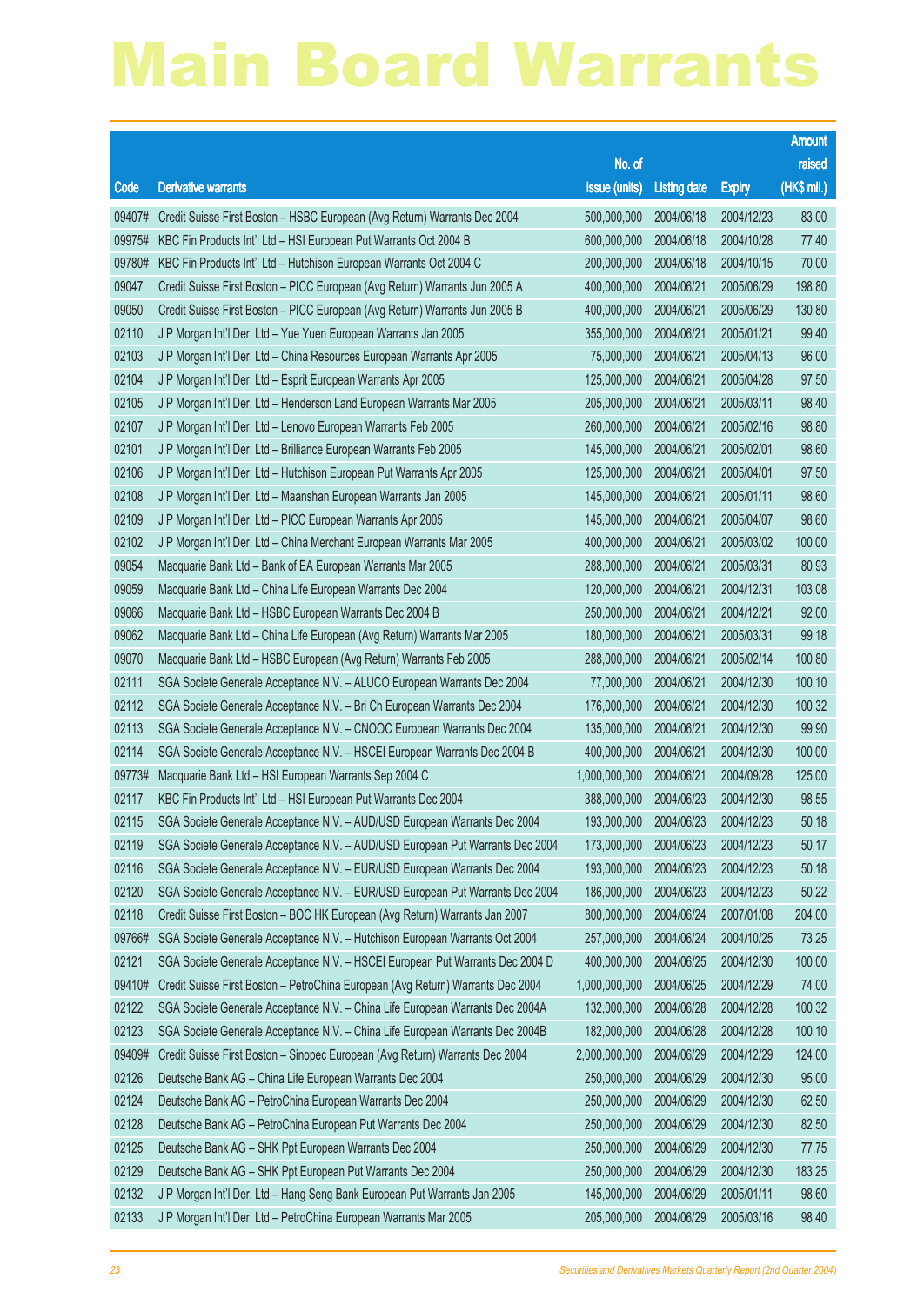|              |                                                                         |               |              |               | <b>Amount</b> |
|--------------|-------------------------------------------------------------------------|---------------|--------------|---------------|---------------|
|              |                                                                         | No. of        |              |               | raised        |
| Code         | <b>Derivative warrants</b>                                              | issue (units) | Listing date | <b>Expiry</b> | (HK\$ mil.)   |
| 02130        | J P Morgan Int'l Der. Ltd - Sinopec European Warrants Mar 2005          | 205,000,000   | 2004/06/29   | 2005/03/17    | 98.40         |
| 02127        | J P Morgan Int'l Der. Ltd - BOC HK European Warrants Jan 2005           | 70,000,000    | 2004/06/29   | 2005/01/12    | 96.60         |
| 02131        | J P Morgan Int'l Der. Ltd - China Ship European Warrants Jan 2005       | 125,000,000   | 2004/06/29   | 2005/01/14    | 97.50         |
| 02136        | KBC Fin Products Int'l Ltd - HSI European Warrants Dec 2004 B           | 400,000,000   | 2004/06/30   | 2004/12/30    | 100.00        |
| 02137        | KBC Fin Products Int'l Ltd - HSI European Warrants Dec 2004 C           | 400,000,000   | 2004/06/30   | 2004/12/30    | 100.00        |
| 02139        | KBC Fin Products Int'l Ltd - HSCEI European Warrants Dec 2004           | 400,000,000   | 2004/06/30   | 2004/12/30    | 100.00        |
| 02140        | KBC Fin Products Int'l Ltd - HSI European Put Warrants Dec 2004 D       | 400,000,000   | 2004/06/30   | 2004/12/30    | 100.00        |
| 02142        | KBC Fin Products Int'l Ltd - HSCEI European Put Warrants Dec 2004       | 400,000,000   | 2004/06/30   | 2004/12/30    | 100.00        |
| 02138        | Deutsche Bank AG - HSI European Warrants Dec 2004 D                     | 400,000,000   | 2004/06/30   | 2004/12/30    | 100.00        |
| 02134        | Deutsche Bank AG - HSI European Put Warrants Dec 2004 B                 | 400,000,000   | 2004/06/30   | 2004/12/30    | 100.00        |
| 02135        | Deutsche Bank AG - HSI European Put Warrants Dec 2004 C                 | 400,000,000   | 2004/06/30   | 2004/12/30    | 107.20        |
| 09789#       | SGA Societe Generale Acceptance N.V. - HSI European Warrants Sep 2004 B | 600,000,000   | 2004/06/30   | 2004/09/28    | 46.80         |
| <b>Total</b> |                                                                         |               |              |               | 32,318,35     |

# Further issue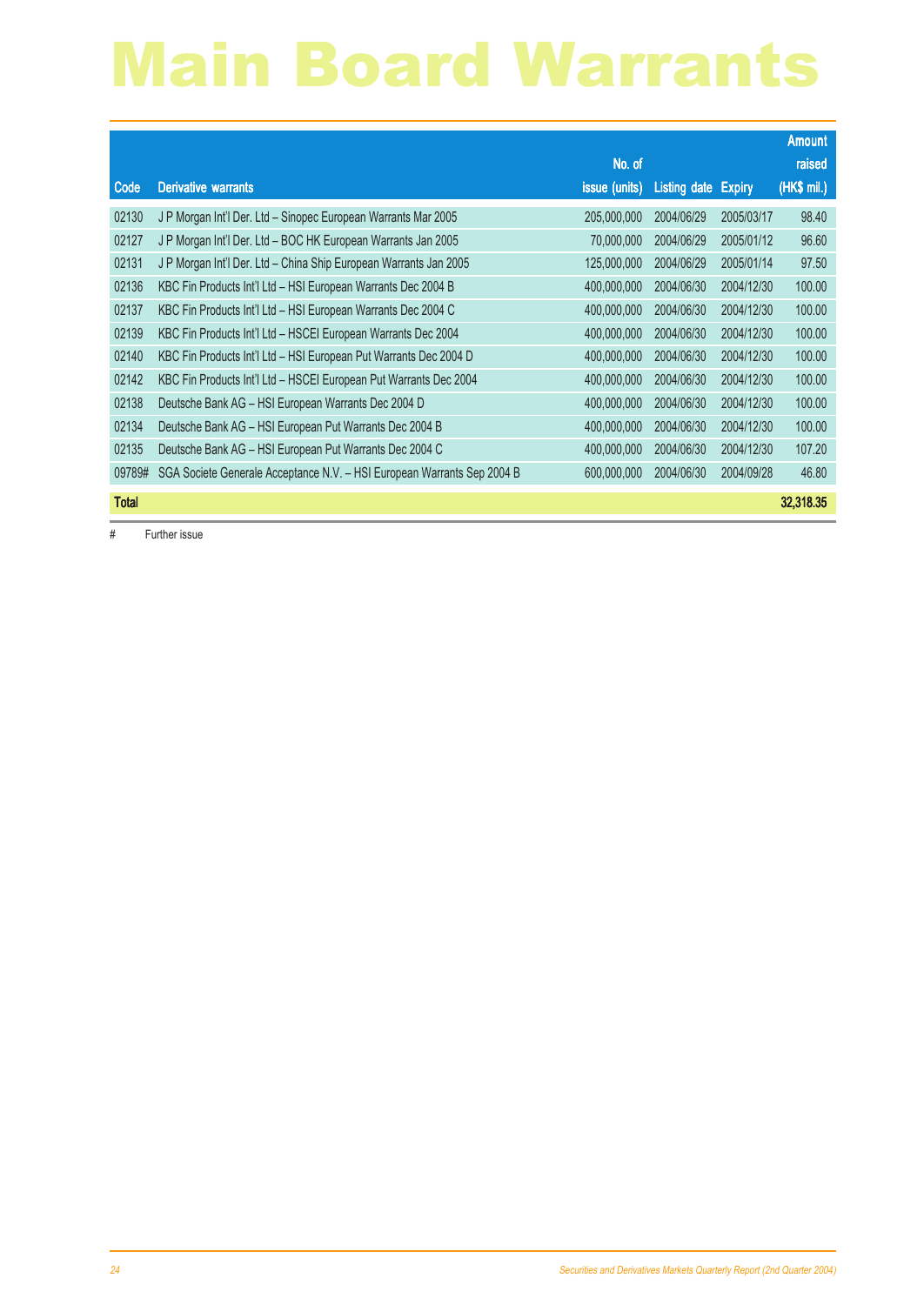## Main Board Equity Linked Instrument

### Equity Linked Instrument Trading Statistics

|      |                |               | <b>Market value</b> | <b>Turnover</b> |
|------|----------------|---------------|---------------------|-----------------|
|      |                | <b>Number</b> | (HK\$mil)           | (HK\$mil)       |
| 2003 | Q <sub>2</sub> | 10            | 387.96              | 156.44          |
|      | Q <sub>3</sub> |               | 268.56              | 70.22           |
|      | Q4             |               | 292.10              | 46.78           |
| 2004 | Q <sub>1</sub> | 33            | 1,310.70            | 93.52           |
|      | Q <sub>2</sub> | 33            | 1,049.46            | 75.15           |

### New Listing Statistics – Equity Linked Instrument (ELI)

|      |                |                         | <b>Amount raised</b> |
|------|----------------|-------------------------|----------------------|
|      |                | No. of newly listed ELI | (HK\$ mil.)          |
| 2003 | Q <sub>2</sub> | 4                       | 188.55               |
|      | Q3             | C                       | 129.04               |
|      | Q <sub>4</sub> | C                       | 99.99                |
| 2004 | Q <sub>1</sub> | 28                      | 1,102.58             |
|      | Q2             | 9                       | 149.87               |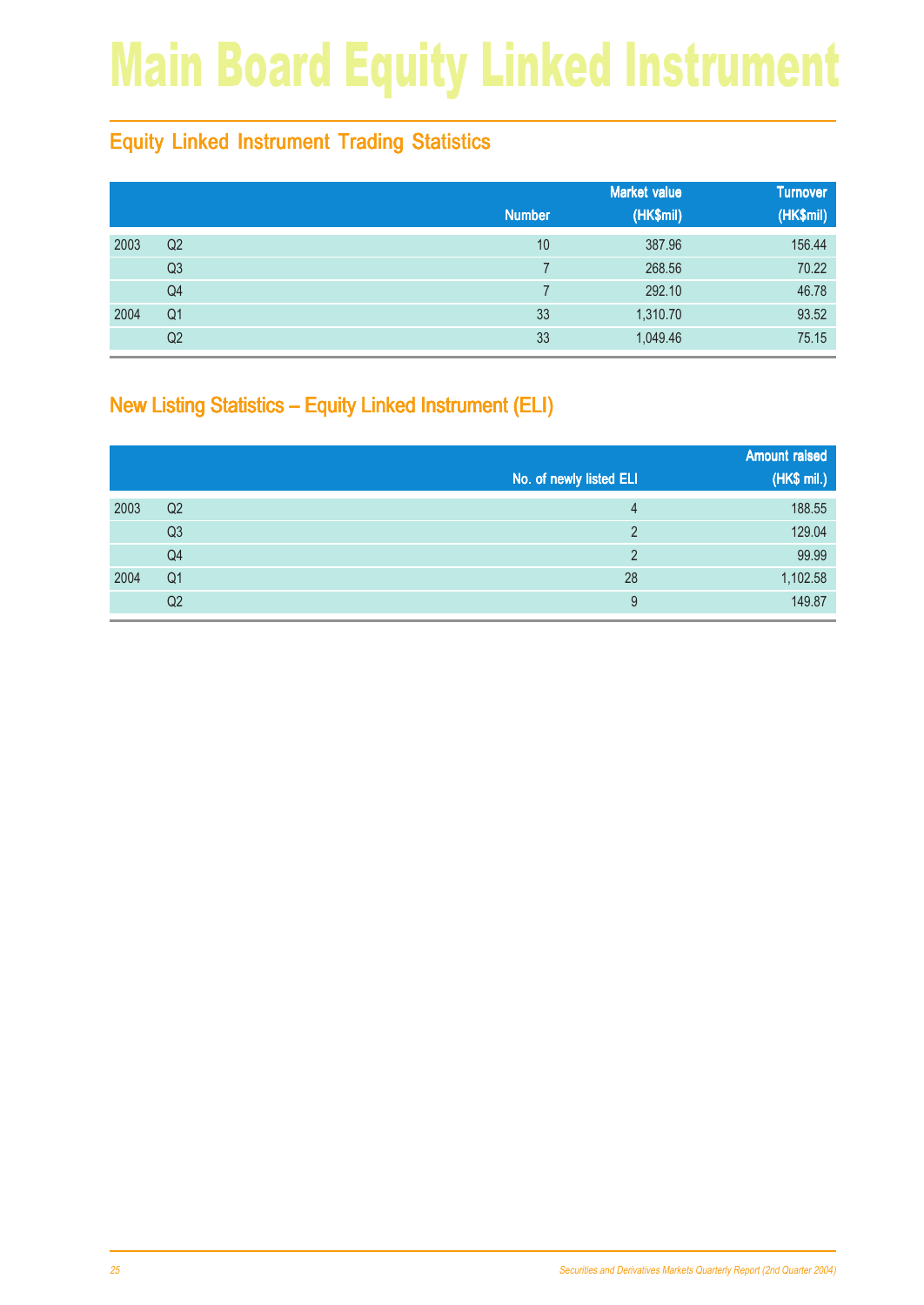## Main Board Equity Linked Instrument

#### **Newly Listed Equity Linked Instrument**

|              |                                                               | <b>Initial issued</b> |                     |               | <b>Amount raised</b> |
|--------------|---------------------------------------------------------------|-----------------------|---------------------|---------------|----------------------|
| Code         | <b>Equity Linked Instrument (ELI)</b>                         | (units)               | <b>Listing date</b> | <b>Expiry</b> | $(HK\$ mil.)         |
| 01870        | KBC Fin Products Int'l Ltd. - HSBC Bull ELI Aug 2004 F        | 270,400               | 2004/04/23          | 2004/08/04    | 29.96                |
| 01871        | KBC Fin Products Int'l Ltd. - HSBC Bull ELI Sep 2004 L        | 276,400               | 2004/04/23          | 2004/09/27    | 29.96                |
| 01872        | KBC Fin Products Int'l Ltd. - HSBC Bull ELI Oct 2004 E        | 279,600               | 2004/04/23          | 2004/10/13    | 29.97                |
| 01873        | KBC Fin Products Int'l Ltd. - Cheung Kong Bull ELI Aug 2004 B | 172,000               | 2004/05/04          | 2004/08/17    | 10.00                |
| 01874        | KBC Fin Products Int'l Ltd. - Cheung Kong Bull ELI Oct 2004 A | 178,000               | 2004/05/04          | 2004/10/05    | 10.00                |
| 01875        | KBC Fin Products Int'l Ltd. - China Life Bull ELI Aug 2004 E  | 2,434,000             | 2004/05/05          | 2004/08/24    | 10.00                |
| 01876        | KBC Fin Products Int'l Ltd. - China Life Bull ELI Nov 2004 C  | 2,585,000             | 2004/05/05          | 2004/11/15    | 10.00                |
| 01877        | KBC Fin Products Int'l Ltd. - PetroChina Bull ELI Jul 2004 D  | 3,122,000             | 2004/05/05          | 2004/07/28    | 10.00                |
| 01878        | KBC Fin Products Int'l Ltd. - PetroChina Bull ELI Oct 2004 C  | 3,106,000             | 2004/05/05          | 2004/10/13    | 10.00                |
| <b>Total</b> |                                                               |                       |                     |               | 149.87               |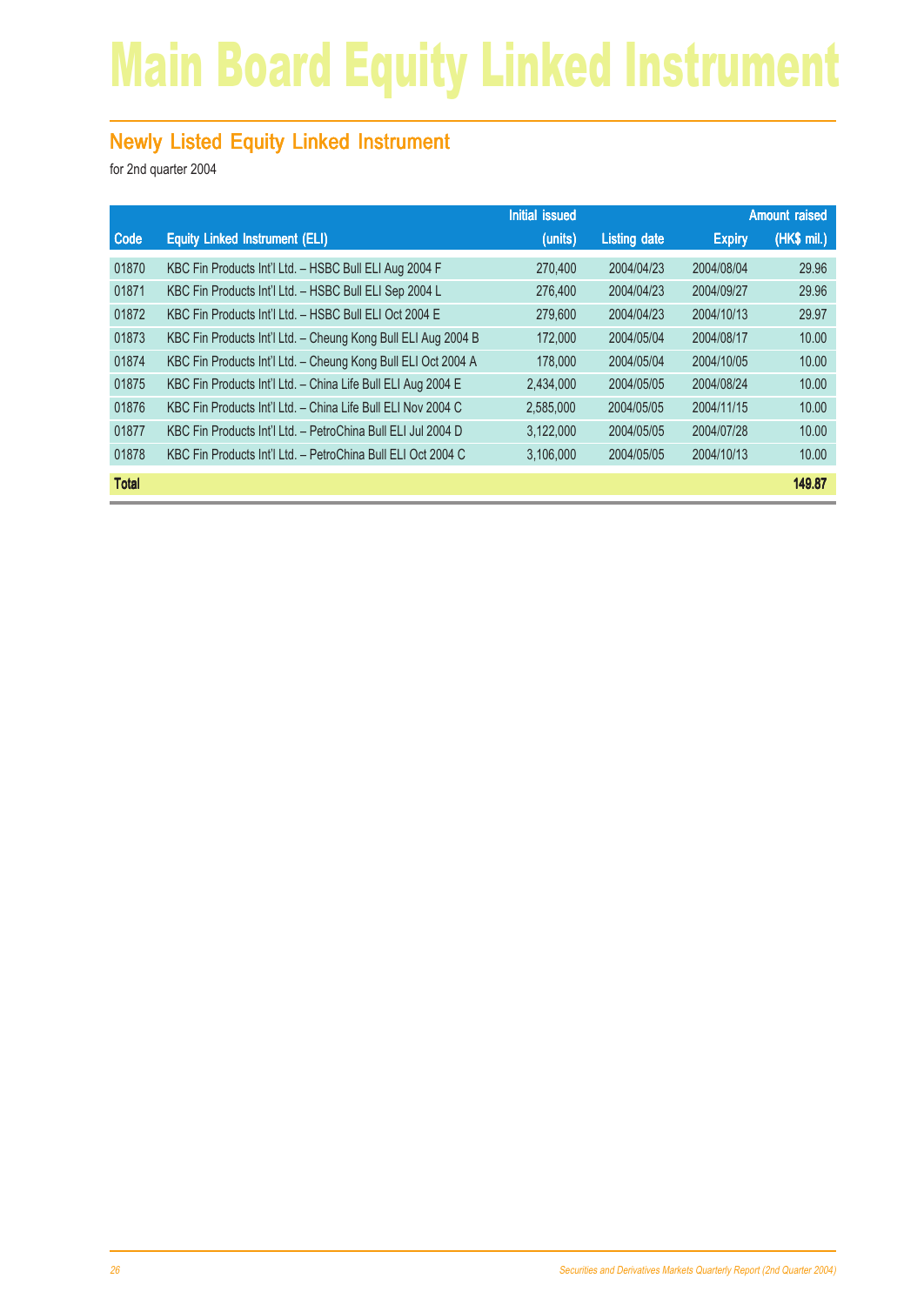## Main Board Debt Securities

### Debt Securities Trading Statistics

|      |                |                                | <b>Turnover value</b>   |  |  |
|------|----------------|--------------------------------|-------------------------|--|--|
|      |                | Exchange fund notes (HK\$ mil) | Market total (HK\$ mil) |  |  |
| 2003 | Q <sub>2</sub> | -                              | 7.33                    |  |  |
|      | Q <sub>3</sub> |                                | 4.02                    |  |  |
|      | Q4             |                                | 5.32                    |  |  |
| 2004 | Q <sub>1</sub> | 0.60                           | 2.68                    |  |  |
|      | Q <sub>2</sub> |                                | 20.91                   |  |  |

#### Debt Securities Nominal Value

|      |                | No. of issues | Nominal value (HK\$ mil.) |
|------|----------------|---------------|---------------------------|
| 2003 | Q <sub>2</sub> | 160           | 494,971.10                |
|      | Q3             | 158           | 479,008.63                |
|      | Q4             | 152           | 438,919.92                |
| 2004 | Q1             | 148           | 413,054.42                |
|      | Q2             | 151           | 407,182.40                |

#### New Listing Statistics – Debt Securities

|      |                | No. of newly listed debt securities | Amount raised (HK\$ mil.) |
|------|----------------|-------------------------------------|---------------------------|
| 2003 | Q <sub>2</sub> | 5                                   | 5,020.01                  |
|      | Q <sub>3</sub> | 5                                   | 7,512.73                  |
|      | Q <sub>4</sub> | 6                                   | 15,589.08                 |
| 2004 | Q1             | 6                                   | 13,470.44                 |
|      | Q2             | 14                                  | 14,209.82                 |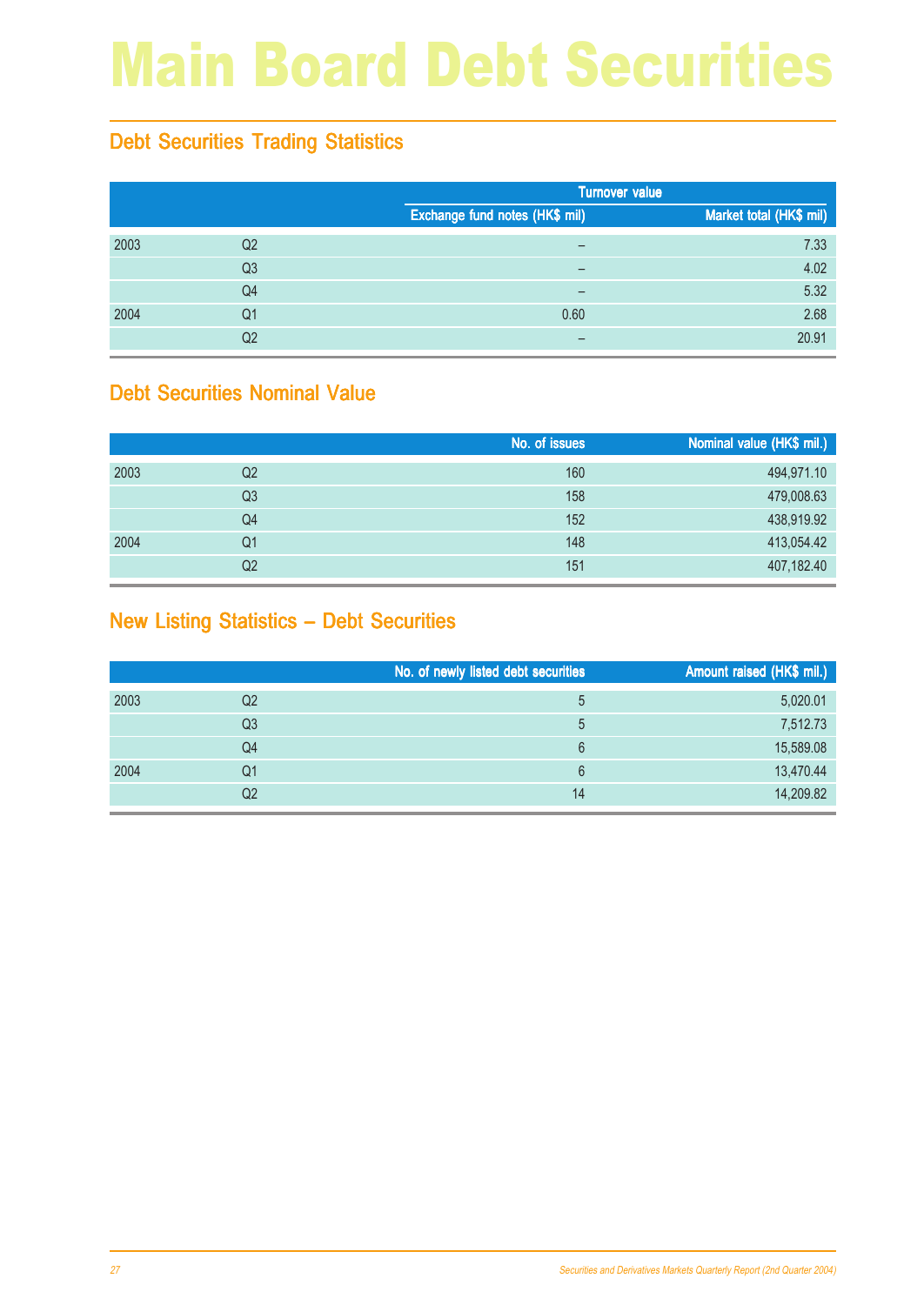## Main Board Debt Securities

#### Newly Listed Debt Securities

for 2nd quarter 2004

|              |                                             |                  |                     |                 | <b>Amount raised</b> |
|--------------|---------------------------------------------|------------------|---------------------|-----------------|----------------------|
| Code         | <b>Debt securities</b>                      | <b>Principal</b> | <b>Listing date</b> | <b>Maturity</b> | (HK\$ mil.)          |
| 02576        | Far East Consortium International Ltd. Zero |                  |                     |                 |                      |
|              | Coupon Convertible Bonds due 2009           | USD60,000,000    | 2004/04/14          | 2009/04/13      | 468.00               |
| 02577        | Noble Group Ltd. 0.90% Convertible Bonds    |                  |                     |                 |                      |
|              | due 2009                                    | USD200,000,000   | 2004/04/21          | 2009/04/20      | 1,560.00             |
| 04096#       | Hong Kong Monetary Authority 4.76%          |                  |                     |                 |                      |
|              | Exchange Fund Notes due 2007                | HKD1,200,000,000 | 2004/04/23          | 2007/06/18      | 1,288.80             |
| 02578        | NWSH Capital Finance Ltd. Zero Coupon       |                  |                     |                 |                      |
|              | Guaranteed Convertible Bonds due 2009       | HKD1,350,000,000 | 2004/04/27          | 2009/04/26      | 1,350.00             |
| 02579        | Shanghai Real Estate Ltd. Zero Coupon       |                  |                     |                 |                      |
|              | Guaranteed Convertible Bonds due 2009       | HKD302,000,000   | 2004/05/04          | 2009/05/03      | 302.00               |
| 02582        | Hong Kong Link 2004 Ltd. 1.19% Secured      |                  |                     |                 |                      |
|              | Notes due 2005                              | HKD450,000,000   | 2004/05/10          | 2005/05/07      | 450.00               |
| 02583        | Hong Kong Link 2004 Ltd. Secured Floating   |                  |                     |                 |                      |
|              | Rate Notes due 2016                         | HKD3,080,000,000 | 2004/05/10          | 2016/05/07      | 3,080.00             |
| 02586        | Hong Kong Link 2004 Ltd. 2.75%              |                  |                     |                 |                      |
|              | Secured Retail Bonds due 2007               | HKD880,000,000   | 2004/05/10          | 2007/05/07      | 870.06               |
| 02587        | Hong Kong Link 2004 Ltd. 3.60%              |                  |                     |                 |                      |
|              | Secured Retail Bonds due 2009               | HKD800,000,000   | 2004/05/10          | 2009/05/07      | 783.20               |
| 02588        | Hong Kong Link 2004 Ltd. 4.28%              |                  |                     |                 |                      |
|              | Secured Retail Bonds due 2011               | HKD790,000,000   | 2004/05/10          | 2011/05/07      | 769.46               |
| 04122        | Hong Kong Monetary Authority 1.76%          |                  |                     |                 |                      |
|              | Exchange Fund Notes due 2006                | HKD1,200,000,000 | 2004/05/14          | 2006/05/15      | 1,185.36             |
| 04123        | Hong Kong Monetary Authority 4.50%          |                  |                     |                 |                      |
|              | Exchange Fund Notes due 2011                | HKD600,000,000   | 2004/05/28          | 2011/05/27      | 604.68               |
| 04124        | Hong Kong Monetary Authority 4.82%          |                  |                     |                 |                      |
|              | Exchange Fund Notes due 2014                | HKD500,000,000   | 2004/06/03          | 2014/06/02      | 508.20               |
| 02590        | Tomson Group Ltd. Zero Coupon               |                  |                     |                 |                      |
|              | Convertible Bonds due 2009                  | USD50,000,000    | 2004/06/07          | 2009/06/04      | 390.00               |
| 04125        | Hong Kong Monetary Authority 3.70%          |                  |                     |                 |                      |
|              | Exchange Fund Notes due 2009                | HKD600,000,000   | 2004/06/24          | 2004/06/23      | 600.06               |
| <b>Total</b> |                                             |                  |                     |                 | 14,209.82            |

# Further issue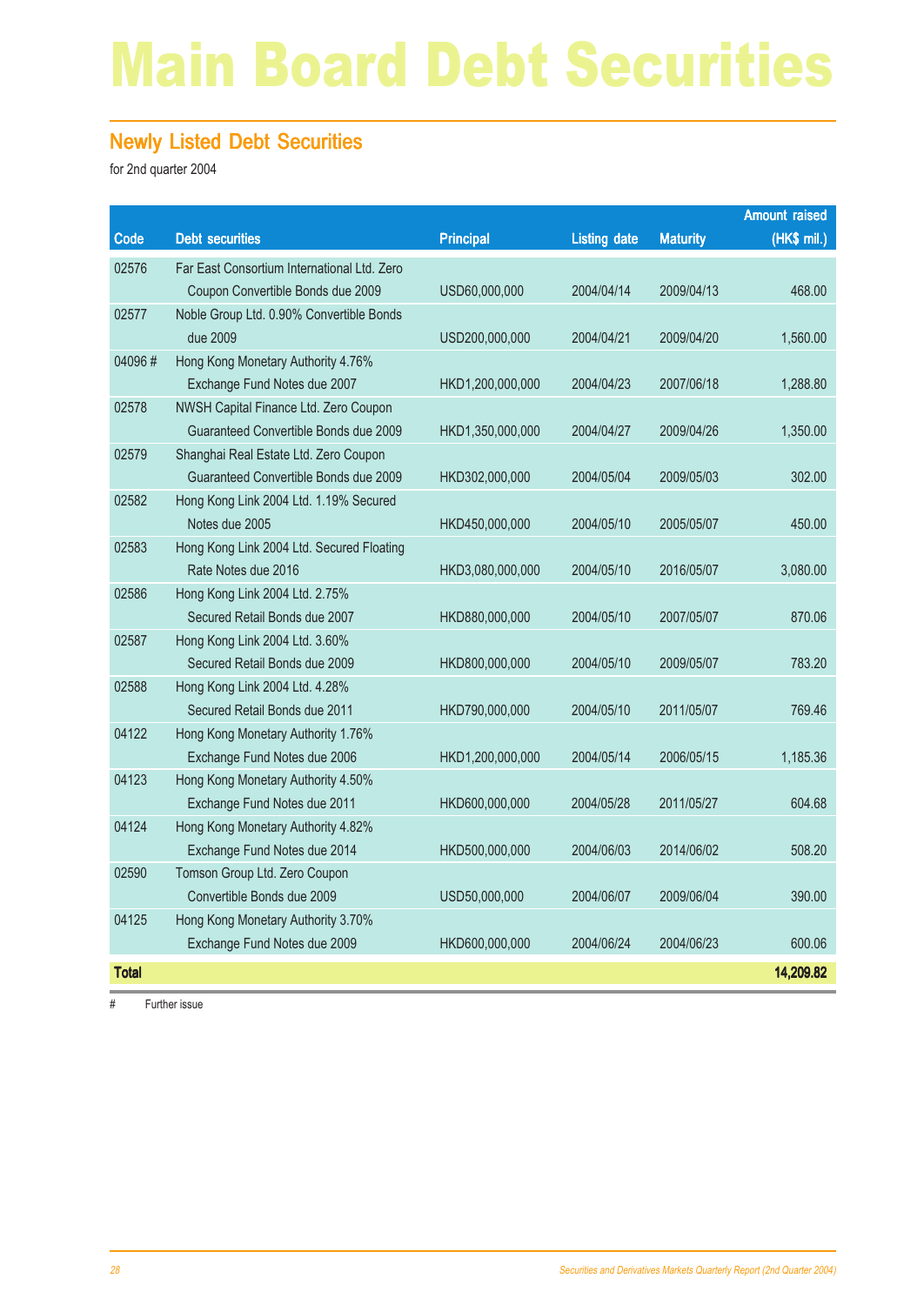## Main Board Unit Trusts and Mutual Funds

### Unit Trusts Trading Statistics

|      |                | No. of issues | Turnover value (HK\$ mil.) |
|------|----------------|---------------|----------------------------|
| 2003 | Q <sub>2</sub> | 9             | 2,588.15                   |
|      | Q <sub>3</sub> | 9             | 3,809.21                   |
|      | Q4             | 8             | 4,893.20                   |
| 2004 | Q1             | 8             | 7,881.70                   |
|      | Q <sub>2</sub> | 8             | 5,773.44                   |

#### New Listing Unit Trust and Mutual Funds Statistics

|      |                | No. of newly listed<br>unit trust and mutual funds | <b>Funds raised</b><br>(HK\$ mil.) |
|------|----------------|----------------------------------------------------|------------------------------------|
| 2003 | Q <sub>2</sub> |                                                    |                                    |
|      | Q <sub>3</sub> |                                                    |                                    |
|      | Q4             |                                                    |                                    |
| 2004 | Q1             |                                                    |                                    |
|      | Q2             |                                                    |                                    |

#### Newly Listed Unit Trust and Mutual Funds

| <b>Code</b> | Unit trust and Mutual funds | <b>Fund manager</b> | <b>Issue price (HK\$)</b> | <b>Listing date</b> |
|-------------|-----------------------------|---------------------|---------------------------|---------------------|
| nil         |                             |                     |                           |                     |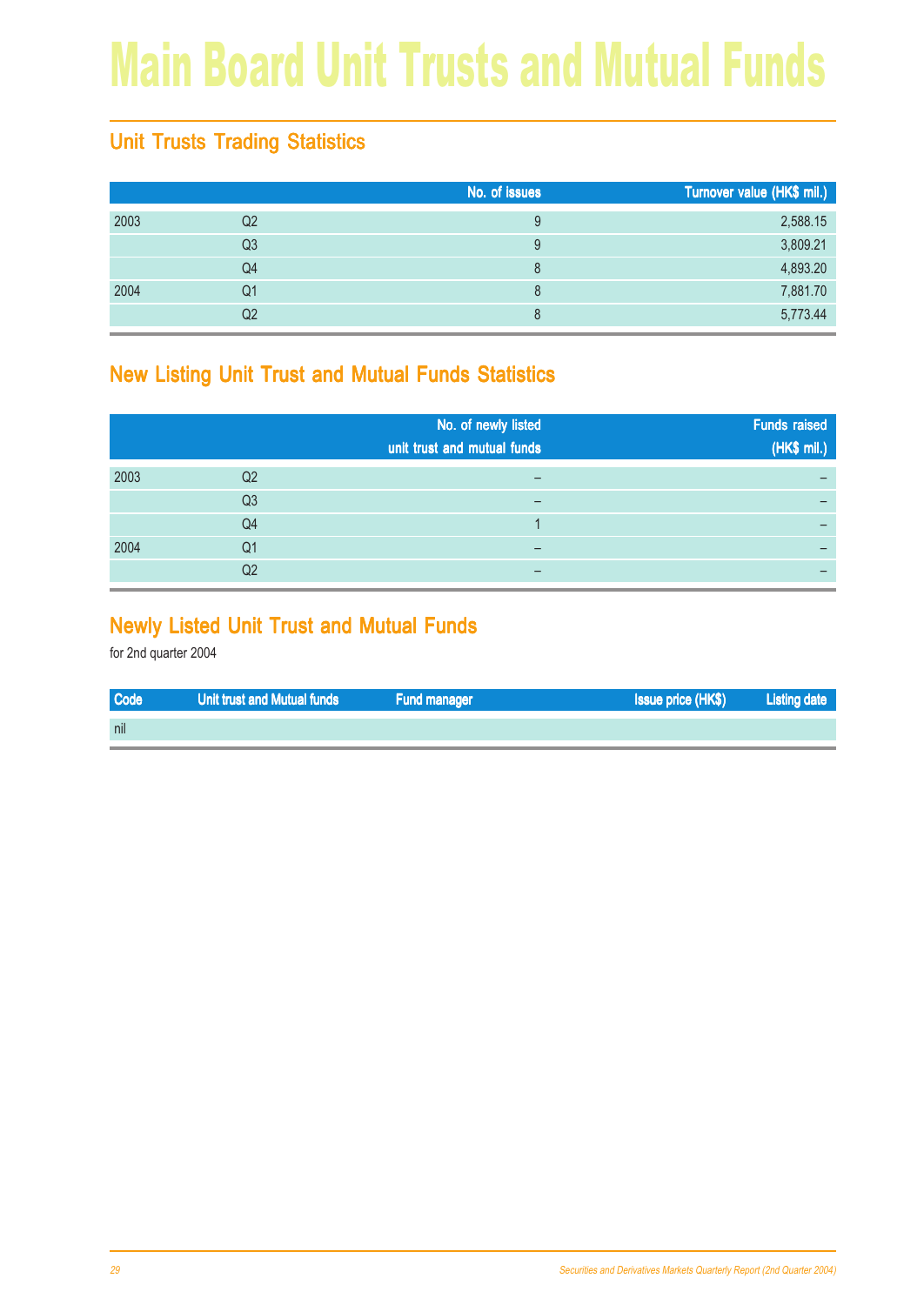# Trading Only Stocks

### NASDAQ Stocks

|      |    | No. of issues | Turnover value (HK\$ mil.) |
|------|----|---------------|----------------------------|
| 2003 | Q2 |               | 6.17                       |
|      | Q3 |               | 8.09                       |
|      | Q4 |               | 7.44                       |
| 2004 | Q1 |               | 5.80                       |
|      | Q2 |               | 2.07                       |

#### iShares

|      |    | No. of issues | Turnover value (HK\$ mil.) |
|------|----|---------------|----------------------------|
| 2003 | Q2 |               | 1.11                       |
|      | Q3 |               | 15.23                      |
|      | Q4 |               | 9.57                       |
| 2004 | Q1 |               | 5.95                       |
|      | Q2 |               | 0.90                       |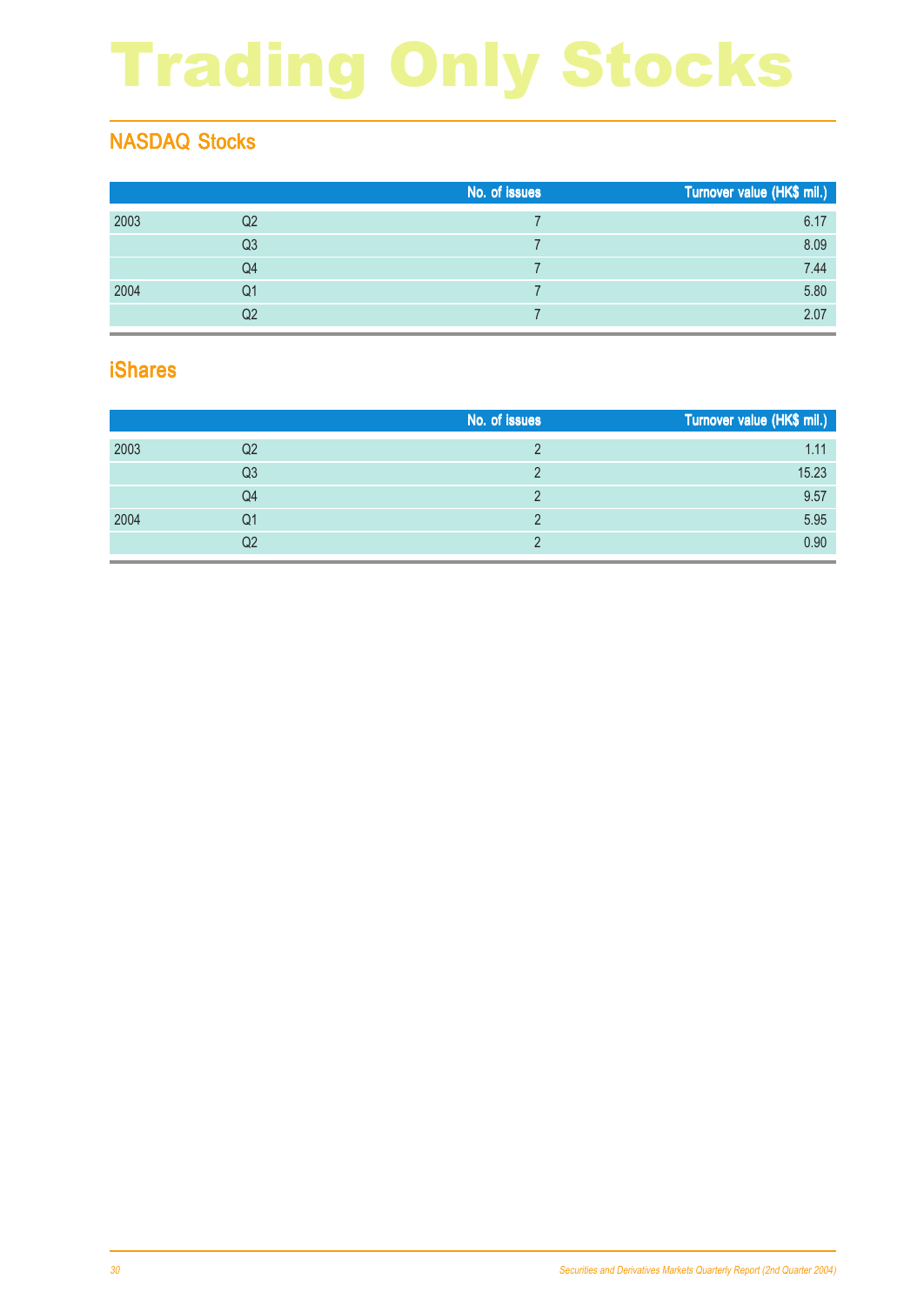## Stock Market Indices

### Hong Kong Stock Market Indices

|                                               | End of Jun 2004 | End of Mar 2004 |                                    |
|-----------------------------------------------|-----------------|-----------------|------------------------------------|
| Index                                         | <b>Close</b>    | <b>Close</b>    | Change %                           |
| S&P/HKEx LargeCap Index                       | 13406.12        | 14025.59        | 4.42%<br>$\overline{\phantom{0}}$  |
|                                               |                 |                 |                                    |
| S&P/HKEx GEM Index                            | 1079.34         | 1237.08         | 12.75%<br>$\equiv$                 |
|                                               |                 |                 |                                    |
| <b>HANG SENG INDEX</b>                        | 12285.75        | 12681.67        | 3.12%<br>$\equiv$                  |
| <b>SECTORIAL INDICES</b>                      |                 |                 |                                    |
| Finance                                       | 25129.01        | 25390.89        | 1.03%<br>$\equiv$                  |
| <b>Utilities</b>                              | 27437.96        | 28460.01        | 3.59%<br>$\overline{\phantom{0}}$  |
| Properties                                    | 14442.03        | 16060.22        | 10.08%<br>$\overline{\phantom{0}}$ |
| Commerce & Industry                           | 5174.81         | 5344.47         | 3.17%<br>$\equiv$                  |
|                                               |                 |                 |                                    |
| HANG SENG COMPOSITE INDEX                     | 1569.91         | 1649.20         | 4.81%                              |
| HANG SENG CHINA-AFFILIATED CORPORATIONS INDEX | 1358.37         | 1419.35         | 4.30%<br>-                         |
| HANG SENG CHINA ENTERPRISES INDEX             | 4291.02         | 4778.13         | 10.19%                             |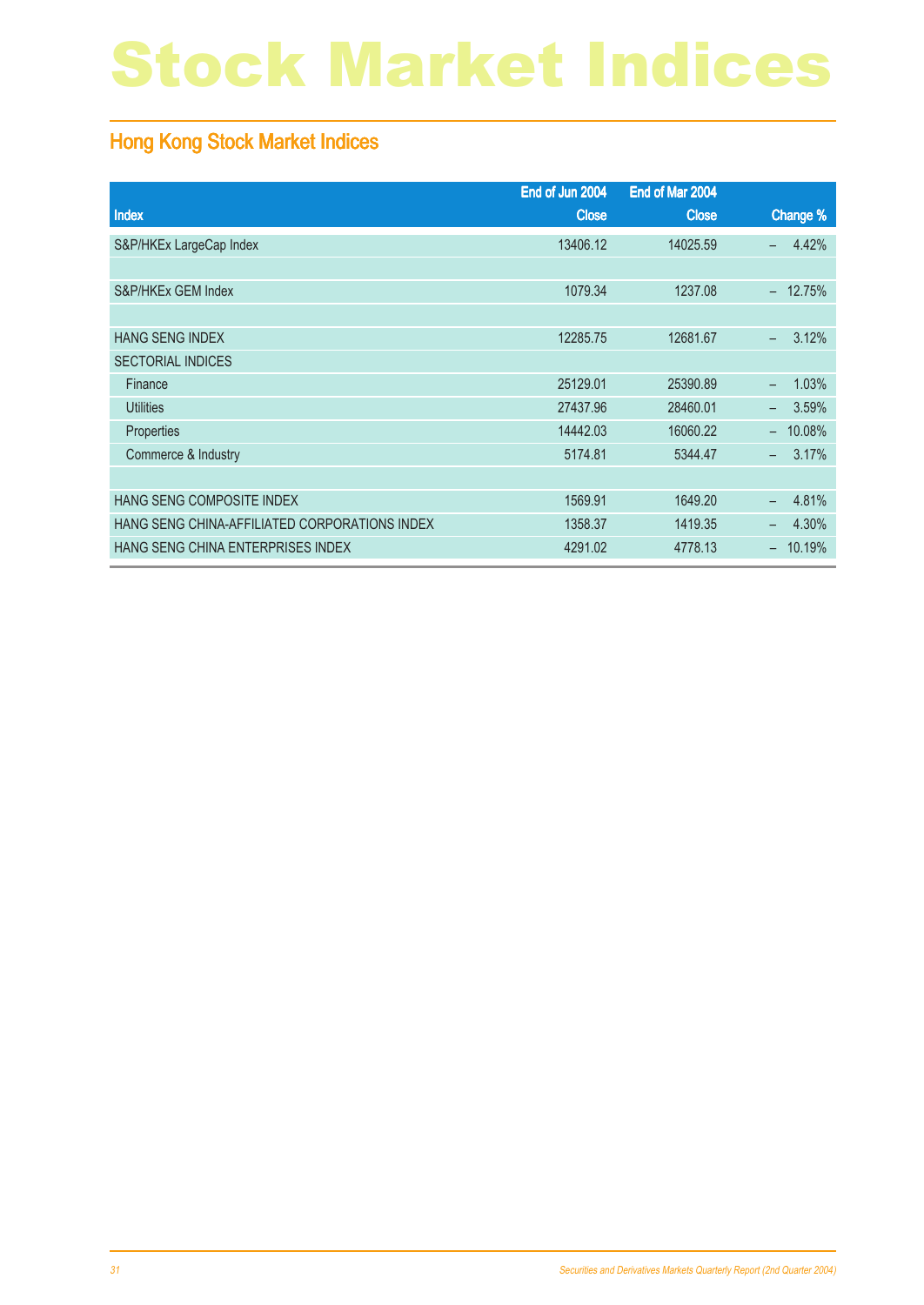## Stock Market Indices

#### Hang Seng Index (2003/04/01 – 2004/06/30)



#### S&P/HKEx Large Cap Index (2003/04/01 - 2004/06/30)



#### S&P/HKEx GEM Index (2003/04/01 - 2004/06/30)

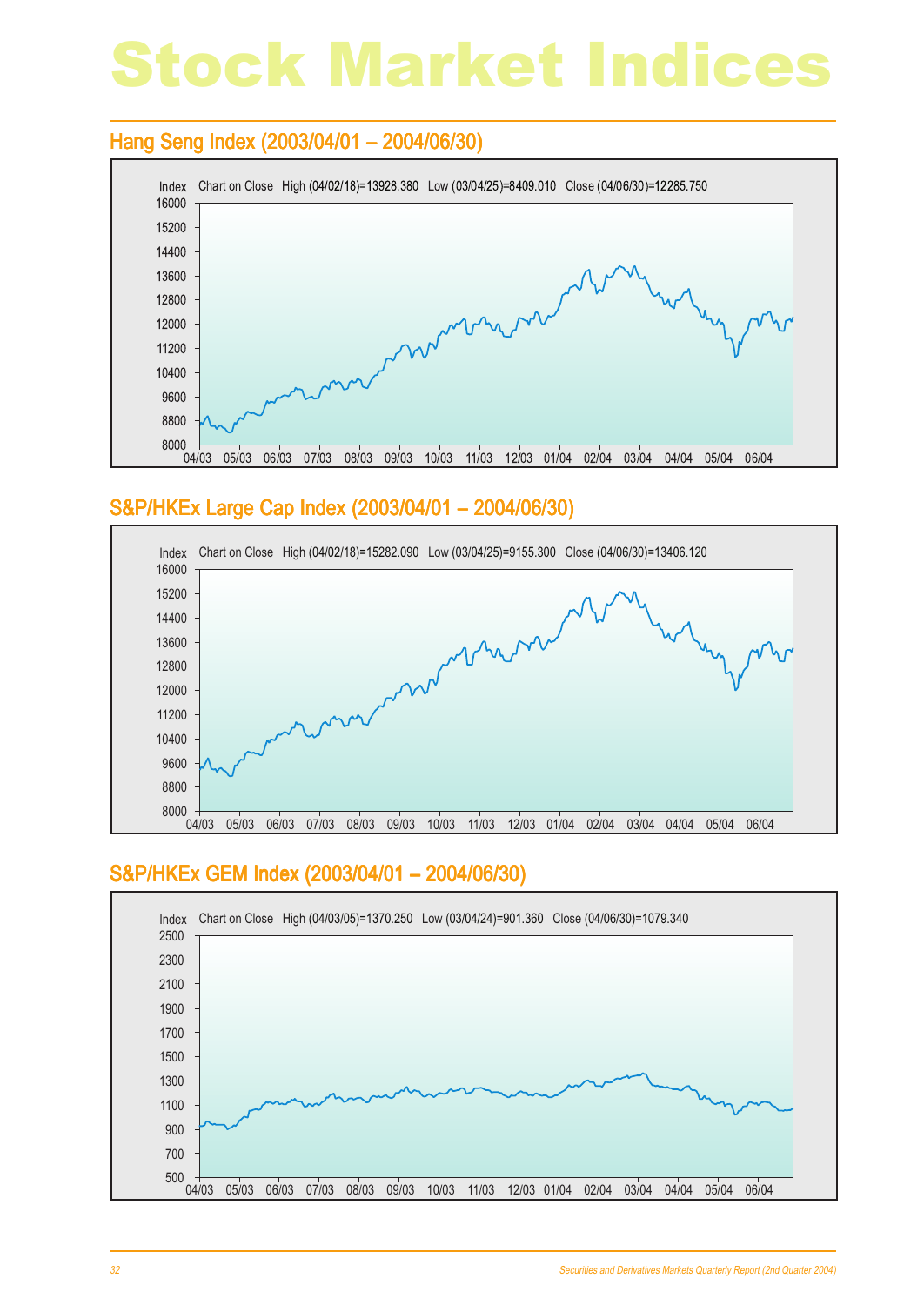## Stock Market Indices

### WORLD INDICES

|                             | End of Jun 2004 | End of Mar 2004 |                               |
|-----------------------------|-----------------|-----------------|-------------------------------|
| Index                       | <b>Close</b>    | <b>Close</b>    | Change %                      |
| <b>HONG KONG</b>            |                 |                 |                               |
| S&P/HKEx LargeCap Index     | 13406.12        | 14025.59        | 4.42%<br>$\Box$               |
| Hang Seng Index             | 12285.75        | 12681.67        | 3.12%<br>٠                    |
| <b>AUSTRALIA</b>            |                 |                 |                               |
| All Ordinaries Index        | 3530.30         | 3416.40         | 3.33%<br>$\ddot{}$            |
| <b>JAKARTA</b>              |                 |                 |                               |
| Composite Index             | 732.40          | 735.68          | 0.45%<br>٠                    |
| <b>JAPAN</b>                |                 |                 |                               |
| Nikkei (225)                | 11858.87        | 11715.39        | 1.22%<br>$\ddot{}$            |
| <b>KOREA</b>                |                 |                 |                               |
| Composite Index             | 785.79          | 880.50          | 10.76%<br>÷.                  |
| <b>KUALA LUMPUR</b>         |                 |                 |                               |
| Composite Index             | 819.86          | 901.85          | 9.09%<br>٠                    |
| <b>MANILA</b>               |                 |                 |                               |
| Composite Index             | 1579.40         | 1424.33         | + 10.89%                      |
| <b>NEW ZEALAND</b>          |                 |                 |                               |
| <b>NZSE (40)</b>            | 2696.07         | 2321.63         | $+ 16.13%$                    |
| <b>SHANGHAI</b>             |                 |                 |                               |
| A Shares Index              | 1468.84         | 1826.50         | 19.58%<br>÷.                  |
| <b>B</b> Shares Index       | 86.85           | 117.16          | 25.87%<br>$\sim$              |
| <b>SHENZHEN</b>             |                 |                 |                               |
| A Shares Index              | 368.82          | 478.48          | 22.92%<br>$\omega_{\rm{eff}}$ |
| <b>B</b> Shares Index       | 248.76          | 298.89          | 16.77%<br>÷                   |
| <b>SINGAPORE</b>            |                 |                 |                               |
| <b>Straits Times Index</b>  | 1838.00         | 1858.92         | 1.13%<br>٠                    |
| <b>TAIWAN</b>               |                 |                 |                               |
| Taipei Weighted Stock Index | 5839.44         | 6522.19         | 10.47%<br>÷.                  |
| <b>THAILAND</b>             |                 |                 |                               |
| <b>SET Index</b>            | 646.64          | 647.30          | 0.10%<br>٠                    |
| <b>NEW YORK</b>             |                 |                 |                               |
| <b>DJIA</b>                 | 10435.48        | 10381.70        | 0.52%<br>$\ddagger$           |
| Nasdaq Composite Index      | 2047.79         | 2000.63         | 2.36%<br>$\ddot{}$            |
| <b>TORONTO</b>              |                 |                 |                               |
| S&P/TSX Composite Index     | 8545.58         | 8585.93         | 0.47%<br>$\blacksquare$       |
| <b>GERMANY</b>              |                 |                 |                               |
| DAX Capital Value Index     | 2861.10         | 2772.94         | 3.18%<br>$\ddot{}$            |
| <b>LONDON</b>               |                 |                 |                               |
| <b>FTSE (100)</b>           | 4464.10         | 4385.70         | 1.79%<br>$\ddot{}$            |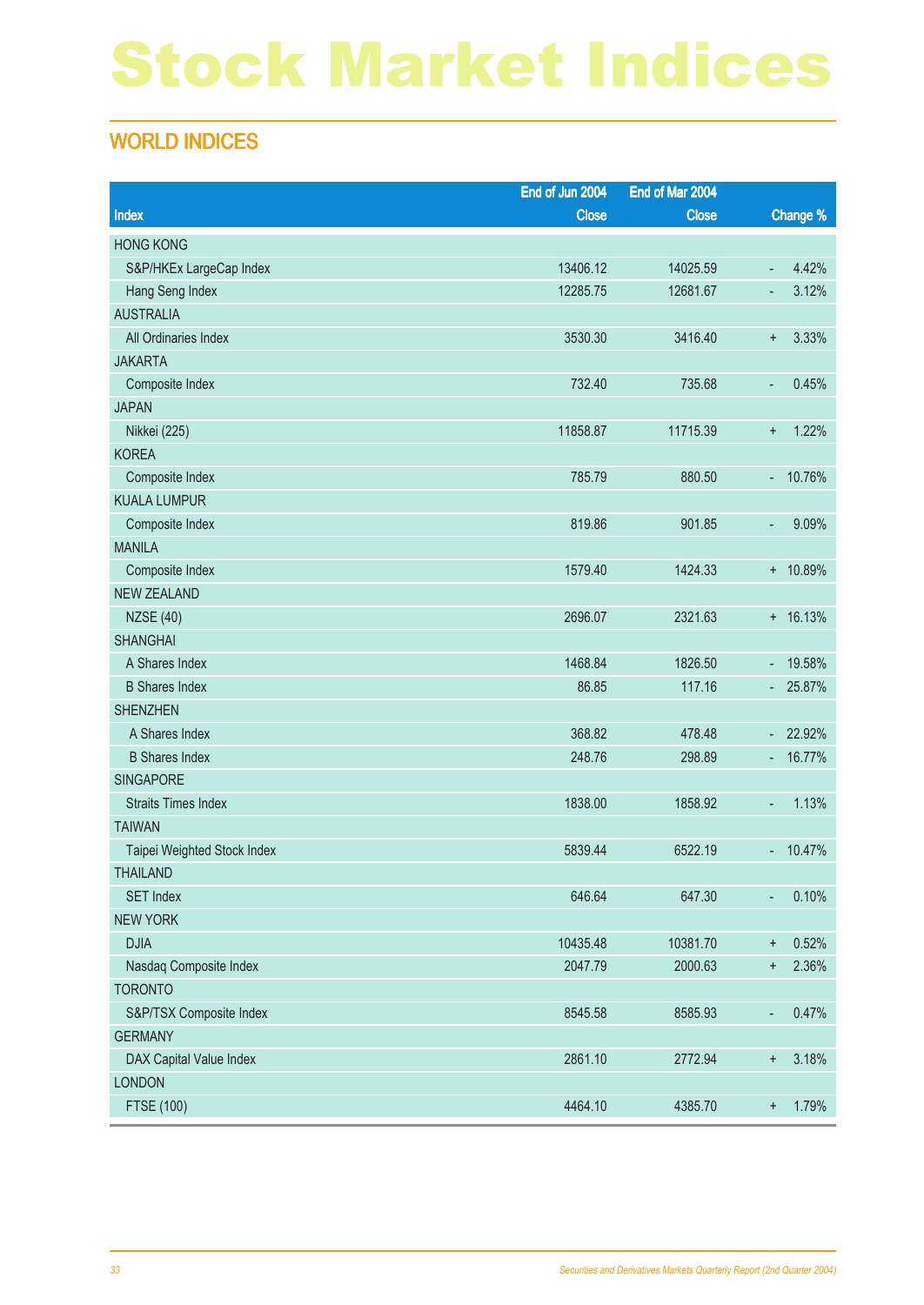### Equity Turnover – GEM

|      |                | Share (Mil. shs) | Value (HK\$ mil.) | No. of deals |
|------|----------------|------------------|-------------------|--------------|
| 2003 | Q2             | 10,703.49        | 7,637.77          | 187,852      |
|      | Q3             | 18.191.94        | 14,170.05         | 283,400      |
|      | Q4             | 13,933.57        | 11,552.21         | 227,787      |
| 2004 | Q1             | 18,871.20        | 13,991.65         | 300,078      |
|      | Q <sub>2</sub> | 6,200.24         | 4,164.81          | 112,661      |

### Equity Trading Statistics – GEM

|      |                | No. of<br>trading days | Average daily turnover<br>(HK\$ mil.) | Average value<br>per deal |
|------|----------------|------------------------|---------------------------------------|---------------------------|
| 2003 | Q <sub>2</sub> | 60                     | 127.30                                | 40,658                    |
|      | Q <sub>3</sub> | 64                     | 221.41                                | 50,000                    |
|      | Q <sub>4</sub> | 63                     | 183.37                                | 50,715                    |
| 2004 | Q1             | 62                     | 225.67                                | 46,627                    |
|      | Q <sub>2</sub> | 60                     | 69.41                                 | 36,968                    |

#### 20 Most Advanced GEM Stocks

for 2nd quarter 2004

|                  |       |                                   | <b>Closing price</b> |                 |        |  |
|------------------|-------|-----------------------------------|----------------------|-----------------|--------|--|
| Rank             | Code  | <b>Stock</b>                      | End of Jun 2004      | End of Mar 2004 | % down |  |
| $\mathbf{1}$     | 08090 | <b>EVI EDUCATION</b>              | 0.078                | 0.040           | 95.00  |  |
| $\overline{2}$   | 08007 | <b>DIGITALHONGKONG</b>            | 0.161                | 0.085           | 89.41  |  |
| $\mathfrak{S}$   | 08075 | <b>ROJAM</b>                      | 0.130                | 0.082           | 58.54  |  |
| $\overline{4}$   | 08112 | <b>ANGELS TECH</b>                | 0.375                | 0.245           | 53.06  |  |
| $\overline{5}$   | 08158 | <b>BM INTELLIGENCE</b>            | 0.045                | 0.031           | 45.16  |  |
| $6\phantom{.}6$  | 08277 | <b>WUMART - H SHS</b>             | 15.000               | 11.500          | 30.43  |  |
| $\overline{7}$   | 08137 | <b>JESSICA</b>                    | 0.480                | 0.385           | 24.68  |  |
| 8                | 08183 | <b>LAI FAI INT'L</b>              | 0.560                | 0.460           | 21.74  |  |
| $\boldsymbol{9}$ | 08061 | <b>ACROSSASIA</b>                 | 0.220                | 0.187           | 17.65  |  |
| 10               | 08019 | <b>EVERPRIDE PHAR</b>             | 0.160                | 0.136           | 17.65  |  |
| 11               | 08066 | <b>CARDLINK TECH</b>              | 0.090                | 0.077           | 16.88  |  |
| 12               | 08155 | <b>CAPITAL</b>                    | 0.093                | 0.080           | 16.25  |  |
| 13               | 08091 | <b>UNIVERSAL TECH</b>             | 0.095                | 0.082           | 15.85  |  |
| 14               | 08153 | M21 TECHNOLOGY                    | 1.200                | 1.050           | 14.29  |  |
| 15               | 08173 | PANORAMA INT'L                    | 0.107                | 0.095           | 12.63  |  |
| 16               | 08216 | <b>CHINASOFT</b>                  | 0.810                | 0.720           | 12.50  |  |
| 17               | 08208 | <b>CHANGMAOBIOCHEM - H SHARES</b> | 0.340                | 0.305           | 11.48  |  |
| 18               | 08282 | <b>TOM ONLINE</b>                 | 1.320                | 1.190           | 10.92  |  |
| 19               | 08189 | <b>TEDA BIOMEDICAL - H SHARES</b> | 0.210                | 0.190           | 10.53  |  |
| 20               | 08263 | <b>SUPERDATA</b>                  | 0.500                | 0.460           | 8.70   |  |

A Adjusted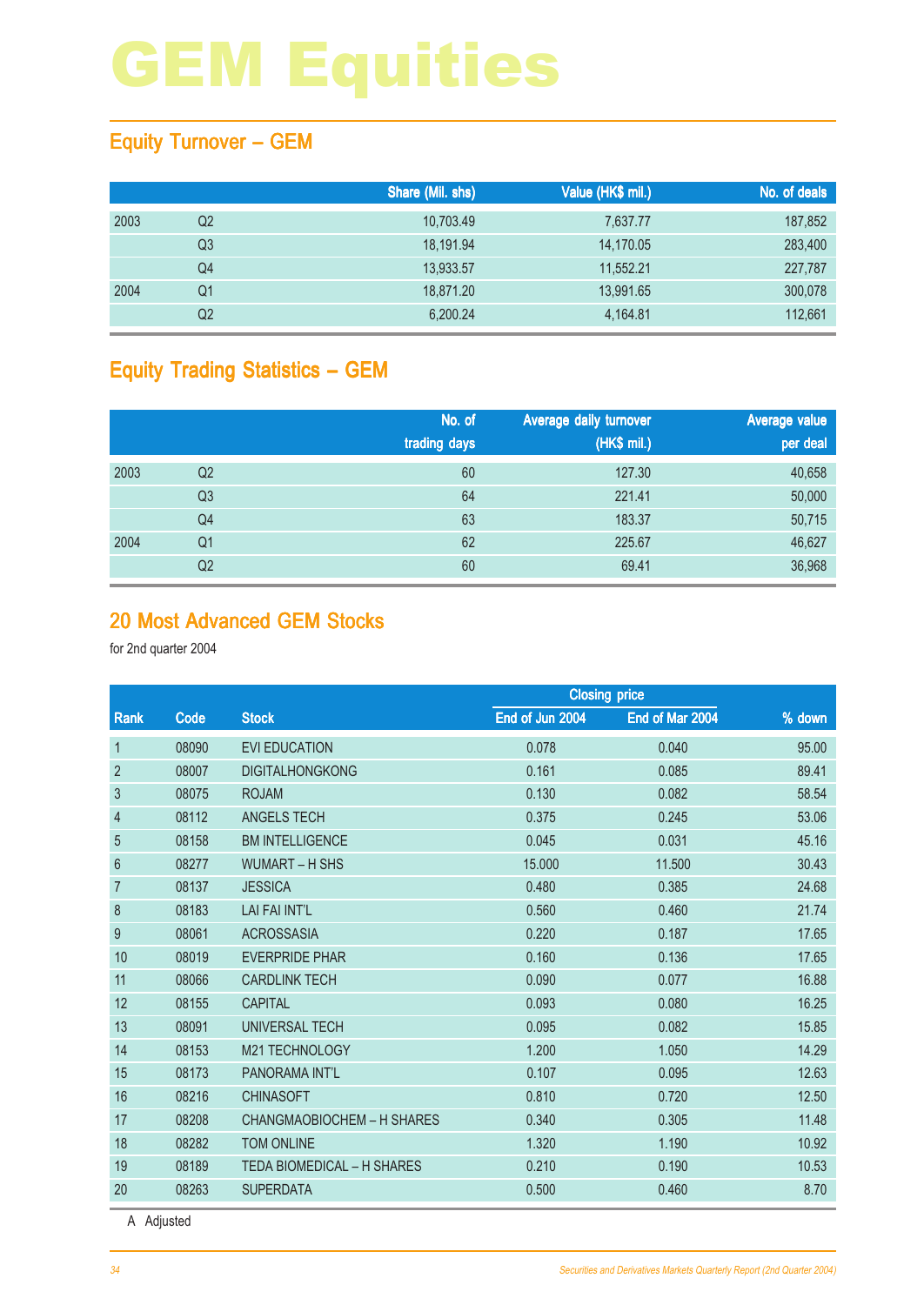#### 20 Most Declined GEM Stocks

for 2nd quarter 2004

|       |                              | <b>Closing price</b> |                 |          |
|-------|------------------------------|----------------------|-----------------|----------|
| Code  | <b>Stock</b>                 | End of Jun 2004      | End of Mar 2004 | $%$ down |
| 08046 | <b>TIGER TECH</b>            | 0.071                | 0.445           | 84.04    |
| 08118 | <b>CYBER ON-AIR</b>          | 2.100                | 11.800 A        | 82.20    |
| 08175 | <b>KANHAN TECH</b>           | 0.242                | 1.000           | 75.80    |
| 08043 | <b>ERA INFO&amp;ENTER</b>    | 0.025                | 0.096           | 73.96    |
| 08161 | <b>WORLDMETAL</b>            | 0.030                | 0.085           | 64.71    |
| 08079 | <b>B.A.L. HOLD</b>           | 0.028                | 0.075           | 62.67    |
| 08017 | <b>CYBERM</b>                | 0.107                | 0.280           | 61.79    |
| 08010 | <b>LEADERSHIP PGL</b>        | 0.050                | 0.115           | 56.52    |
| 08003 | <b>T S TELECOM</b>           | 0.039                | 0.089           | 56.18    |
| 08166 | <b>LINEFAN TECH</b>          | 0.057                | 0.130           | 56.15    |
| 08129 | Q9 TECHNOLOGY                | 0.050                | 0.105           | 52.38    |
| 08123 | <b>STOCKMARTNET</b>          | 0.024                | 0.050           | 52.00    |
| 08203 | <b>ULTRA GROUP</b>           | 0.040                | 0.078           | 48.72    |
| 08213 | <b>ARMITAGE TECH</b>         | 0.160                | 0.310           | 48.39    |
| 08060 | <b>GLOBAL LINK</b>           | 0.057                | 0.110           | 48.18    |
| 08188 | <b>MUDAN AUTO - H SHARES</b> | 0.520                | 1.000           | 48.00    |
| 08128 | <b>IIN INT'L</b>             | 0.050                | 0.095           | 47.37    |
| 08206 | <b>HK6 HOLDINGS</b>          | 0.064                | 0.121           | 47.11    |
| 08055 | PROSTICKS INT'L              | 0.036                | 0.068           | 47.06    |
| 08229 | <b>TUNGDA LIGHTING</b>       | 0.325                | 0.600           | 45.83    |
|       |                              |                      |                 |          |

A Adjusted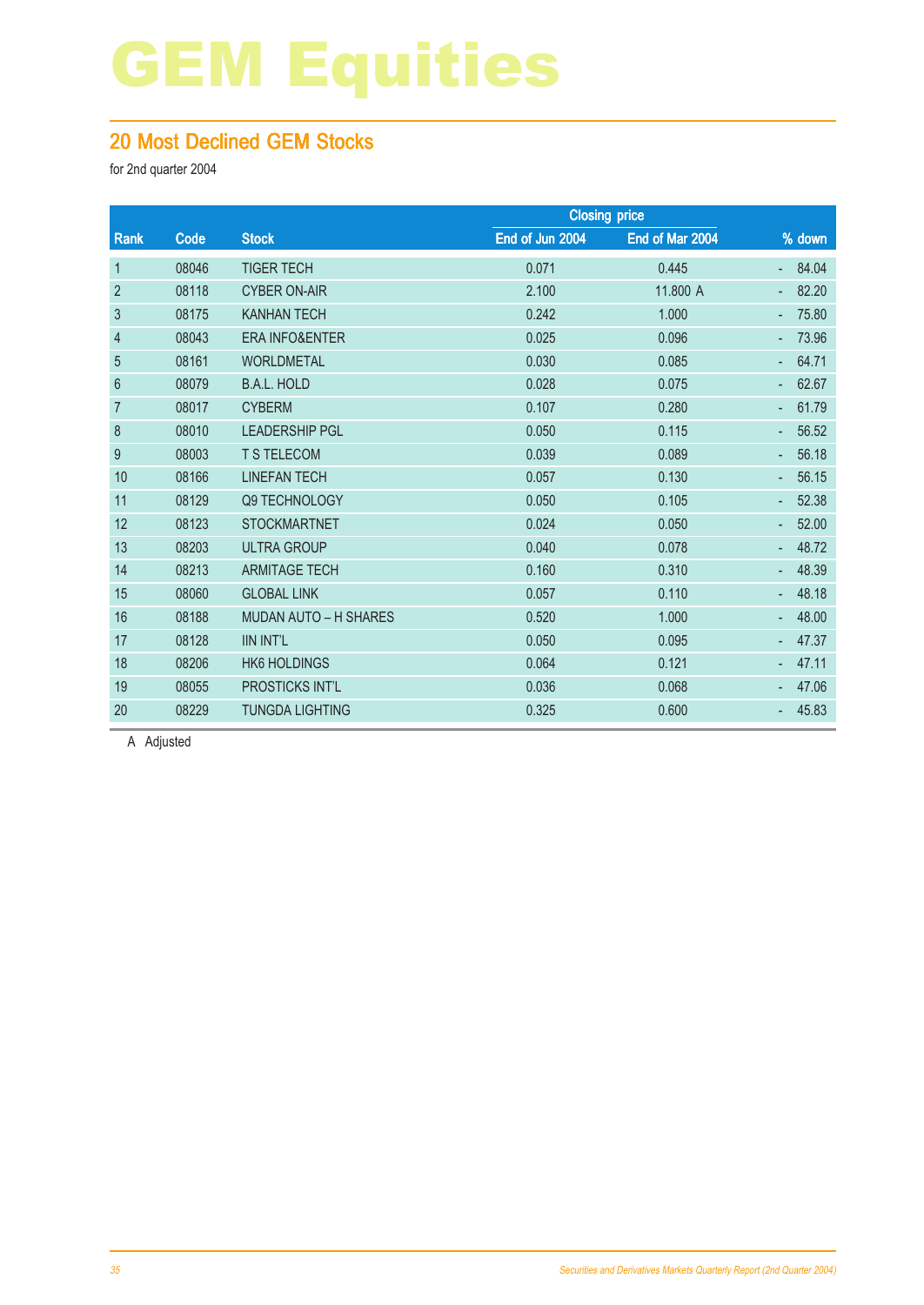### 20 Most Active GEM Stocks by Value

| Rank           | Code  | <b>Stock</b>                      | Turnover (HK\$ mil.) | % of total |
|----------------|-------|-----------------------------------|----------------------|------------|
| $\mathbf{1}$   | 08001 | <b>TOM GROUP</b>                  | 510.05               | 12.25      |
| $\overline{2}$ | 08282 | <b>TOM ONLINE</b>                 | 390.87               | 9.38       |
| 3              | 08132 | PANVA GAS HOLD                    | 343.90               | 8.26       |
| 4              | 08180 | <b>GOLDEN MEDITECH</b>            | 252.19               | 6.06       |
| 5              | 08239 | <b>MP LOGISTICS</b>               | 164.94               | 3.96       |
| 6              | 08002 | <b>PHOENIX TV</b>                 | 163.81               | 3.93       |
| $\overline{7}$ | 08196 | <b>LAUNCH TECH - H SHARES</b>     | 145.08               | 3.48       |
| 8              | 08069 | TONG REN TANG - H SHARES          | 142.46               | 3.42       |
| 9              | 08277 | <b>WUMART - H SHS</b>             | 140.91               | 3.38       |
| 10             | 08011 | <b>KANSTAR ENPAPER</b>            | 138.42               | 3.32       |
| 11             | 08222 | <b>CKLIFE SCIENCES</b>            | 125.99               | 3.03       |
| 12             | 08095 | <b>BEIDA JADE BIRD - H SHARES</b> | 104.88               | 2.52       |
| 13             | 08133 | KINGDEE INT'L                     | 96.59                | 2.32       |
| 14             | 08287 | SAMPLE TECH - H SHS               | 91.98                | 2.21       |
| 15             | 08259 | ANDRE JUICE - H SHARES            | 74.82                | 1.80       |
| 16             | 08046 | <b>TIGER TECH</b>                 | 69.63                | 1.67       |
| 17             | 08167 | <b>B&amp;S ENT</b>                | 60.97                | 1.46       |
| 18             | 08263 | <b>SUPERDATA</b>                  | 59.26                | 1.42       |
| 19             | 08216 | <b>CHINASOFT</b>                  | 57.90                | 1.39       |
| 20             | 08236 | <b>POWERLEADER - H SHARES</b>     | 56.91                | 1.37       |
| <b>Total</b>   |       |                                   | 3,191.57             | 76.63      |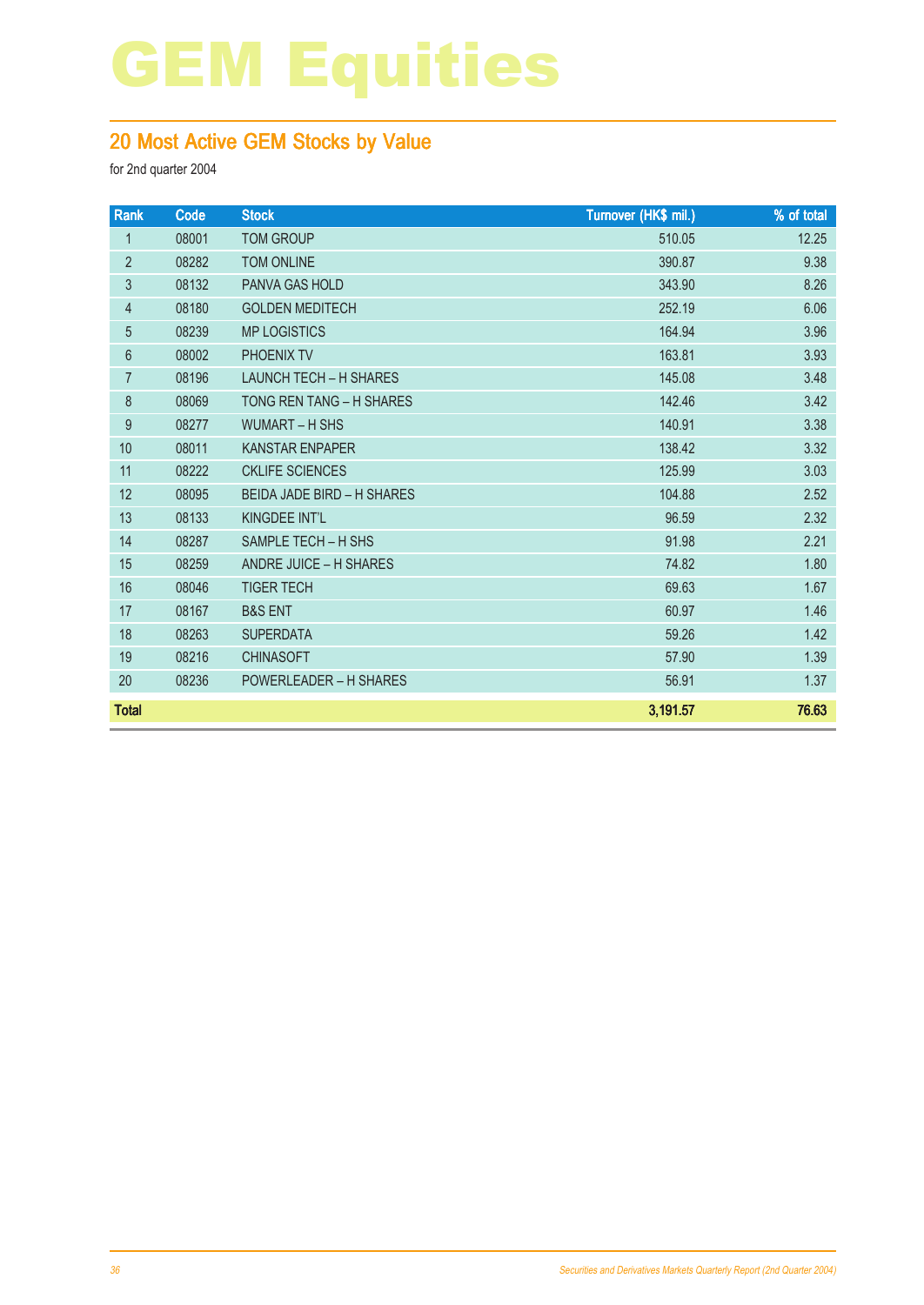### 20 Most Active GEM Stock by Shares

for 2nd quarter 2004

| Rank           | Code  | <b>Stock</b>                      | Turnover (Mil. shs) | % of total |
|----------------|-------|-----------------------------------|---------------------|------------|
| 1              | 08046 | <b>TIGER TECH</b>                 | 641.11              | 10.34      |
| $\overline{2}$ | 08011 | <b>KANSTAR ENPAPER</b>            | 343.53              | 5.54       |
| 3              | 08282 | <b>TOM ONLINE</b>                 | 312.26              | 5.04       |
| 4              | 08001 | <b>TOM GROUP</b>                  | 291.37              | 4.70       |
| $\overline{5}$ | 08100 | <b>M DREAM INWORLD</b>            | 265.00              | 4.27       |
| 6              | 08138 | <b>TOWN HEALTH</b>                | 242.88              | 3.92       |
| $\overline{7}$ | 08239 | <b>MP LOGISTICS</b>               | 129.34              | 2.09       |
| $\bf 8$        | 08073 | <b>RECRUIT</b>                    | 126.23              | 2.04       |
| 9              | 08263 | <b>SUPERDATA</b>                  | 125.79              | 2.03       |
| 10             | 08095 | <b>BEIDA JADE BIRD - H SHARES</b> | 124.94              | 2.02       |
| 11             | 08002 | PHOENIX TV                        | 111.27              | 1.79       |
| 12             | 08153 | M21 TECHNOLOGY                    | 109.34              | 1.76       |
| 13             | 08178 | <b>XTEAM SOFTWARE</b>             | 104.00              | 1.68       |
| 14             | 08132 | PANVA GAS HOLD                    | 99.52               | 1.61       |
| 15             | 08166 | <b>LINEFAN TECH</b>               | 98.56               | 1.59       |
| 16             | 08229 | <b>TUNGDA LIGHTING</b>            | 92.53               | 1.49       |
| 17             | 08260 | PAN SINO INT'L                    | 89.69               | 1.45       |
| 18             | 08243 | DAHE MEDIA - H SHS                | 85.90               | 1.39       |
| 19             | 08216 | <b>CHINASOFT</b>                  | 83.81               | 1.35       |
| 20             | 08222 | <b>CKLIFE SCIENCES</b>            | 83.63               | 1.35       |
| <b>Total</b>   |       |                                   | 3,560.69            | 57.43      |

#### Market Capitalisation of Listed Companies for GEM

as at the quarter end

|      |                | HK\$ mil. |
|------|----------------|-----------|
| 2003 | Q <sub>2</sub> | 60,965.10 |
|      | Q <sub>3</sub> | 67,986.89 |
|      | Q4             | 70,177.23 |
| 2004 | Q1             | 78,986.43 |
|      | Q <sub>2</sub> | 72,670.33 |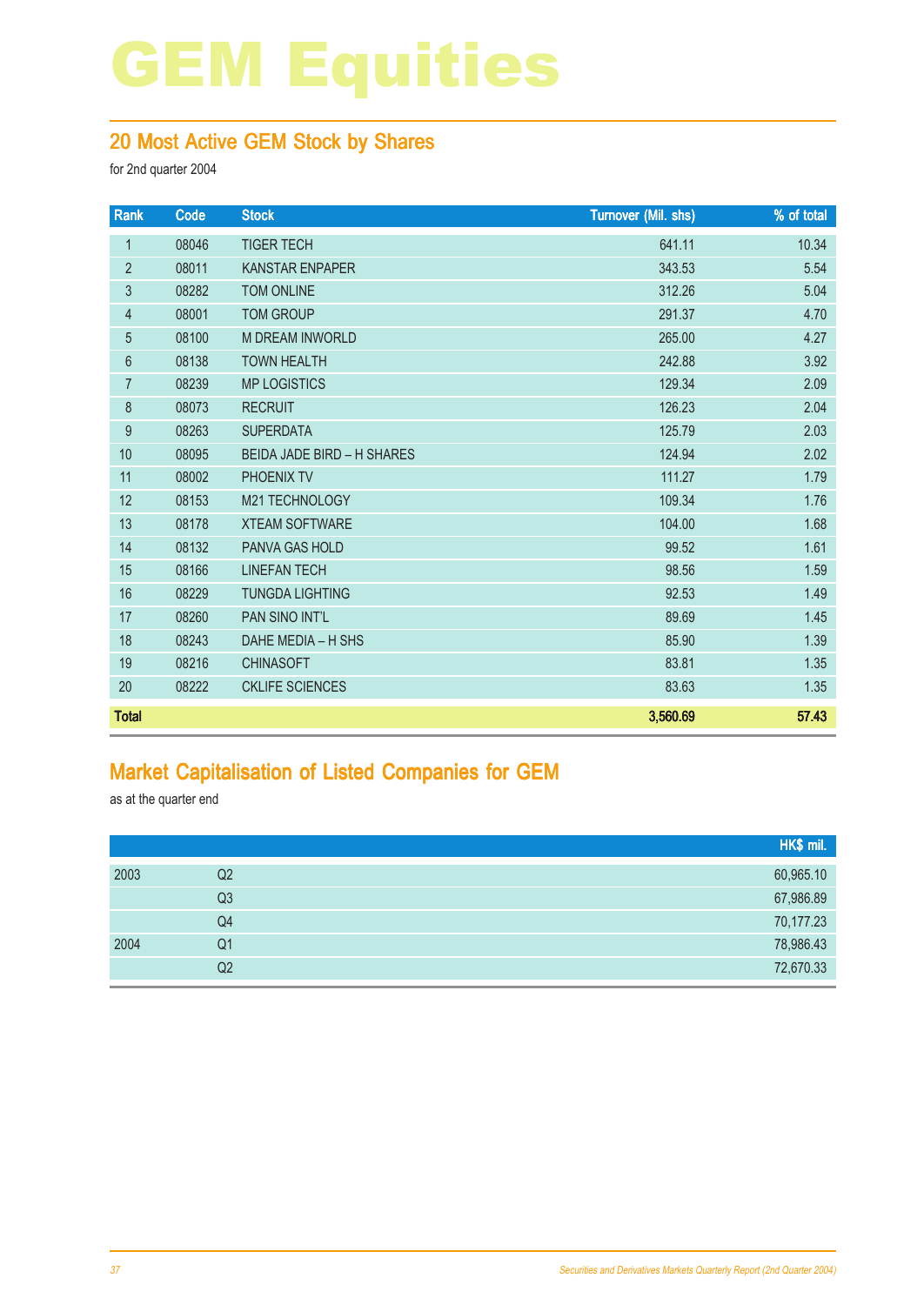### 50 Leading Companies in Market Capitalisation – GEM

#### as at the 2nd quarter end 2004

| Rank                | <b>Company</b>                                     | Market capitalisation (HK\$ mil.) | % of market total |
|---------------------|----------------------------------------------------|-----------------------------------|-------------------|
| $\mathbf{1}$        | CK Life Sciences Int'l (H) Inc                     | 9,354.78                          | 12.87             |
| $\overline{2}$      | <b>TOM Group Ltd</b>                               | 6,923.16                          | 9.53              |
| 3                   | Phoenix Satellite TV Hldgs Ltd                     | 6,908.74                          | 9.51              |
| 4                   | <b>TOM ONLINE</b>                                  | 5,142.98                          | 7.08              |
| 5                   | Panva Gas Holdings Ltd                             | 3,178.07                          | 4.37              |
| 6                   | hongkong.com Corporation                           | 2,895.36                          | 3.98              |
| 7                   | <b>Sunevision Holdings Ltd</b>                     | 2,775.89                          | 3.82              |
| 8                   | Golden Meditech Co Ltd                             | 1,789.11                          | 2.46              |
| 9                   | Kanstar En Paper Prod Hldg Ltd                     | 1,660.00                          | 2.28              |
| 10                  | Convenience Retail Asia Ltd                        | 1,609.15                          | 2.21              |
| 11                  | Wumart Store Inc - H Shs                           | 1,583.13                          | 2.18              |
| 12                  | Wah Sang Gas Holdings Ltd                          | 1,393.28                          | 1.92              |
| 13                  | Tong Ren Tang Tech Co Ltd-H Sh                     | 1,212.12                          | 1.67              |
| 14                  | Henderson Cyber Ltd                                | 1,200.00                          | 1.65              |
| 15                  | Kingdee Int'l Software Group                       | 1,173.43                          | 1.61              |
| 16                  | AcrossAsia Multimedia Ltd                          | 1,114.22                          | 1.53              |
| 17                  | China Fire Safety Ent Gp H Ltd                     | 890.00                            | 1.22              |
| 18                  | Greencool Technology Hidgs Ltd                     | 780.00                            | 1.07              |
| 19                  | HC International, Inc                              | 738.70                            | 1.02              |
| 20                  | China Data Broadcasting H Ltd                      | 683.70                            | 0.94              |
| 21                  | Far Eastern Polychem Ind Ltd                       | 615.44                            | 0.85              |
| 22                  | Chinasoft International Ltd                        | 518.40                            | 0.71              |
| 23                  | Jian ePayment Systems Ltd                          | 480.00                            | 0.66              |
| 24                  | First Mobile Group Hldgs Ltd                       | 447.51                            | 0.62              |
| 25                  | Zhengzhou Gas Co Ltd - H Share                     | 440.53                            | 0.61              |
| 26                  | Cyber On-Air Group Co Ltd                          | 430.15                            | 0.59              |
| 27<br>28            | Netel Technology (HIdgs) Ltd<br>M21 Technology Ltd | 410.40<br>375.00                  | 0.56<br>0.52      |
| 29                  | MP Logistics Int'l HIdgs Ltd                       | 372.00                            | 0.51              |
| 30                  | Tungda Innovative Lighting                         | 359.32                            | 0.49              |
| 31                  | Sino Stride Tech (Hldgs) Ltd                       | 357.75                            | 0.49              |
| 32                  | Yantai N Andre Juice - H Shs                       | 338.20                            | 0.47              |
| 33                  | Launch Tech Co Ltd - H Shares                      | 334.40                            | 0.46              |
| 34                  | Media Partners Int'l HIdgs Inc                     | 332.98                            | 0.46              |
| 35                  | <b>B&amp;S Entertainment Holdings Ltd</b>          | 312.00                            | 0.43              |
| 36                  | <b>EVI Education Asia Ltd</b>                      | 312.00                            | 0.43              |
| 37                  | <b>Global Digital Creations HIdgs</b>              | 288.30                            | 0.40              |
| 38                  | <b>Emperor Entertainment Group</b>                 | 273.00                            | 0.38              |
| 39                  | Beijing Beida Jade Bird - H Sh                     | 270.68                            | 0.37              |
| 40                  | <b>B &amp; B Natural Products Ltd</b>              | 264.73                            | 0.36              |
| 41                  | Sau San Tong Holdings (CI) Ltd                     | 252.39                            | 0.35              |
| 42                  | Longlife Group Holdings Ltd                        | 247.50                            | 0.34              |
| 43                  | <b>Jessica Publications Ltd</b>                    | 243.19                            | 0.33              |
| 44                  | Pan Sino Int'l Holdings Ltd                        | 228.00                            | 0.31              |
| 45                  | <b>MediaNation Inc</b>                             | 216.42                            | 0.30              |
| 46                  | <b>CASH Financial Services Group</b>               | 215.05                            | 0.30              |
| 47                  | A - S China Plumbing Products                      | 211.45                            | 0.29              |
| 48                  | Vodatel Networks Holdings Ltd                      | 208.70                            | 0.29              |
| 49                  | Rojam Entertainment Hldgs Ltd                      | 202.11                            | 0.28              |
| 50                  | Superdata Software Hldgs Ltd                       | 200.00                            | 0.28              |
| <b>Total</b>        |                                                    | 62,763.40                         | 86.37             |
| <b>Market total</b> |                                                    | 72,670.33                         | 100.00            |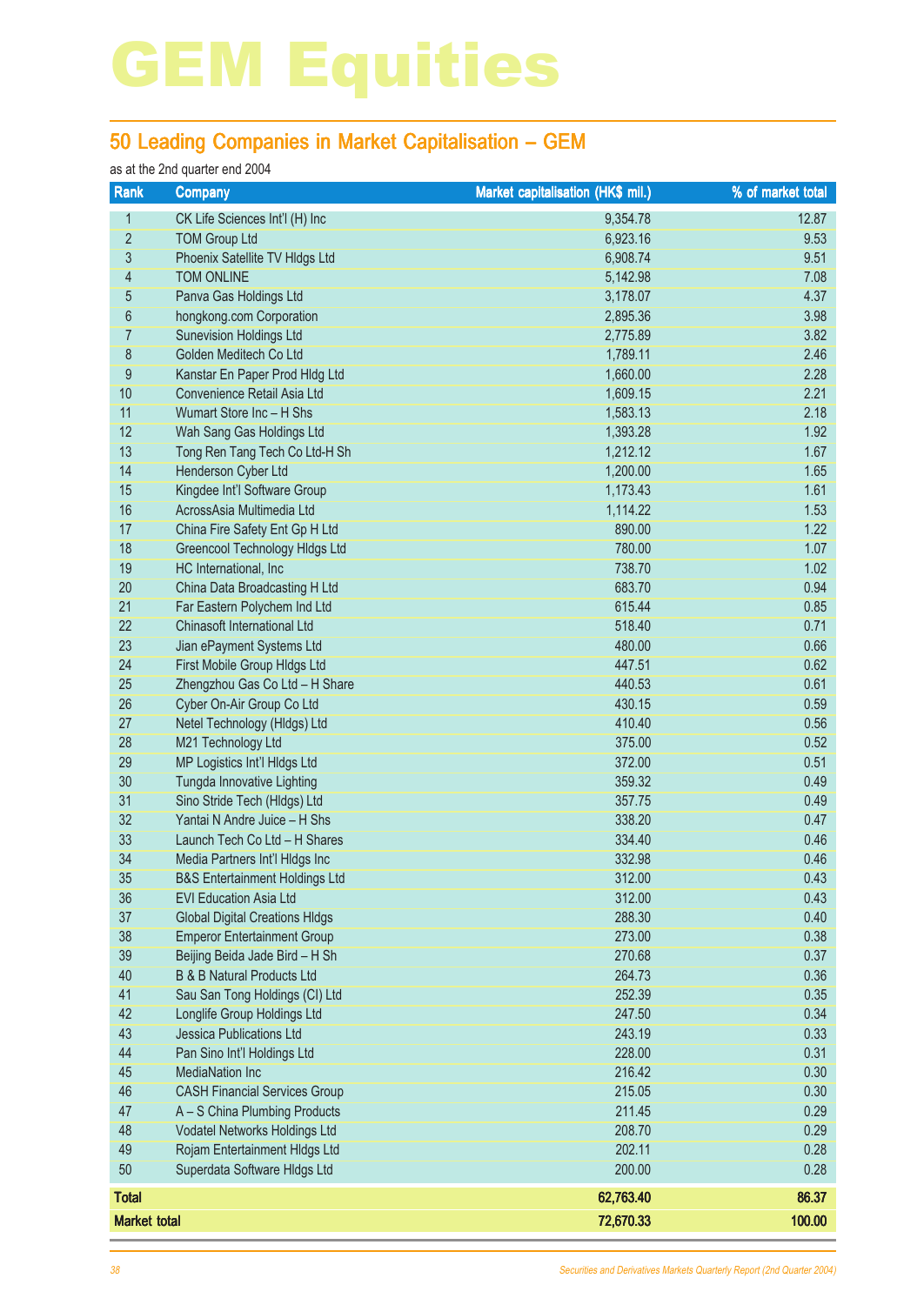### New Listing Companies Statistics for GEM

|      |    | No. of newly listed companies | Funds raised (HK\$ mil.) |
|------|----|-------------------------------|--------------------------|
| 2003 | Q2 |                               | 346.97                   |
|      | Q3 | 6                             | 247.38                   |
|      | Q4 | 9                             | 1,250.99                 |
| 2004 | Q1 | 8                             | 1,920.85                 |
|      | Q2 |                               | 385.96                   |

#### Newly Listed Companies for GEM

| Code         | <b>Company name</b>                         |            |             | Listing date No. of issued shares Funds raised (HK\$ mil.) |
|--------------|---------------------------------------------|------------|-------------|------------------------------------------------------------|
| 08261        | Shandong Molong Petroleum Machinery         |            |             |                                                            |
|              | Co Ltd -H Shares                            | 2004/04/15 | 138.276.000 | 96.79                                                      |
| 08141        | Lang Chao International Ltd                 | 2004/04/29 | 400,000,000 | 36.00                                                      |
| 08286        | Shanxi Changcheng Microlight Equipment      |            |             |                                                            |
|              | $Co$ Ltd $- H$ Shares                       | 2004/05/18 | 110,000,000 | 44.00                                                      |
| 08287        | Nanjing Sample Technology Co Ltd - H Shares | 2004/06/09 | 20.400.000  | 84.66                                                      |
| 08037        | Longlife Group Holdings Ltd                 | 2004/06/17 | 500,000,000 | 62.50                                                      |
| 08250        | Plasmagene Biosciences Ltd                  | 2004/06/18 | 327,800,000 | 32.00                                                      |
| 08115        | Shanghai Qingpu Fire-Fighting Equipment     |            |             |                                                            |
|              | Co Ltd - H Shares                           | 2004/06/30 | 55.560,000  | 30.00                                                      |
| <b>Total</b> |                                             |            |             | 385.96                                                     |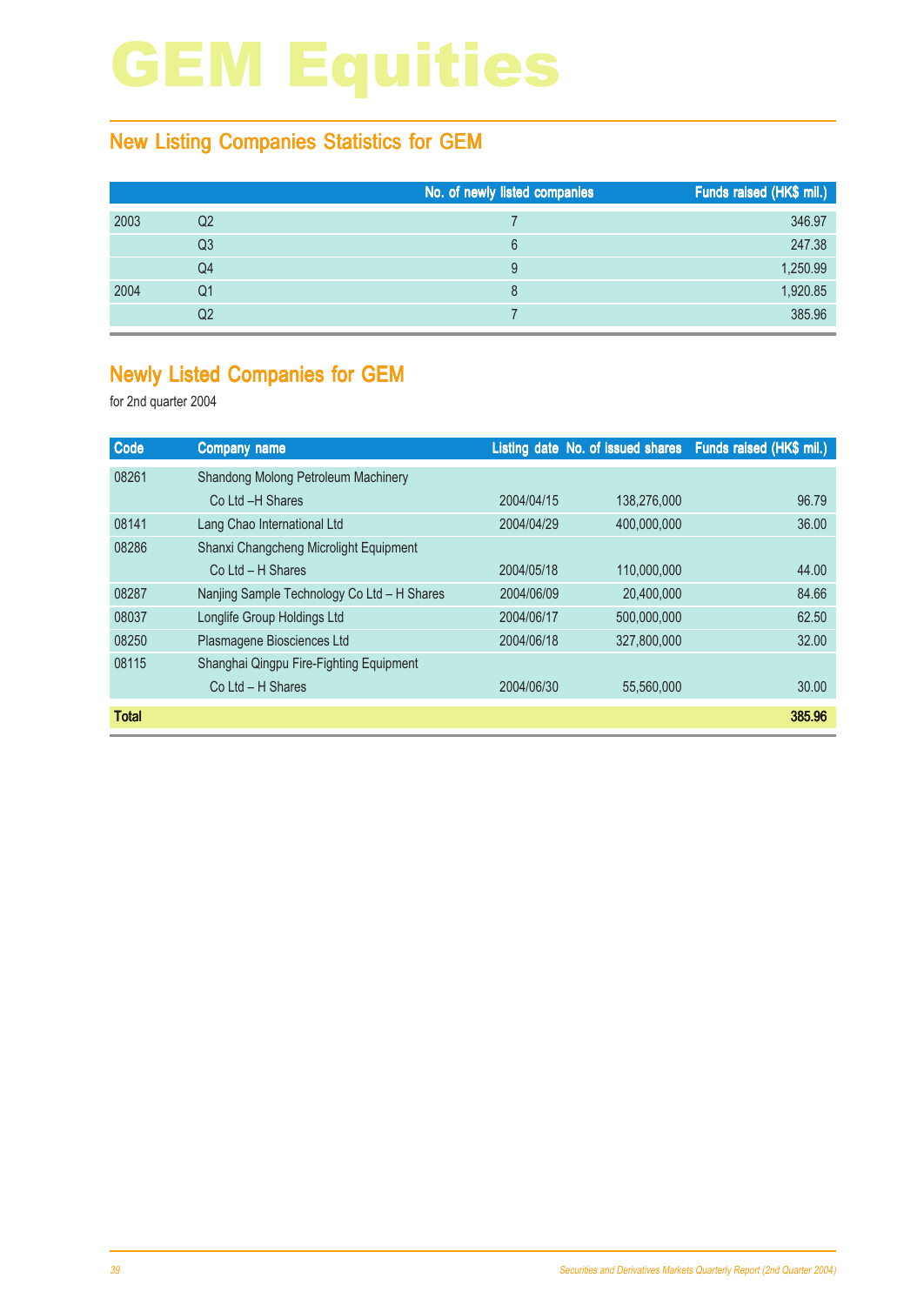## GEM Warrants

### Warrant Trading and Market Value Statistics – GEM

|      |    | <b>Number</b> | Turnover value (HK\$ mil.) | Market value (HK\$ mil.) |
|------|----|---------------|----------------------------|--------------------------|
| 2003 | Q2 |               | 0.10                       | 9.89                     |
|      | Q3 |               | 7.11                       | 21.74                    |
|      | Q4 |               | 0.28                       | 14.56                    |
| 2004 | Q1 |               | 0.47                       | 6.56                     |
|      | Q2 |               | 0.01                       | 5.62                     |

### Newly Listed Equity GEM Warrants

|              |                        | <b>Initial issued</b>      |               | <b>Amount raised</b> |
|--------------|------------------------|----------------------------|---------------|----------------------|
| <b>Code</b>  | <b>Equity warrants</b> | amount (HK\$) Listing date | <b>Expiry</b> | (HK\$ mil.)          |
|              | n.a.                   |                            |               |                      |
| <b>Total</b> |                        |                            |               |                      |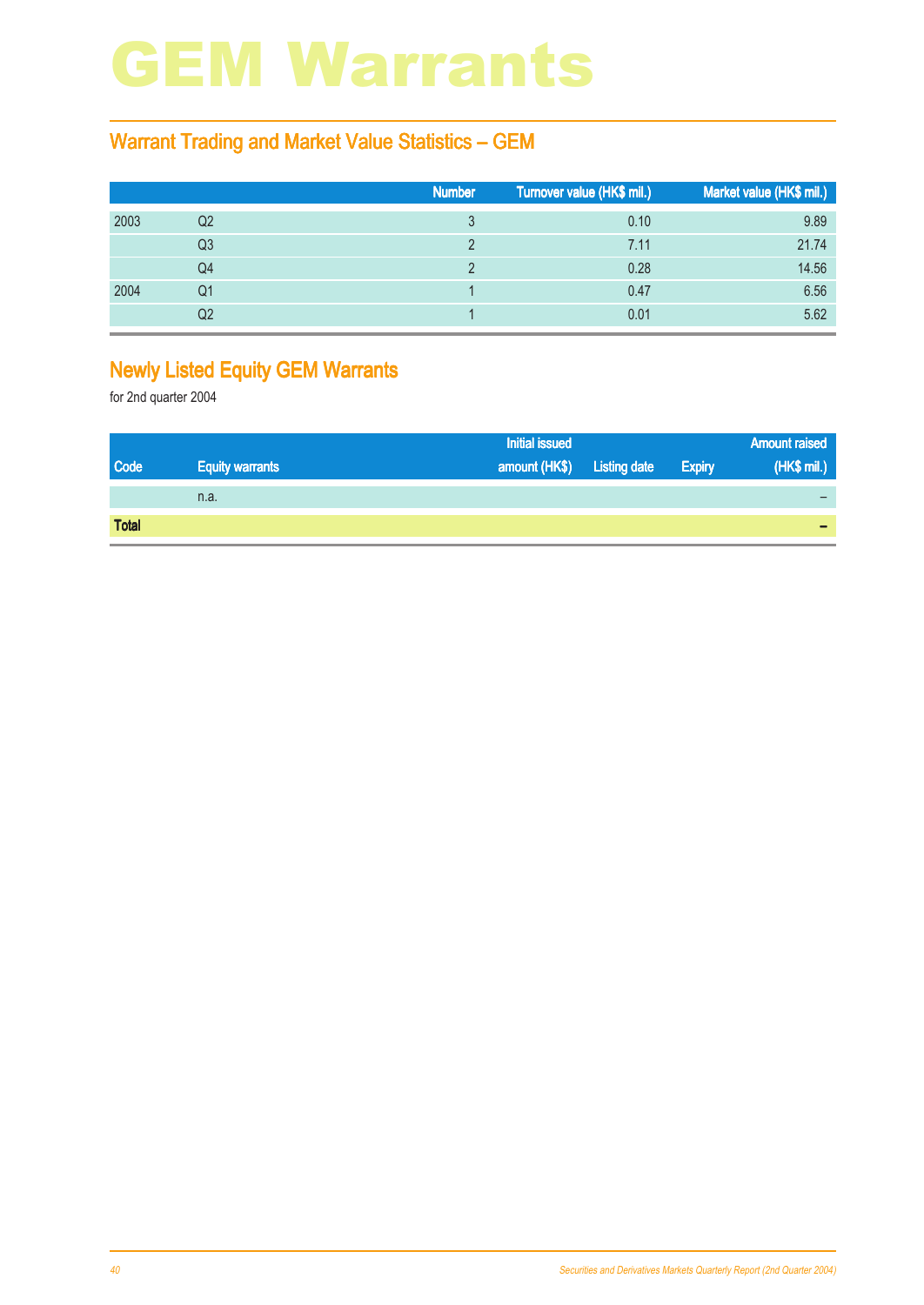### Contract Volume by Derivatives Products

|                                            | <b>Contracts</b> |                  |
|--------------------------------------------|------------------|------------------|
| <b>Derivatives product</b>                 | 2nd Quarter 2004 | 2nd Quarter 2003 |
| Hang Seng Index Futures                    | 2,198,947        | 1,629,142        |
| Hang Seng Index Options                    | 603,173          | 584,770          |
| Mini-Hang Seng Index Futures               | 385,129          | 298,098          |
| Mini-Hang Seng Index Options               | 8,635            | 8,138            |
| H-shares Index Futures <sup>1</sup>        | 513,874          |                  |
| H-shares Index Options <sup>2</sup>        | 5,639            |                  |
| MSCI China Free Index Futures <sup>3</sup> |                  | 68               |
| Dow Jones Industrial Average Futures       | 567              | 2,414            |
| <b>Stock Futures</b>                       | 3,887            | 3,673            |
| <b>Stock Options</b>                       | 1,260,109        | 801,630          |
| International Stock Futures <sup>4</sup>   |                  | $\Omega$         |
| International Stock Options <sup>4</sup>   |                  | $\theta$         |
| <b>Three-month HIBOR Futures</b>           | 18,911           | 11,114           |
| One-month HIBOR Futures                    | 460              | 50               |
| Three-year Exchange Fund Note Futures      | 550              | 455              |
| <b>Total</b>                               | 4,999,881        | 3,339,552        |

<sup>1</sup> Trading in H-shares Index Futures commenced on 8 December 2003.

<sup>2</sup> Trading in H-shares Index Options commenced on 14 June 2004.

<sup>3</sup> Trading in MSCI China Free Index Futures suspended with effect from 30 March 2004.

<sup>4</sup> Trading in International Stock Futures and International Stock Options suspended with effect from 30 May 2003.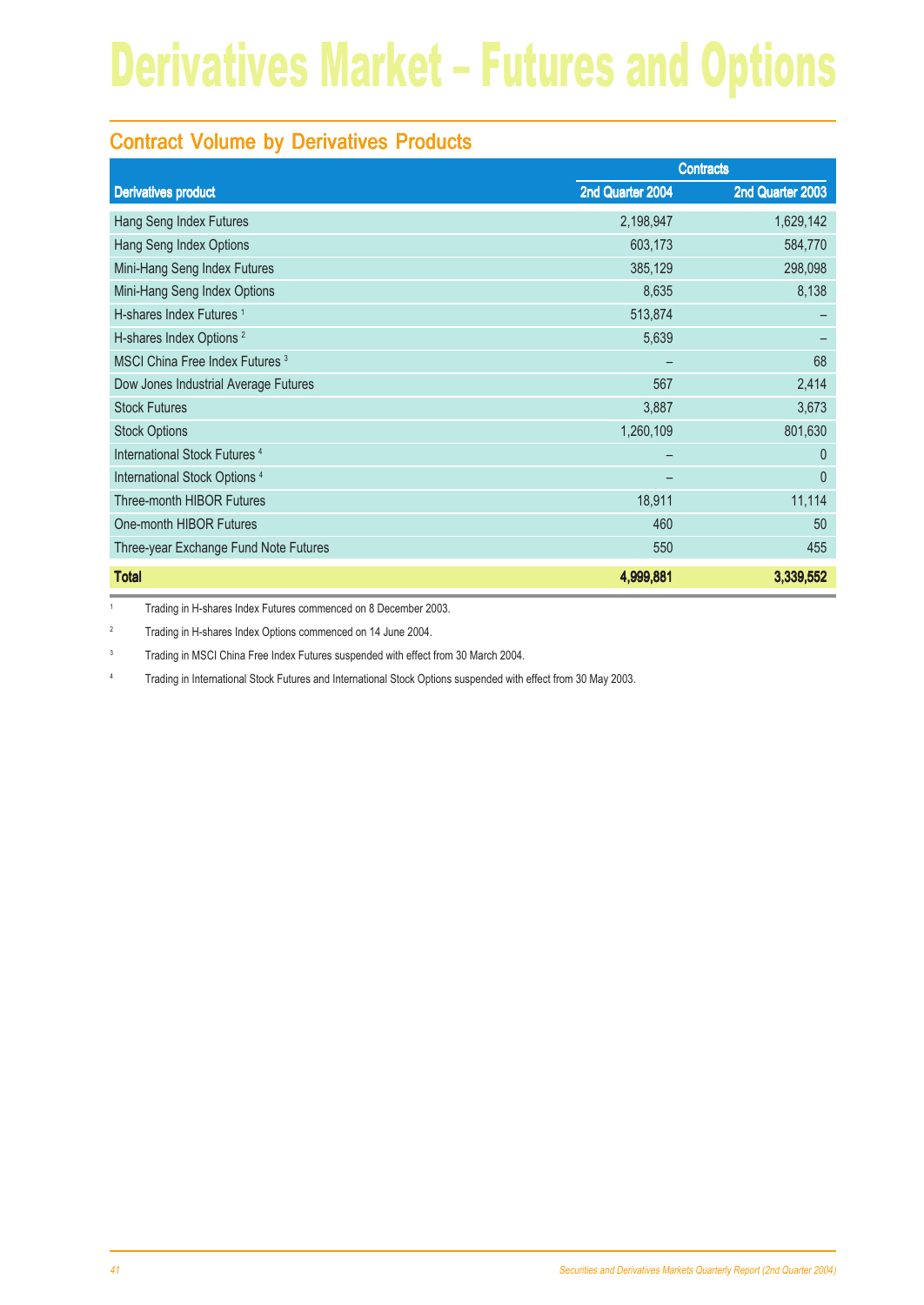### Open Interest by Derivatives Products

|                                            | <b>Contracts</b> |                  |
|--------------------------------------------|------------------|------------------|
| <b>Derivatives product</b>                 | 2nd Quarter 2004 | 2nd Quarter 2003 |
| Hang Seng Index Futures                    | 83,501           | 68,828           |
| Hang Seng Index Options                    | 92,672           | 89,670           |
| Mini-Hang Seng Index Futures               | 2,412            | 2,310            |
| Mini-Hang Seng Index Options               | 935              | 444              |
| H-shares Index Futures <sup>1</sup>        | 21,991           |                  |
| H-shares Index Options <sup>2</sup>        | 2,190            |                  |
| MSCI China Free Index Futures <sup>3</sup> |                  | 5                |
| Dow Jones Industrial Average Futures       | 13               | 136              |
| <b>Stock Futures</b>                       | 1,083            | 343              |
| <b>Stock Options</b>                       | 485,786          | 367,713          |
| International Stock Futures <sup>4</sup>   |                  |                  |
| International Stock Options <sup>4</sup>   |                  |                  |
| Three-month HIBOR Futures                  | 6,285            | 7,686            |
| One-month HIBOR Futures                    | 135              | 50               |
| Three-year Exchange Fund Note Futures      | 175              | $\theta$         |
| <b>Total</b>                               | 697,178          | 537,185          |

<sup>1</sup> Trading in H-shares Index Futures commenced on 8 December 2003.

<sup>2</sup> Trading in H-shares Index Options commenced on 14 June 2004.

<sup>3</sup> Trading in MSCI China Free Index Futures suspended with effect from 30 March 2004.

<sup>4</sup> Trading in International Stock Futures and International Stock Options suspended with effect from 30 May 2003.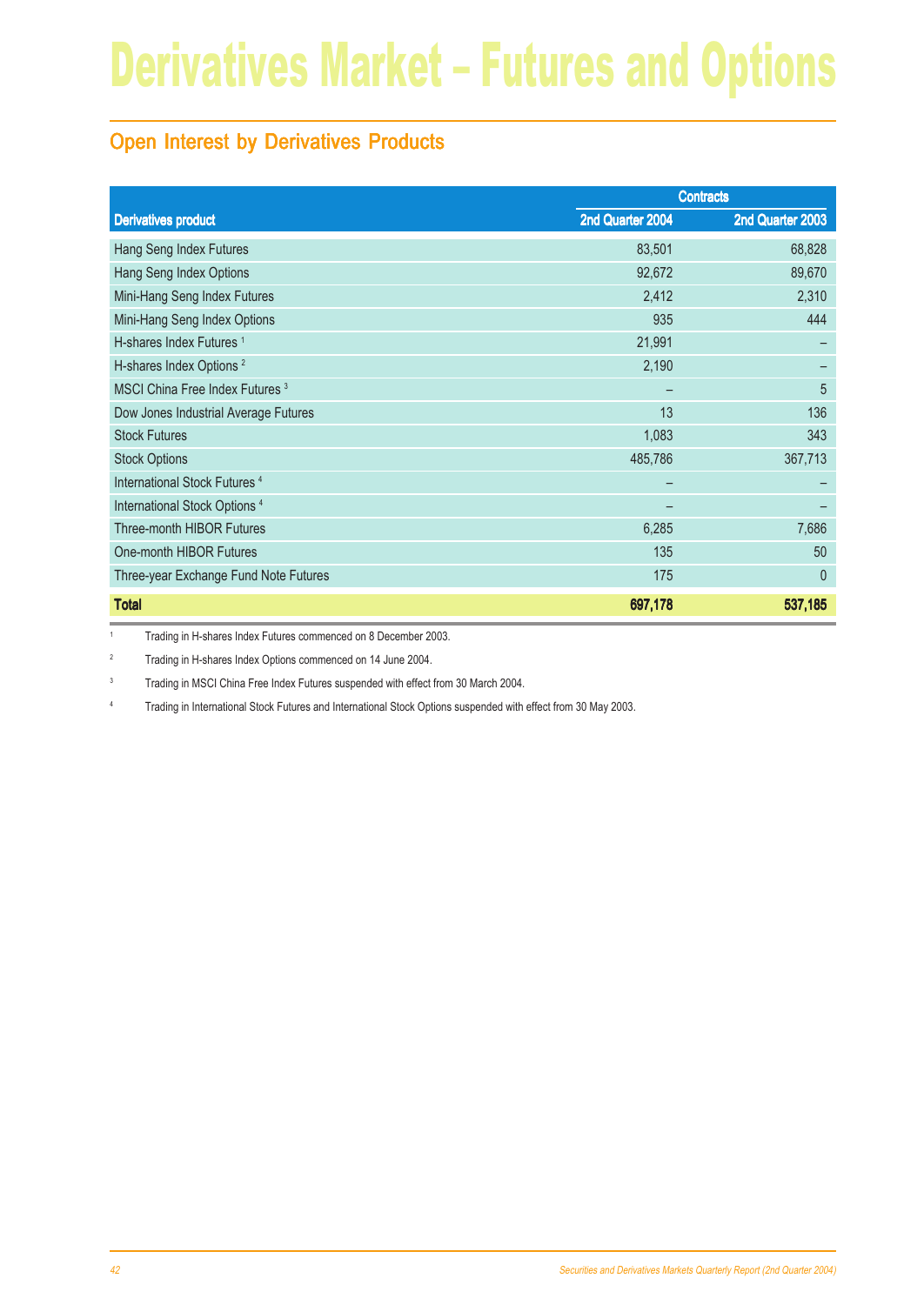#### Hang Seng Index Futures – Contract Volume and Open Interest (contracts)

|      |                | <b>Total</b><br>contract volume | Quarter-end<br>open interest |
|------|----------------|---------------------------------|------------------------------|
| 2003 | Q <sub>2</sub> | 1,629,142                       | 68,828                       |
|      | Q <sub>3</sub> | 1,922,855                       | 80,403                       |
|      | Q4             | 1,881,448                       | 91,941                       |
| 2004 | Q <sub>1</sub> | 2,058,273                       | 93,342                       |
|      | Q <sub>2</sub> | 2,198,947                       | 83,501                       |

#### Hang Seng Index Options – Contract Volume and Open Interest (contracts)

|      |                | <b>Total</b><br>contract volume | Quarter-end<br>open interest |
|------|----------------|---------------------------------|------------------------------|
| 2003 | Q2             | 584,770                         | 89,670                       |
|      | Q <sub>3</sub> | 604,791                         | 70,868                       |
|      | Q4             | 402,604                         | 72,469                       |
| 2004 | Q <sub>1</sub> | 493,863                         | 103,695                      |
|      | Q <sub>2</sub> | 603,173                         | 92,672                       |

#### Three-month HIBOR Futures – Contract Volume and Open Interest (contracts)

|      |                | <b>Total</b><br>contract volume | Quarter-end<br>open interest |
|------|----------------|---------------------------------|------------------------------|
| 2003 | Q2             | 11,114                          | 7,686                        |
|      | Q <sub>3</sub> | 6,142                           | 3,925                        |
|      | Q4             | 16,928                          | 4,485                        |
| 2004 | Q <sub>1</sub> | 16,844                          | 5,579                        |
|      | Q2             | 18,911                          | 6,285                        |

### Stock Options Market Turnover and Open Interest (contracts)

|      |                | <b>Total</b><br>Premium (HK\$ mil.) | <b>Total</b><br>contract volume | Quarter-end<br>open interest |
|------|----------------|-------------------------------------|---------------------------------|------------------------------|
| 2003 | Q2             | 671.35                              | 801,630                         | 367,713                      |
|      | Q <sub>3</sub> | 795.34                              | 1,035,891                       | 382,895                      |
|      | Q4             | 1,091.85                            | 1,416,468                       | 553,896                      |
| 2004 | Q1             | 1,651.81                            | 1,581,952                       | 635,115                      |
|      | Q2             | 1,192.19                            | 1,260,109                       | 485,786                      |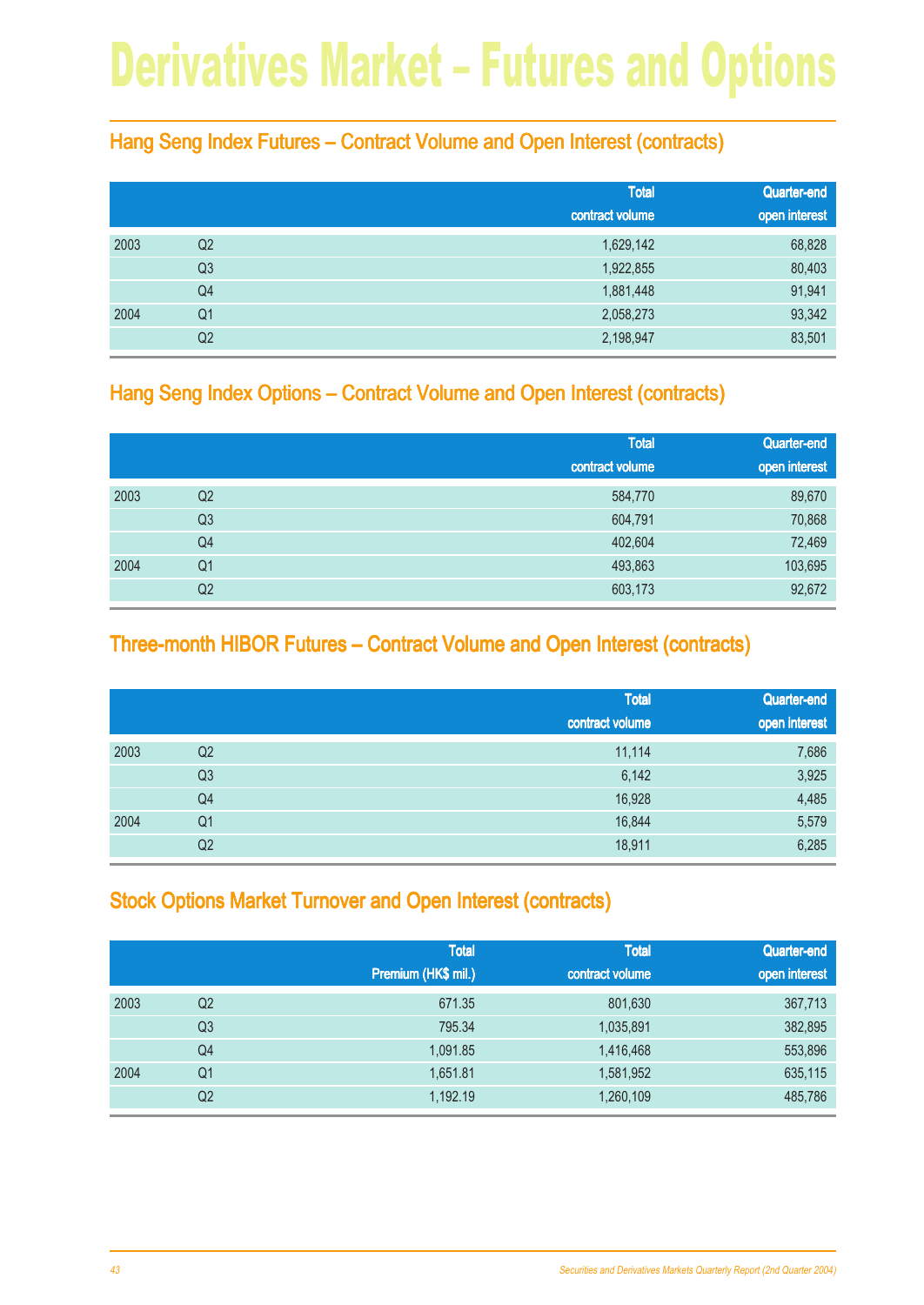### Stock Options Premium by Class

|                            |            | Premium     |            |
|----------------------------|------------|-------------|------------|
| <b>Options class</b>       |            | (HK\$ mil.) | % of total |
| Aluminum Corp of China     | <b>ALC</b> | 2.20        | 0.18       |
| <b>Bank of East Asia</b>   | <b>BEA</b> | 8.95        | 0.75       |
| <b>BOC HONG KONG</b>       | <b>BOC</b> | 26.73       | 2.24       |
| China Mobile               | <b>CHT</b> | 237.69      | 19.94      |
| China Unicom               | <b>CHU</b> | 8.12        | 0.68       |
| <b>CITIC Pacific</b>       | <b>CIT</b> | 17.10       | 1.43       |
| <b>Cheung Kong</b>         | <b>CKH</b> | 62.59       | 5.25       |
| Cheung Kong Infrastructure | <b>CKI</b> | 3.66        | 0.31       |
| China Life Insurance       | <b>CLI</b> | 6.38        | 0.54       |
| <b>CLP Holdings</b>        | <b>CLP</b> | 5.90        | 0.49       |
| <b>China Merchants</b>     | <b>CMH</b> | 2.76        | 0.23       |
| <b>CNOOC</b>               | <b>CNC</b> | 2.83        | 0.24       |
| <b>COSCO Pacific</b>       | COS        | 3.83        | 0.32       |
| <b>Cathay Pacific</b>      | <b>CPA</b> | 9.24        | 0.77       |
| China Petro & Chem         | <b>CPC</b> | 8.82        | 0.74       |
| China Resources            | <b>CRE</b> | 2.87        | 0.24       |
| China Telecom              | <b>CTC</b> | 0.30        | 0.02       |
| <b>HK Electric</b>         | <b>HEH</b> | 17.24       | 1.45       |
| Hong Kong Exchanges        | <b>HEX</b> | 1.50        | 0.13       |
| <b>HSBC Holdings</b>       | <b>HKB</b> | 295.17      | 24.76      |
| Hong Kong Gas              | <b>HKG</b> | 10.03       | 0.84       |
| Henderson Land             | <b>HLD</b> | 20.44       | 1.71       |
| <b>Huaneng Power</b>       | <b>HNP</b> | 5.81        | 0.49       |
| Hang Seng Bank             | <b>HSB</b> | 29.20       | 2.45       |
| Hutchison Whampoa          | <b>HWL</b> | 148.57      | 12.46      |
| Johnson Electric           | <b>JSE</b> | 6.13        | 0.51       |
| Legend Holdings            | LEH        | 1.32        | 0.11       |
| Li & Fung                  | LIF        | 12.23       | 1.03       |
| <b>MTR Corporation</b>     | <b>MTR</b> | 2.44        | 0.20       |
| New World Development      | <b>NWD</b> | 9.15        | 0.77       |
| <b>PCCW</b>                | <b>PCC</b> | 5.65        | 0.47       |
| PetroChina                 | PEC        | 20.01       | 1.68       |
| <b>SHK Properties</b>      | <b>SHK</b> | 145.23      | 12.18      |
| Shanghai Industrial        | <b>SIH</b> | 6.60        | 0.55       |
| Swire Pacific 'A'          | SWA        | 19.68       | 1.65       |
| Tracker Fund of HK         | <b>TRF</b> | 2.82        | 0.24       |
| Wharf (Holdings)           | <b>WHL</b> | 23.01       | 1.93       |
| <b>Total</b>               |            | 1,192.19    | 100.00     |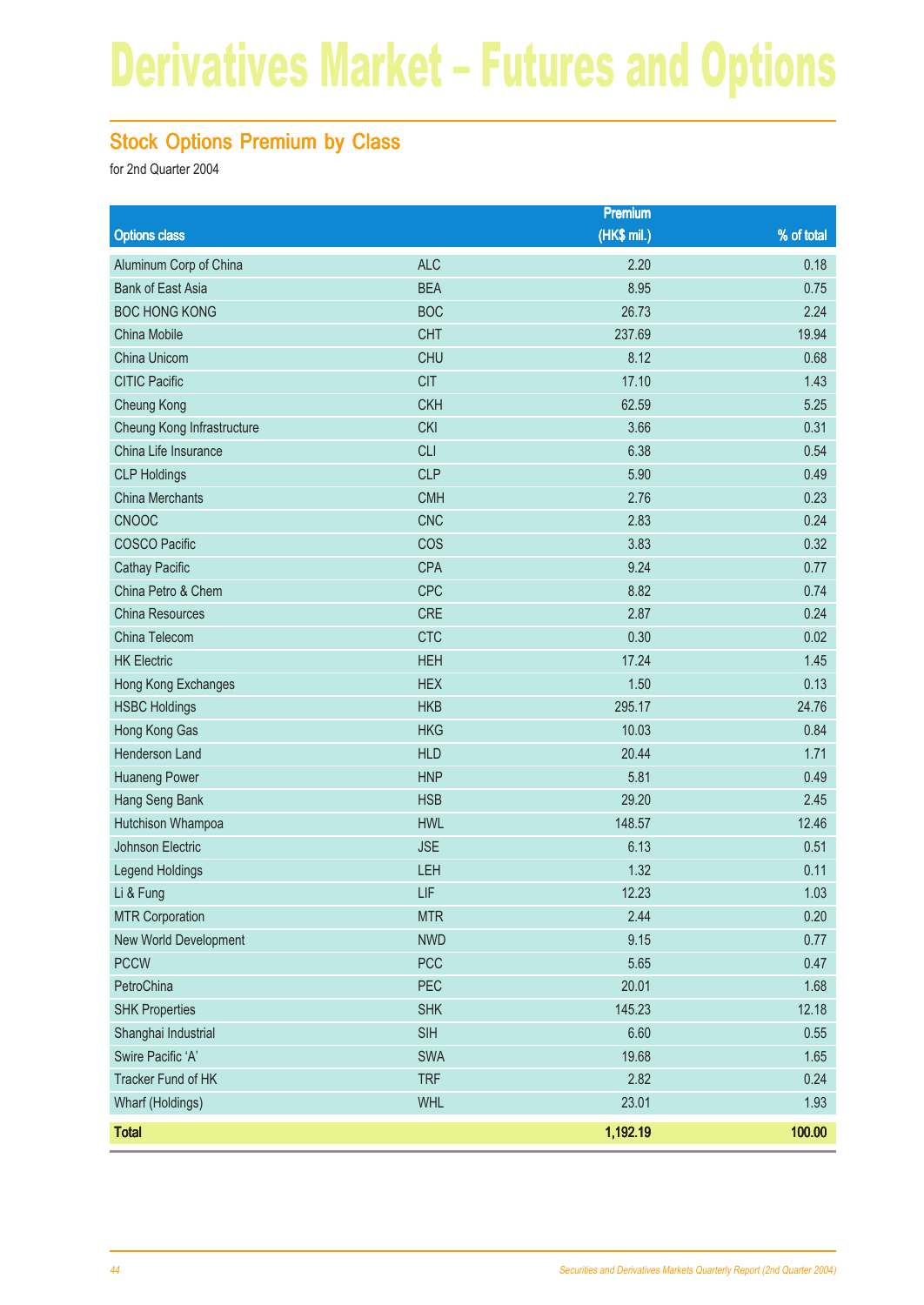### Stock Options Contract Volume by Class

|                            |            | <b>Contract</b> |            |
|----------------------------|------------|-----------------|------------|
| <b>Options class</b>       |            | volume          | % of total |
| Aluminum Corp of China     | <b>ALC</b> | 1,585           | 0.13       |
| <b>Bank of East Asia</b>   | <b>BEA</b> | 39,940          | 3.17       |
| <b>BOC HONG KONG</b>       | <b>BOC</b> | 75,971          | 6.03       |
| China Mobile               | <b>CHT</b> | 287,598         | 22.82      |
| China Unicom               | <b>CHU</b> | 9,080           | 0.72       |
| <b>CITIC Pacific</b>       | <b>CIT</b> | 8,940           | 0.71       |
| Cheung Kong                | <b>CKH</b> | 25,313          | 2.01       |
| Cheung Kong Infrastructure | <b>CKI</b> | 5,915           | 0.47       |
| China Life Insurance       | <b>CLI</b> | 18,403          | 1.46       |
| <b>CLP Holdings</b>        | <b>CLP</b> | 11,781          | 0.93       |
| <b>China Merchants</b>     | <b>CMH</b> | 2,604           | 0.21       |
| <b>CNOOC</b>               | <b>CNC</b> | 14,511          | 1.15       |
| <b>COSCO Pacific</b>       | COS        | 3,334           | 0.26       |
| <b>Cathay Pacific</b>      | <b>CPA</b> | 12,754          | 1.01       |
| China Petro & Chem         | <b>CPC</b> | 15,865          | 1.26       |
| China Resources            | <b>CRE</b> | 2,778           | 0.22       |
| China Telecom              | <b>CTC</b> | 856             | 0.07       |
| <b>HK Electric</b>         | <b>HEH</b> | 47,569          | 3.77       |
| Hong Kong Exchanges        | <b>HEX</b> | 1,712           | 0.14       |
| <b>HSBC Holdings</b>       | <b>HKB</b> | 246,251         | 19.54      |
| Hong Kong Gas              | <b>HKG</b> | 18,658          | 1.48       |
| Henderson Land             | <b>HLD</b> | 13,837          | 1.10       |
| <b>Huaneng Power</b>       | <b>HNP</b> | 6,489           | 0.51       |
| Hang Seng Bank             | <b>HSB</b> | 116,240         | 9.22       |
| Hutchison Whampoa          | <b>HWL</b> | 47,041          | 3.73       |
| Johnson Electric           | <b>JSE</b> | 15,078          | 1.20       |
| Legend Holdings            | LEH        | 2,412           | 0.19       |
| Li & Fung                  | LIF        | 9,218           | 0.73       |
| <b>MTR Corporation</b>     | <b>MTR</b> | 12,207          | 0.97       |
| New World Development      | <b>NWD</b> | 14,965          | 1.19       |
| <b>PCCW</b>                | <b>PCC</b> | 17,850          | 1.42       |
| PetroChina                 | PEC        | 35,330          | 2.80       |
| <b>SHK Properties</b>      | <b>SHK</b> | 56,138          | 4.46       |
| Shanghai Industrial        | SIH        | 6,265           | 0.50       |
| Swire Pacific 'A'          | SWA        | 22,747          | 1.81       |
| Tracker Fund of HK         | <b>TRF</b> | 14,960          | 1.19       |
| Wharf (Holdings)           | <b>WHL</b> | 17,914          | 1.42       |
| <b>Total</b>               |            | 1,260,109       | 100.00     |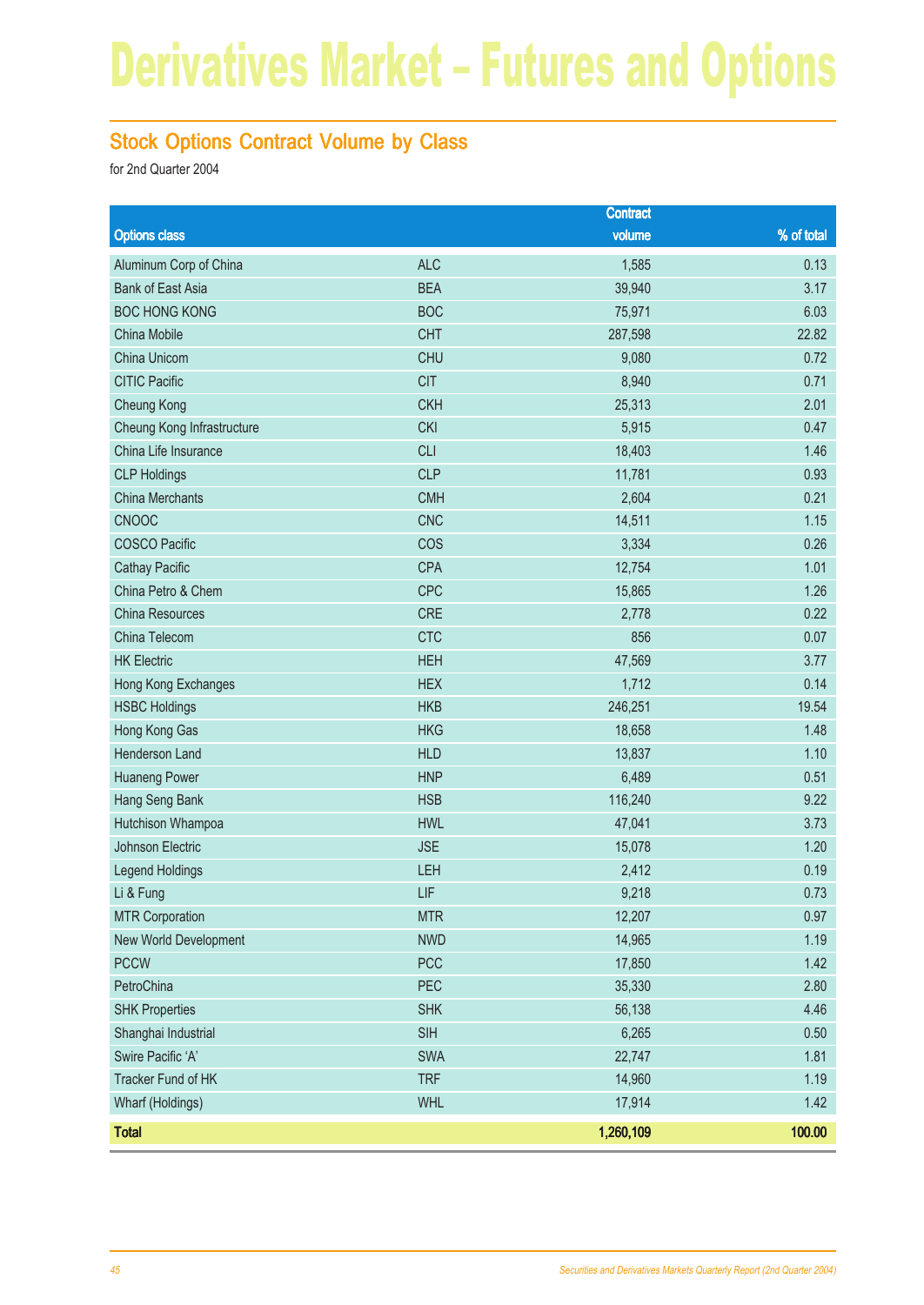### Stock Options Open Interest by Class

as at the end of 2nd Quarter 2004

|                            |            | <b>Open interest</b> |            |
|----------------------------|------------|----------------------|------------|
| <b>Options class</b>       |            | (contracts)          | % of total |
| Aluminum Corp of China     | <b>ALC</b> | 1,305                | 0.27       |
| <b>Bank of East Asia</b>   | <b>BEA</b> | 19,490               | 4.01       |
| <b>BOC HONG KONG</b>       | <b>BOC</b> | 54,296               | 11.18      |
| China Mobile               | <b>CHT</b> | 71,117               | 14.64      |
| China Unicom               | <b>CHU</b> | 5,353                | 1.10       |
| <b>CITIC Pacific</b>       | <b>CIT</b> | 2,828                | 0.58       |
| Cheung Kong                | <b>CKH</b> | 9,233                | 1.90       |
| Cheung Kong Infrastructure | <b>CKI</b> | 1,434                | 0.30       |
| China Life Insurance       | <b>CLI</b> | 6,114                | 1.26       |
| <b>CLP Holdings</b>        | <b>CLP</b> | 4,360                | 0.90       |
| <b>China Merchants</b>     | <b>CMH</b> | 953                  | 0.20       |
| CNOOC                      | <b>CNC</b> | 2,803                | 0.58       |
| <b>COSCO Pacific</b>       | COS        | 995                  | 0.20       |
| <b>Cathay Pacific</b>      | <b>CPA</b> | 4,036                | 0.83       |
| China Petro & Chem         | <b>CPC</b> | 10,845               | 2.23       |
| China Resources            | <b>CRE</b> | 1,122                | 0.23       |
| China Telecom              | <b>CTC</b> | 804                  | 0.17       |
| <b>HK Electric</b>         | <b>HEH</b> | 16,194               | 3.33       |
| Hong Kong Exchanges        | <b>HEX</b> | 1,010                | 0.21       |
| <b>HSBC Holdings</b>       | <b>HKB</b> | 82,258               | 16.93      |
| Hong Kong Gas              | <b>HKG</b> | 11,655               | 2.40       |
| Henderson Land             | <b>HLD</b> | 4,328                | 0.89       |
| <b>Huaneng Power</b>       | <b>HNP</b> | 2,022                | 0.42       |
| Hang Seng Bank             | <b>HSB</b> | 31,791               | 6.54       |
| Hutchison Whampoa          | <b>HWL</b> | 26,703               | 5.50       |
| <b>Johnson Electric</b>    | <b>JSE</b> | 2,716                | 0.56       |
| <b>Legend Holdings</b>     | LEH        | 2,220                | 0.46       |
| Li & Fung                  | LIF        | 3,392                | 0.70       |
| <b>MTR Corporation</b>     | <b>MTR</b> | 6,993                | 1.44       |
| New World Development      | <b>NWD</b> | 5,241                | 1.08       |
| <b>PCCW</b>                | <b>PCC</b> | 9,664                | 1.99       |
| PetroChina                 | PEC        | 39,574               | 8.15       |
| <b>SHK Properties</b>      | <b>SHK</b> | 16,811               | 3.46       |
| Shanghai Industrial        | SIH        | 3,836                | 0.79       |
| Swire Pacific 'A'          | SWA        | 8,132                | 1.67       |
| Tracker Fund of HK         | <b>TRF</b> | 5,589                | 1.15       |
| Wharf (Holdings)           | <b>WHL</b> | 8,569                | 1.76       |
| <b>Total</b>               |            | 485,786              | 100.00     |